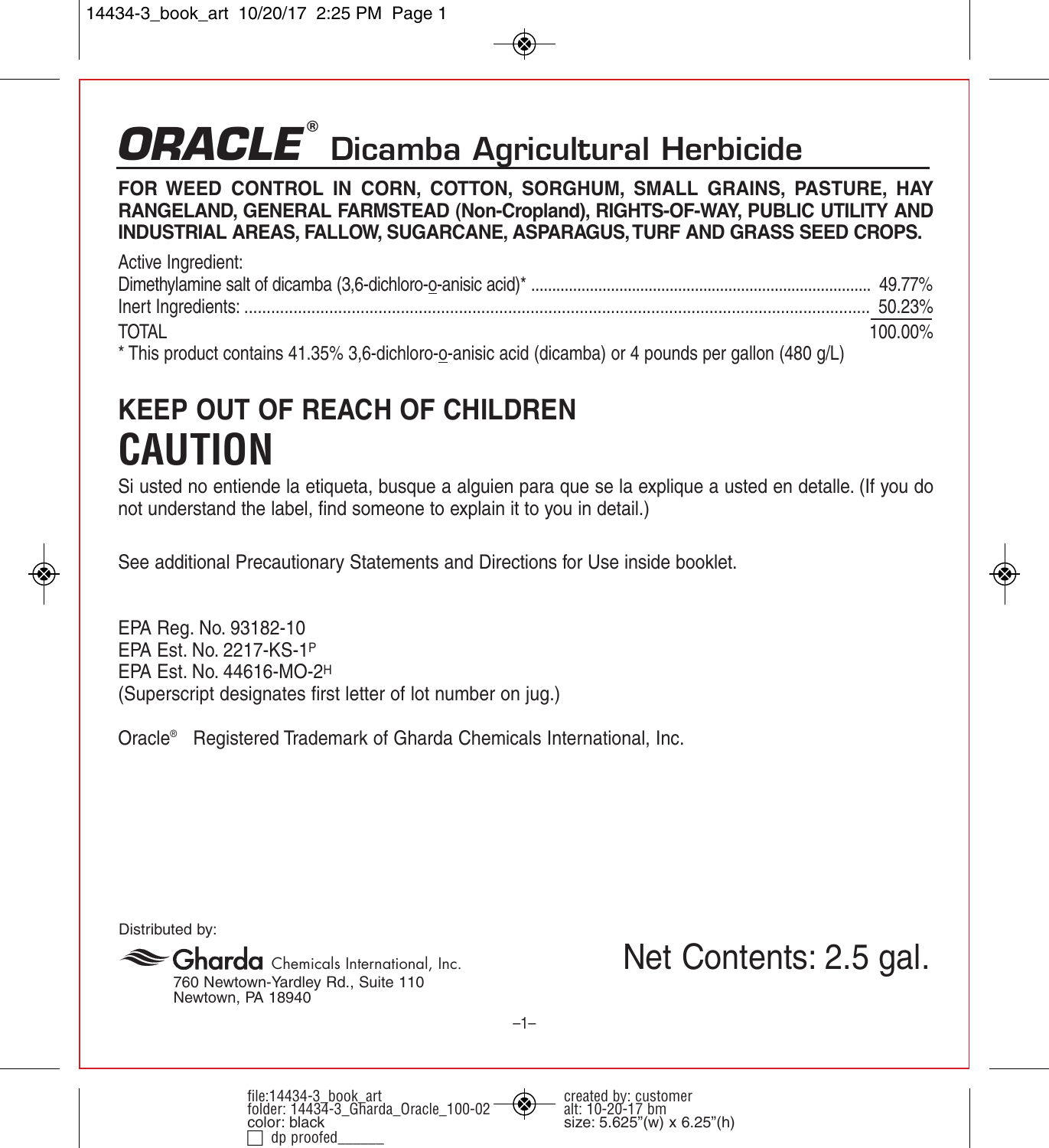# **TABLE OF CONTENTS**

| <b>TABLE OF CONTENTS</b>                                                         | Page |
|----------------------------------------------------------------------------------|------|
|                                                                                  |      |
|                                                                                  |      |
|                                                                                  |      |
|                                                                                  |      |
|                                                                                  |      |
|                                                                                  |      |
|                                                                                  |      |
|                                                                                  |      |
|                                                                                  |      |
|                                                                                  |      |
|                                                                                  |      |
|                                                                                  |      |
|                                                                                  |      |
|                                                                                  |      |
|                                                                                  |      |
|                                                                                  |      |
|                                                                                  |      |
|                                                                                  |      |
|                                                                                  |      |
|                                                                                  |      |
| Pasture, Hay, Rangeland and General Farmstead (non-Cropland),                    |      |
|                                                                                  |      |
|                                                                                  |      |
|                                                                                  |      |
|                                                                                  |      |
|                                                                                  |      |
|                                                                                  |      |
|                                                                                  |      |
| Preplant Directions (Post-Harvest/Fallow/Crop Stubble/Set-A-Side) for            |      |
| Broadleaf Weed Control Before Wheat, Corn, Sorghum, Soybeans26 - 28              |      |
| Control of Perennial Broadleaf Weeds in Cropland (Spot Application Only) 28 - 29 |      |
|                                                                                  |      |
|                                                                                  |      |
|                                                                                  |      |
|                                                                                  |      |

 $-2-$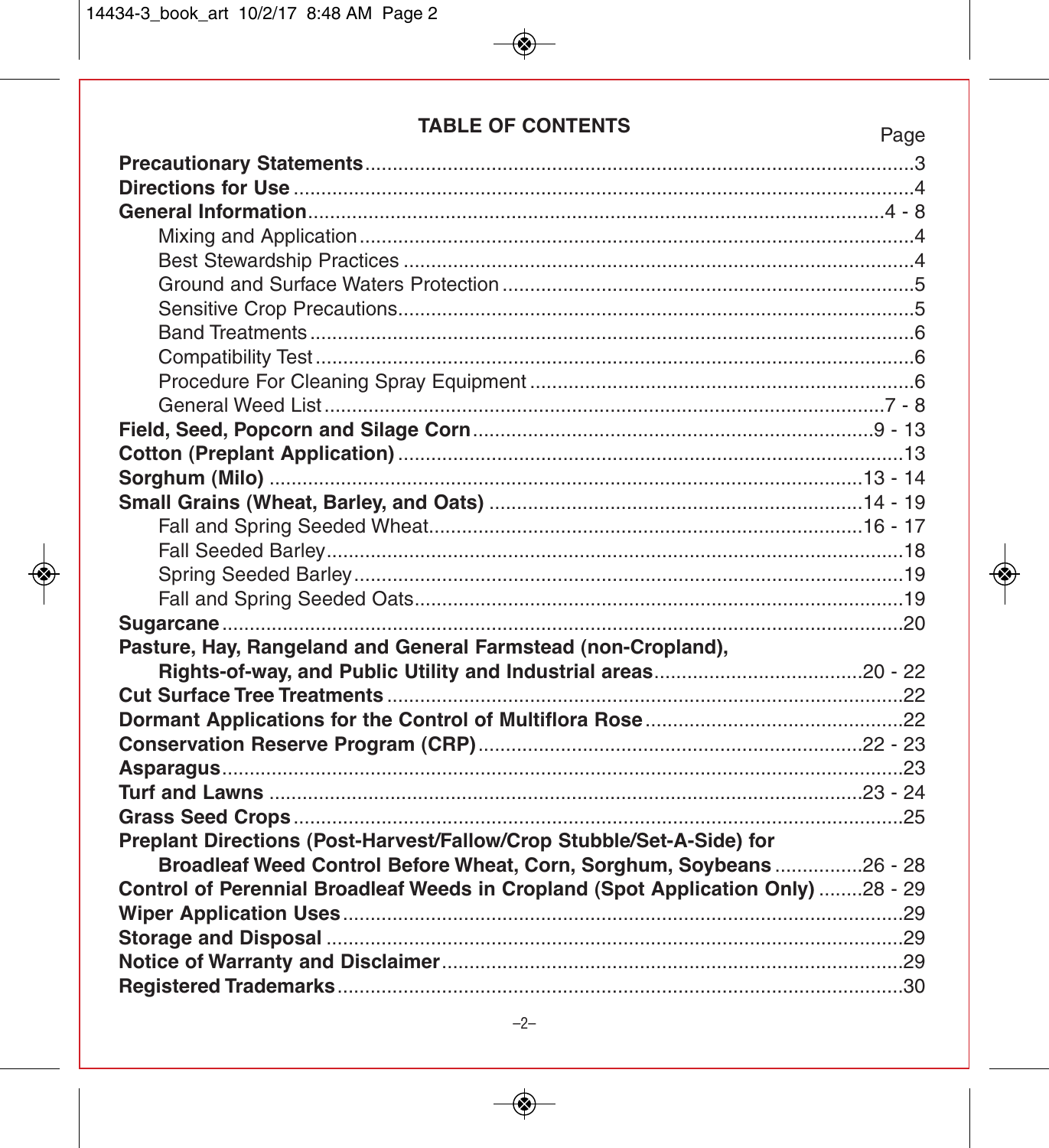# **®** *ORACLE* **Dicamba Agricultural Herbicide**

# **PRECAUTIONARY STATEMENTS**

**Hazards to Humans and Domestic Animals**

**CAUTION.** Harmful if swallowed.

# **FIRST AID (Substituted Benzoic acid)**

|                            | If swallowed: $\cdot$ Call poison control center or doctor<br>immediately for treatment advice.<br>• Do not give any liquid to the person.<br>• Do not induce vomiting unless told to do<br>so by the poison control center or doctor.<br>. Do not give anything by mouth to an<br>unconscious person. |  |  |
|----------------------------|--------------------------------------------------------------------------------------------------------------------------------------------------------------------------------------------------------------------------------------------------------------------------------------------------------|--|--|
| If inhaled:                | · Remove person to fresh air.<br>. If person is not breathing, call 911 or an<br>ambulance, then give artificial respira-<br>tion, preferably by mouth-to-mouth, if<br>possible.<br>• Call a poison control center or doctor for<br>further treatment advice.                                          |  |  |
| If on skin or<br>clothing: | • Take off contaminated clothing.<br>• Rinse skin immediately with plenty of<br>water for 15-20 minutes.<br>• Call a poison control center or doctor for<br>treatment advice.                                                                                                                          |  |  |
| If in eyes:                | . Hold eye open and rinse slowly and<br>gently with water for 15-20 minutes.<br>• Remove contact lenses, if present, after<br>the first 5 minutes, then continue rinsing<br>eye.<br>• Call a poison control center or doctor for<br>treatment advice.                                                  |  |  |
| <b>HOT LINE NUMBER</b>     |                                                                                                                                                                                                                                                                                                        |  |  |

**(Substituted Benzoic acid)**

Have the product container or label with you when calling a poison control center or doctor, or going for treatment. For emergency medical treatment information call: 1-(866)-359-5660

# **Personal Protective Equipment (PPE)**

Some material that is chemical-resistant to this product is natural rubber. If you want more options, follow the instructions for category A on an EPA chemical-resistance category selection chart.

All mixers, loaders, and applicators and other handlers must wear:

- Long-sleeved shirt and long pants.
- Shoes plus socks
- Chemical-resistant gloves (except for applicators using groundboom equipment, pilots and flaggers)
- Protective eyewear

See engineering controls for additional requirements and exceptions.

Discard clothing and other absorbent materials that have been drenched or heavily contaminated with this product's concentrate. Do not reuse them. Follow manufacturer's instructions for cleaning/maintaining PPE. If no such instructions for washables exist, use detergent and hot water. Keep and wash PPE separately from other laundry.

# **Engineering Controls Statements:**

When handlers use closed systems, enclosed cabs, or aircraft in a manner that meets the requirements listed in the Worker Protection Standard (WPS) for agricultural pesticides [40 CFR 170.240 (d) (4-6)], the handler PPE requirements may be reduced or modified as specified in the WPS.

Pilots must use cockpits in a manner that meets the requirements listed in the Worker Protection Standard (WPS) for agricultural pesticides [40 CFR 170.240(d)(4-6)].

# **User Safety Recommendations Users should:**

- Wash hands before eating, drinking, chewing gum, using tobacco, or using the toilet.
- Remove clothing/PPE immediately if pesticide gets inside.Then wash thoroughly and put on clean clothing.
- Remove PPE immediately after handling this product. Wash the outside of gloves before removing. As soon as possible, wash thoroughly and change into clean clothing.

# **Environmental Hazards**

For terrestrial uses, do not apply directly to water, or to areas where surface water is present or to intertidal areas below the mean high water mark. Do not contaminate water when disposing of equipment washwaters.

Apply this product only as directed on label.

–3–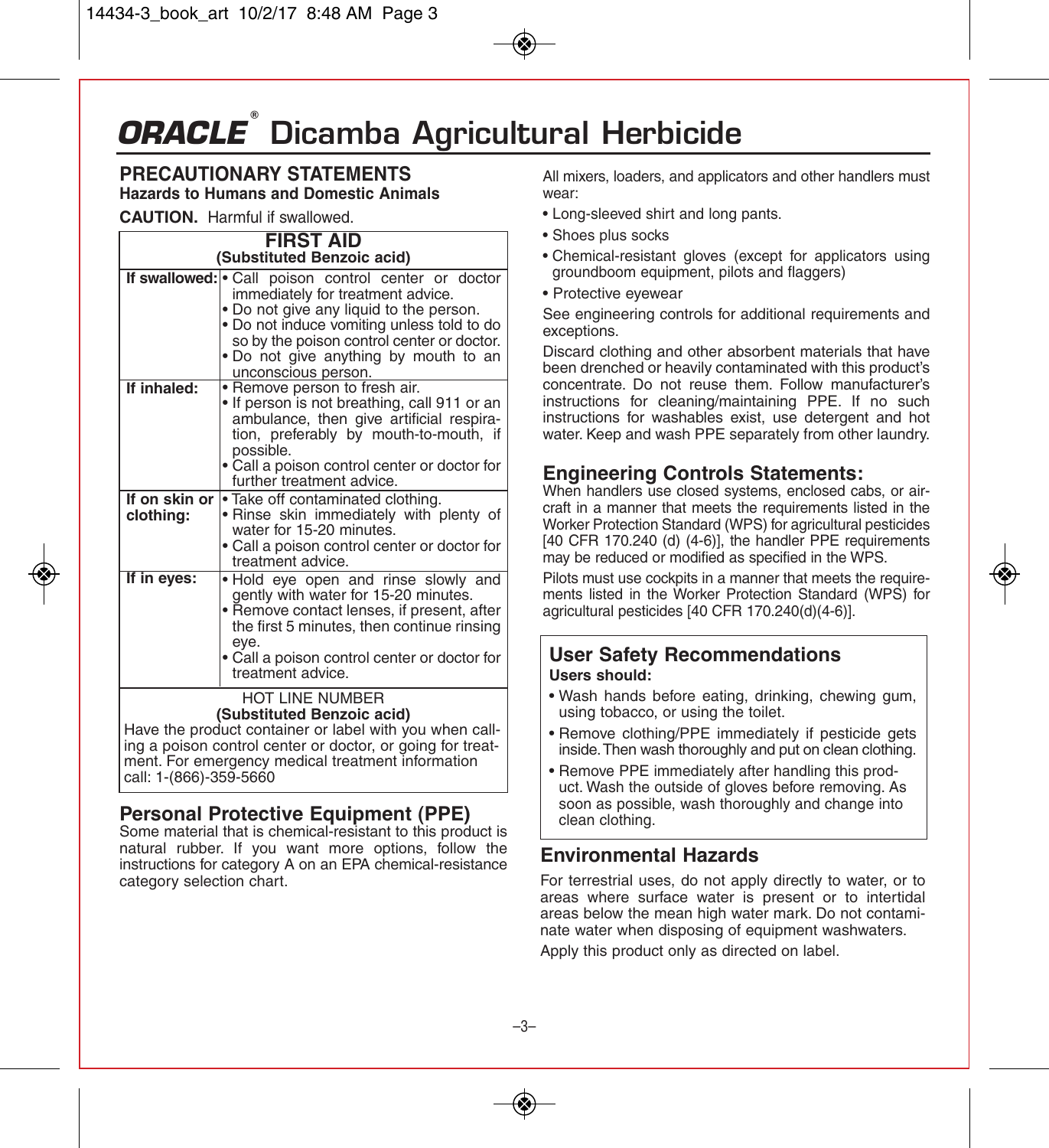14434-3\_book\_art 10/2/17 8:48 AM Page 4

# **DIRECTIONS FOR USE**

# **IT IS A VIOLATION OF FEDERAL LAW TO USE THIS PRODUCT IN A MANNER INCONSISTENT WITH ITS LABELING.**

For any requirements specific to your State or tribe, consult the agency responsible for pesticide regulation. Do not apply this product in a way that will contact workers or other persons, either directly or through drift. Only protected handlers may be in the area during application.

# **Agricultural Use Requirements**

Use this product only in accordance with its labeling and with the Worker Protection Standard, 40 CFR part 170. This Standard contains requirements for the protection of agricultural workers on farms, forests, nurseries, and greenhouses, and handlers of agricultural pesticides. It contains requirements for training, decontamination, notification, and emergency assistance. It also contains specific instructions and exceptions pertaining to the statements on this label about personal protective equipment (PPE) and restricted-entry interval. The requirements in this box only apply to uses of this product that are covered by the Worker Protection Standard.

Do not enter or allow worker entry into treated areas during the restricted entry interval (REI) of 24 hours.

PPE required for early entry to treated areas that is permitted under the Worker Protection Standard and that involves contact with anything that has been treated, such as plants, soil, or water is:

- coveralls worn over short-sleeve shirt and short pants
- chemical-resistant footware plus socks
- chemical-resistant gloves made of any waterproof material
- chemical-resistant headgear for overhead exposure
- protective eyewear

# **Non-Agricultural Use Requirements**

The requirements in this box apply to uses of this product that are NOT within the scope of the Worker Protection Standard for agricultural pesticides (40 CFR Part 170). The WPS applies when this product is used to produce agricultural plants on farms, forests, nurseries, or greenhouses.

Do not enter or allow others to enter until sprays have dried.

Before applying ORACLE, read all directions and precautions appearing on the container label and in this booklet. Failure to follow all directions and precautions may result in unsatisfactory weed control, crop injury, or illegal residues.

# **INFORMATION**

The following directions apply to all uses of ORACLE. Additional precautions and restrictions will be found in each specific use section.

Do not treat irrigation ditches or water used for crop irrigation or domestic uses.

Do not apply this product through any type of irrigation system.

#### **Mixing and Application**

UNLESS OTHERWISE SPECIFIED UNDER THE INDIVIDUAL USE HEADINGS OF THIS BOOKLET, THE FOLLOWING DIRECTIONS APPLY TO ALL CROP AND NON-CROP USES OF ORACLE. REFER TO INDIVIDUAL USE SECTIONS FOR ADDITIONAL PRECAU-TIONS, RESTRICTIONS, APPLICATION RATES AND TIMINGS.

ORACLE is a water-soluble formulation that can be applied using water or sprayable fluid fertilizer as the carrier. If a fluid fertilizer is to be used, a compatibility test (see COMPATIBILITY TEST on page 6) should be made prior to tank mixing.

Ground or aerial application equipment which will give good spray coverage of weed foliage should be used. HOWEVER, DO NOT USE AERIAL APPLICATION EQUIPMENT IF SPRAY PARTICLES CAN BE CARRIED BY WIND INTO AREAS WHERE SENSITIVE CROPS OR PLANTS ARE GROWING OR WHEN TEMPERATURE INVERSIONS EXIST.

Apply 3 to 50 gallons of a diluted spray per treated acre when using ground application equipment, or 1 to 10 gallons of a diluted spray per treated acre (2 to 20 gallons of diluted spray per acre for preharvest uses) in a water-based carrier when using aerial application equipment. Use the higher level of the listed spray volumes when treating dense or tall vegetation. Use coarse sprays.

Select nozzles designed to produce minimal amounts of fine spray particles. Spray with nozzles as close to the weeds as is practical for good weed coverage.

To avoid uneven spray coverage, ORACLE should not be applied during periods of gusty wind or when wind is in excess of 15 mph.

Avoid disturbing (e.g. cultivating or mowing) treated areas for at least 7 days following application.

# **Best Stewardship Practices**

ORACLE provides effective broadleaf weed and brush control when properly applied. Best stewardship practices in all mixing, loading and application operations not only maximize weed control, but also protect ground and surface waters and minimize offtarget movement.

This chemical is known to leach through soil into ground water under certain conditions as a result of agricultural use. Use of this chemical in areas where soils are permeable, particularly where the water table is shallow, may result in ground water contamination.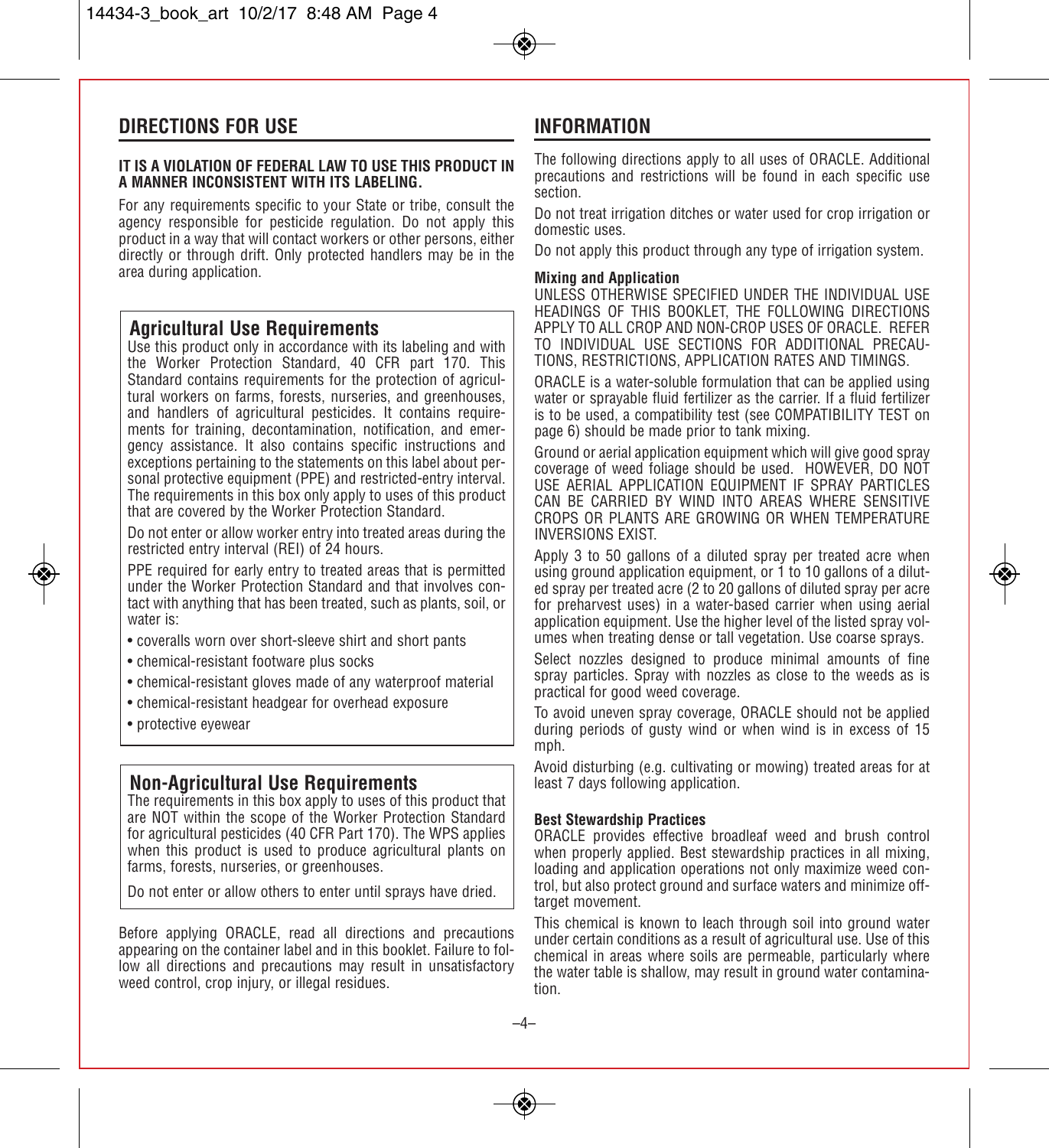# **Ground and Surface Waters Protection**

1. Point source contamination - To prevent point source contamination, do not mix, load this pesticide product within 50 feet of wells (including abandoned wells and drainage wells), sink holes, perennial or intermittent streams and rivers, and natural or impounded lakes and reservoirs. Do not apply pesticide product within 50 feet of wells. This setback does not apply to properly capped or plugged abandoned wells and does not apply to impervious pad or properly diked mixing/loading areas as described below.

Mixing, loading, rinsing, or washing operations performed within 50 feet of a well are allowed only when conducted on an impervious pad constructed to withstand the weight of the heaviest load that may be on or move across the pad. The pad must be self-contained to prevent surface water flow over or from the pad. The pad capacity must be maintained at 110% that of the largest pesticide container or application equipment used on the pad and have sufficient capacity to contain all product spills, equipment, or container leaks, equipment wash waters, and rainwater that may fall on the pad. The containment capacity does not apply to vehicles delivering pesticide shipments to the mixing/loading site. States may have in effect additional requirements regarding wellhead setbacks and operational containment.

Care must be taken when using this product to prevent: a) back siphoning into wells, b) spills or c) improper disposal of excess pesticide, spray mixtures or rinsates. Check valves or antisiphoning devices must be used on all mixing equipment.

- 2. Movement by surface runoff or through soil Do not apply under conditions which favor runoff. Do not apply to impervious substrates such as paved or highly compacted surfaces in areas with high potential for ground water contamination. Ground water contamination may occur in areas where soils are permeable or coarse and ground water is near the surface. Do not apply to soils classified as sand with less than 3% organic matter and where ground water depth is shallow. To minimize the possibility of ground water contamination, carefully follow application rate recommendations as affected by soil type in the general information section of this label.
- 3. Movement by water erosion of treated soil Do not apply or incorporate this product through any type of irrigation equipment nor by flood or furrow irrigation. Ensure treated areas have received at least one-half inch rainfall (or irrigation) before using tailwater for subsequent irrigation of other fields.

# **Sensitive Crop Precautions**

ORACLE may cause injury to desirable trees and plants, particularly beans, cotton, flowers, fruit trees, grapes, ornamentals, peas, potatoes, soybeans, sunflowers, tobacco, tomatoes and other broadleaf plants when contacting their roots, stems, or foliage. These plants are most sensitive to ORACLE during their development or growing stage. FOLLOW THE PRECAUTIONS LISTED BELOW WHEN USING ORACLE.

- Do not treat areas where either possible downward movement into the soil or surface washing may cause contact of ORACLE with the roots of desirable plants such as trees and shrubs.
- Avoid making applications when spray particles may be carried by air currents to areas where sensitive crops and plants are growing, or when temperature inversions exist. Do not spray near sensitive plants if wind is gusty or in excess of 5 mph and moving in the direction of adjacent sensitive crops. Leave an adequate buffer zone between area to be treated and sensitive plants. Coarse sprays are less likely to drift out of the target area than fine sprays.
- Use coarse sprays to avoid potential herbicide drift. Select nozzles which are designed to produce minimal amounts of fine spray particles. Examples of nozzles designed to produce coarse sprays via ground applications are Delavan Raindrops, Spraying Systems XR flat fans or large capacity flood nozzles such as D10, TK10 or greater capacity tips. Keep the spray pressure at or below 20 psi and the spray volume at or above 20 gpa, unless otherwise required by the manufacturer of drift-reducing nozzles. Consult with your spray nozzle supplier concerning the choice of drift reducing nozzles.
- Agriculturally approved drift-reducing additives may be used.
- Do not apply ORACLE adjacent to sensitive crops when the temperature on the day of application is expected to exceed 85°F as drift is more likely to occur.
- To avoid injury to desirable plants, equipment used to apply ORACLE should be thoroughly cleaned (see PROCEDURE FOR CLEANING SPRAY EQUIPMENT on page 6) before reusing to apply any other chemicals.

All crop uses of ORACLE are intended for a normal growing interval between planting and harvest. No crop rotation restrictions exist if normal harvest of treated crop has occurred. If this interval is shortened, such as in cover crops that will be plowed under, do not follow up with the planting of a sensitive crop.

Crops growing under stress conditions such as drought, poor fertility, or foliar damage due to hail, wind or insects, can exhibit various injury symptoms that may be more pronounced if herbicides are applied.

Consult your local or state authorities for possible application restrictions and advice concerning these and other special local use situations. **Tank mix recommendations are for use only in states where the tank mix product and application site are registered.**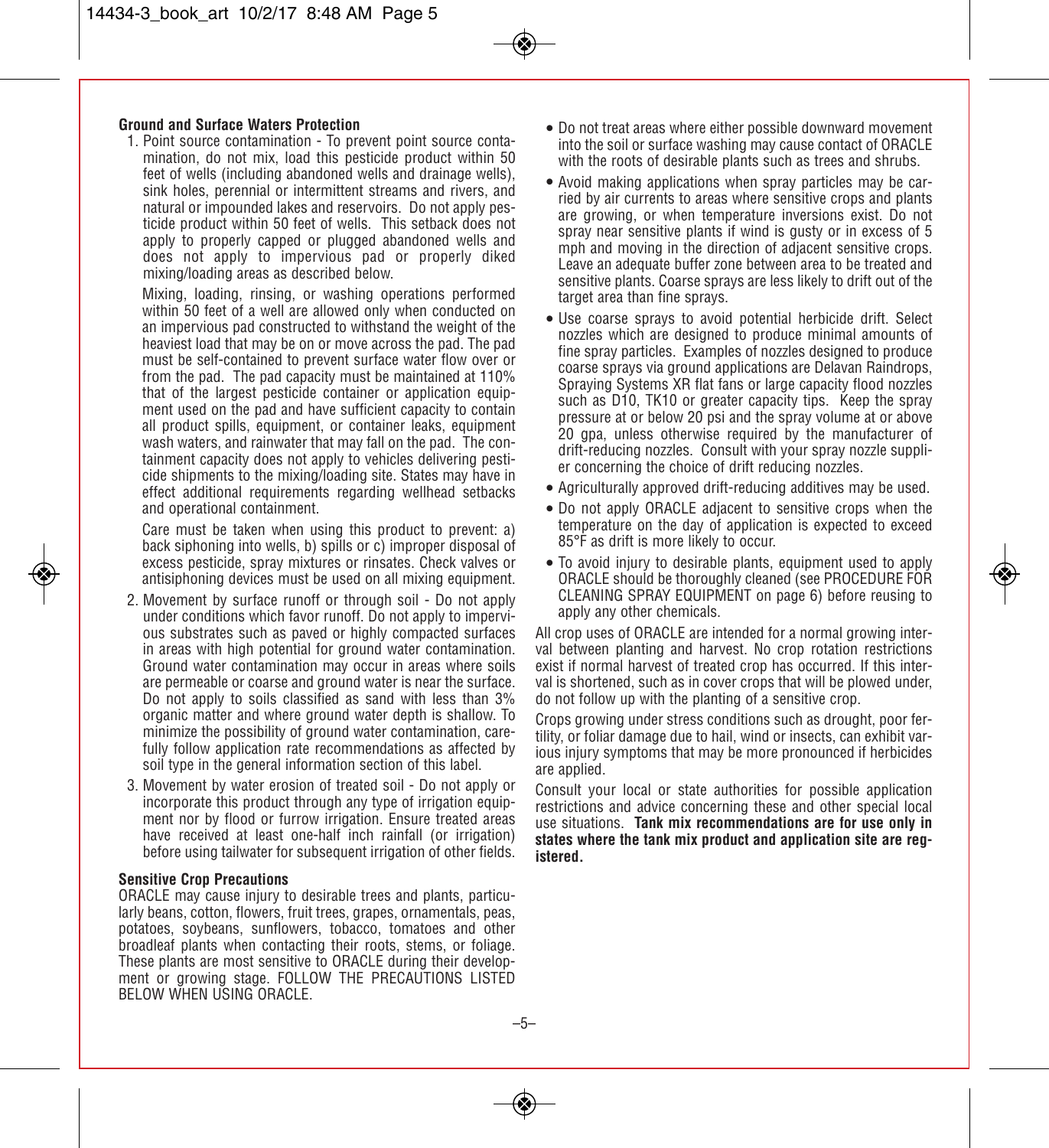

# **Band Treatments**

ORACLE may be applied as a band treatment. Use the formulas below to determine the appropriate rate and volume per acre.



# **Compatibility Test**

Before mixing in the spray tank, it is advisable to test compatibility by mixing all components in a small container in proportionate quantities (see following table).

# **Amount of Herbicide to Add to One Pint of Spray Carrier (Assuming Volume is 25 Gallons per Acre)**

| Herbicide<br><b>Formulations</b> | Rate<br>Per Acre | Level<br><b>Teaspoons</b> |
|----------------------------------|------------------|---------------------------|
| Dry                              | 1 lb.            | 11/2                      |
| Liguid                           | pt.              | 1/2                       |

If herbicide(s) do not ball-up or form flakes, sludge, gels, oily films or layers, or other precipitates, then the tested spray mix is compatible. Usually, incompatibility in any of the above described forms will occur within 5 minutes after mixing.

If components are incompatible, the use of a compatibility agent is recommended. Re-run the above COMPATIBILITY TEST with a suitable compatibility agent (1/4 teaspoon is equivalent to 2 pints per 100 gallons of fluid fertilizer).

#### **Procedure For Cleaning Spray Equipment**

The steps listed below are suggested for thorough cleaning of spray equipment following applications of ORACLE or tank mixes of ORACLE or tank mixes of ORACLE plus 2,4-D amine.

- 1. Hose down thoroughly the inside as well as outside surfaces of equipment while filling the spray tank half full of water. Flush by operating sprayer until the system is purged of the rinse water.
- 2. Fill tank with water while adding 1 quart of household ammonia for every 25 gallons of water. Operate the pump to circulate the ammonia solution through the sprayer system for 15 to 20 minutes and discharge a small amount of the ammonia solution through the boom and nozzles. Let the solution stand for several hours, preferably overnight.
- 3. Flush the solution out of the spray tank through the boom.
- 4. Remove the nozzles and screens and flush the system with two full tanks of water.

The steps listed below are suggested for thorough cleaning of spray equipment used to apply ORACLE as a tank mix with wettable powders (WP), emulsifiable concentrates (EC), or other types of water-dispersible formulations. ORACLE tank mixes with water-dispersible formulations require the use of a water/detergent rinse.

- 5. Complete step 1.
- 6. Fill tank with water while adding 2 lbs. of detergent for every 40 gallons of water. Operate the pump to circulate the detergent solution through the sprayer system for 5 to 10 minutes and discharge a small amount of the solution through the boom and nozzles. Let the solution stand for several hours, preferably overnight.
- 7. Flush the detergent solution out of the spray tank through the boom.
- 8. Repeat step 1, and follow with steps 2, 3, and 4.

–6–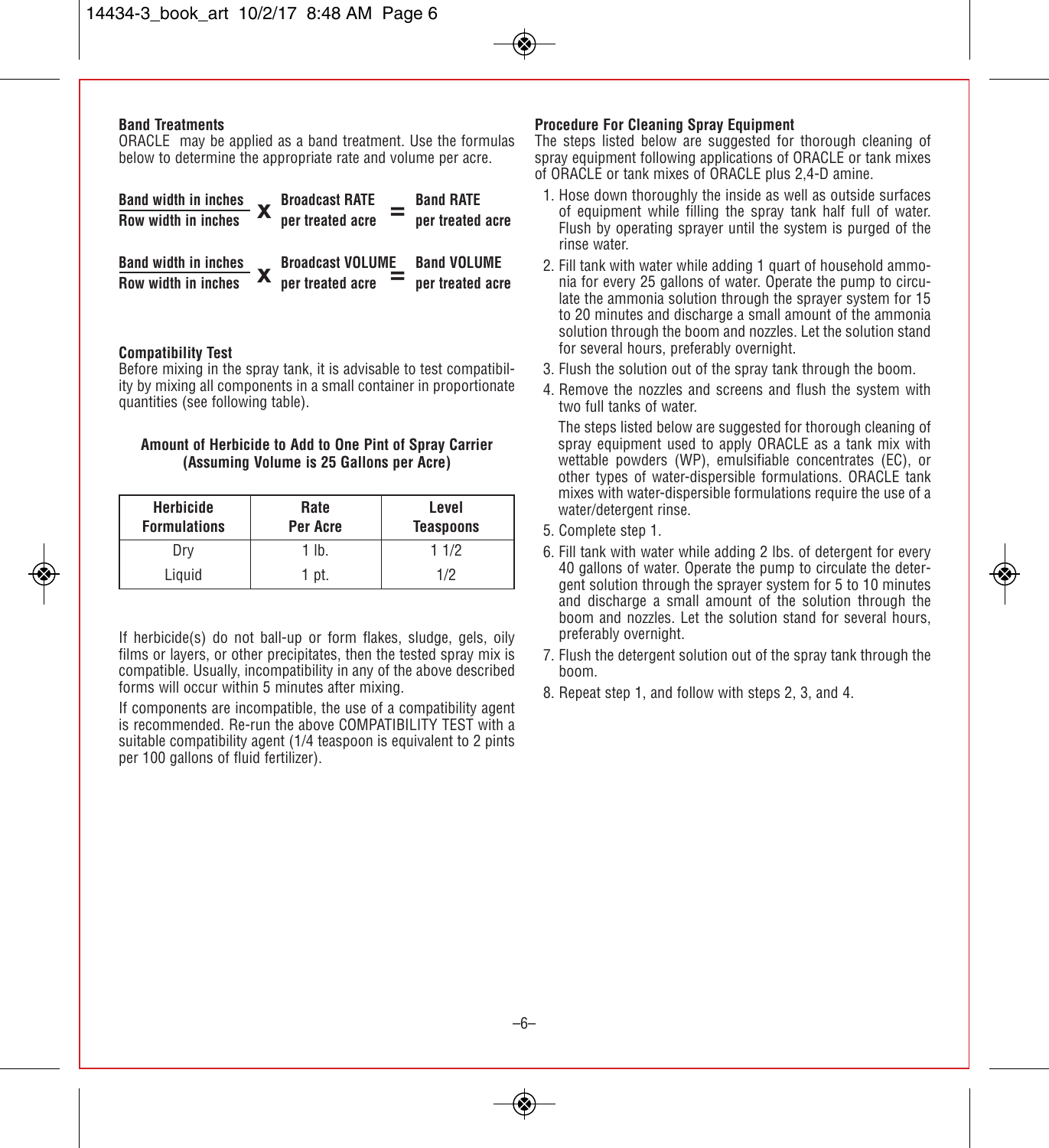# **General Weed List**

This is a general list of weeds which may be treated with ORACLE in accordance with this label as specified under the rates and timing sections of the Individual Use Headings. Proper usage of this product will give control or growth suppression of many ANNUAL, BIEN-NIAL, and PERENNIAL broadleaf weeds, and many WOODY brush and vine species including:

#### **Annuals**

Amaranth, Spiny (Spiny Pigweed) Aster, Slender Bedstraw Beggarweed, Florida Broomweed, Common Buckwheat, Wild Buffalobur Burclover, California Burcucumber Buttercup, Roughseed Carpetweed Catchfly, Nightflowering Chamomile, Corn Chickweed, Common Clovers (Annual) Cockle, Corn Cockle, Cow Cocklebur, Common Croton, Tropic Croton, Woolly Daisy, English Evening primrose, Cutleaf Fleabane, Annual Goosefoot, Nettleleaf Henbit Jimsonweed Knotweed Kochia Ladysthumb Lambsquarters, Common Lambsquarters (triazine resistant) Lettuce, Prickly Mallow, Common Mallow, Venice

Mayweed Morningglory, Ivyleaf Morningglory, Tall Mustard, Tansy Mustard, Wild Mustard (Yellowtops) Nightshade, Black Pennycress, Field (Fanweed, Frenchweed, Stinkweed) Pepperweed, Virginia (Peppergrass) Pigweed, Prostrate Pigweed, Redroot (Carelessweed) Pigweed, Rough Pigweed, Smooth Pigweed (triazine resistant) Pigweed, Tumble Poorjoe Puncturevine Purslane, Common Pusley, Florida Radish, Wild Ragweed, Common Ragweed, Giant (Buffaloweed) Ragweed, Lance-Leaf Rubberweed, Bitter (Bitterweed) Sesbania, Hemp Shepherdspurse Sicklepod Sida, Prickly (Teaweed) Smartweed, Green Smartweed, Pennsylvania Sneezeweed, Bitter Sowthistle, Annual Sowthistle, Spiny

# **Annuals (continued)**

Spikeweed, Common Spurge, Prostrate Spurry, Corn Starbur, Bristly Sumpweed, Rough Sunflower, Common (Wild)

# **Biennials**

- Burdock, Common Carrot, Wild (Queen Anne's Lace) Cockle, White Evening primrose, Common Geranium, Carolina Gromwell Knapweed, Diffuse Knapweed, Spotted Mallow, Dwarf
- Thistle, Russian Velvetleaf Waterhemp Waterprimrose, Winged Wormwood, Annual

Sunflower, volunteer

Plantain, Bracted Ragwort, Tansy Starthistle, Yellow Sweetclover Teasel Thistle, Bull Thistle, Milk Thistle, Musk Thistle, Plumeless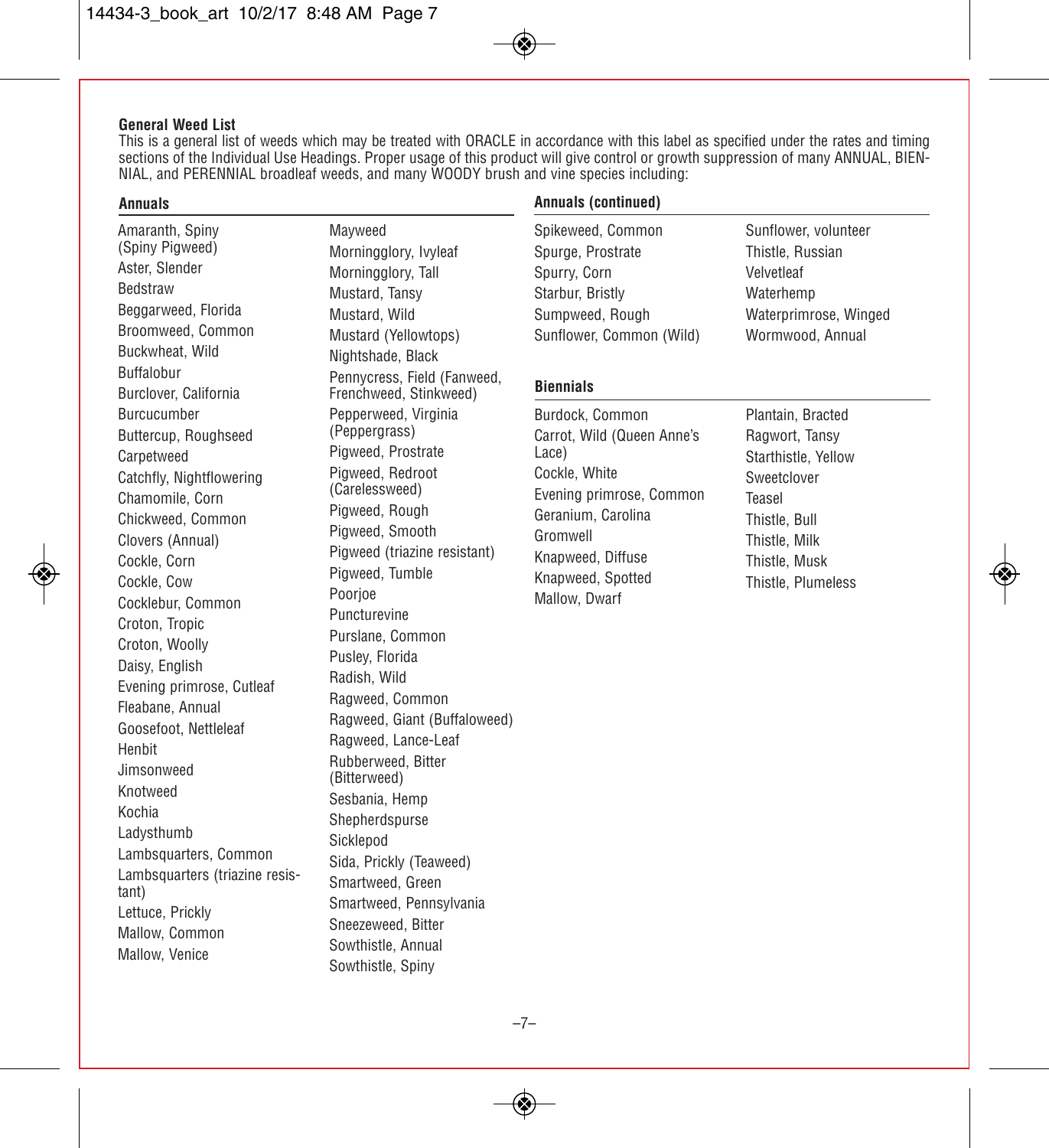# 14434-3\_book\_art 10/2/17 8:48 AM Page 8



# **Perennials**

\*Alfalfa Artichoke, Jerusalem Aster, Spiny Aster, Whiteheath Beadstraw, Smooth Bindweed, Field Bindweed, Hedge Blueweed, Texas \*Bursage, (Bur Ragweed, Lakeweed, Povertyweed) Bursage, Woollyleaf (Lakeweed) Buttercup, Tall Campion, Bladder Chickweed, Field Chickweed (Mouseear, Canada) Chicory \*Clover, Hop \*Dandelion, Common \*Dock, Broadleaf (Bitterdock) \*Dock, Curly Dogbane, Hemp \*Dogfennel (Cypressweed) Fern, Bracken Garlic, Wild Goldenrod, Canada Goldenrod, Missouri Goldenweed, Common Hawkweed Horsenettle, Carolina Ironweed Knapweed, Black Knapweed, Russian Mare's Tail (Horseweed)

Milkweed, Climbing Milkweed, Common Milkweed, Honeyvine Milkweed, Western Whorled Nettle, Stinging Nightshade, Silverleaf (White Horsenettle) Onion, Wild \*Plantain, Broadleaf Plantain, Buckhorn Pokeweed Ragweed, Western Redvine Sericia Lespedeza Smartweed, Swamp Snakeweed, Broom \*Sorrel, Red (Sheep Sorrel) Sowthistle Sowthistle, Perennial Spurge, Leafy Sundrop, Halfshrub (Evening Primrose) Thistle, Canada Toadflex, Dalmation Tropical Soda Apple Trumpetcreeper (Buckvine) Vetch Waterhemlock Waterprimrose, creeping \*Woodsorrel, Creeping Common Yellow Wormwood, Common Wormwood, Louisiana \*Yankeeweed

# **Woody**

Alder Ash Aspen Basswood Beech Birch \*\*Blackberry \*\*Blackgum \*\*Cedar Cherry Chinquapin Cottonwood \*\*Creosotebush Cucumbertree \*\*Dewberry \*\*Dogwood Elm Grape \*\*Hawthorn (Thornapple) Hemlock **Hickory** Honeylocust Honeysuckle Hornbeam Huckleberry Huisache Ivy, Poison Kudzu

\*\*Growth Suppression

Locust, Black Maple **Mesquite** Oak Oak, Poison Olive, Russian Persimmon, Eastern Pine \*\*Plum, Sand (Wild Plum) Poplar **Rabbitbrush** \*\*Redcedar, Eastern \*\*Rose, McCartney \*\*Rose, Multiflora Sagebrush, Fringe Sassafras Serviceberry Spicebush Spruce Sumac \*\*Sweetgum Sycamore Tarbush Willow **Witchhazel** \*\*Yaupon \*\*Yucca

\*Noted perennials may be controlled using ORACLE at rates lower than those specified for other listed perennial weeds. (See APPLI-CATION RATES AND TIMINGS section on page 21.

Yarrow, Common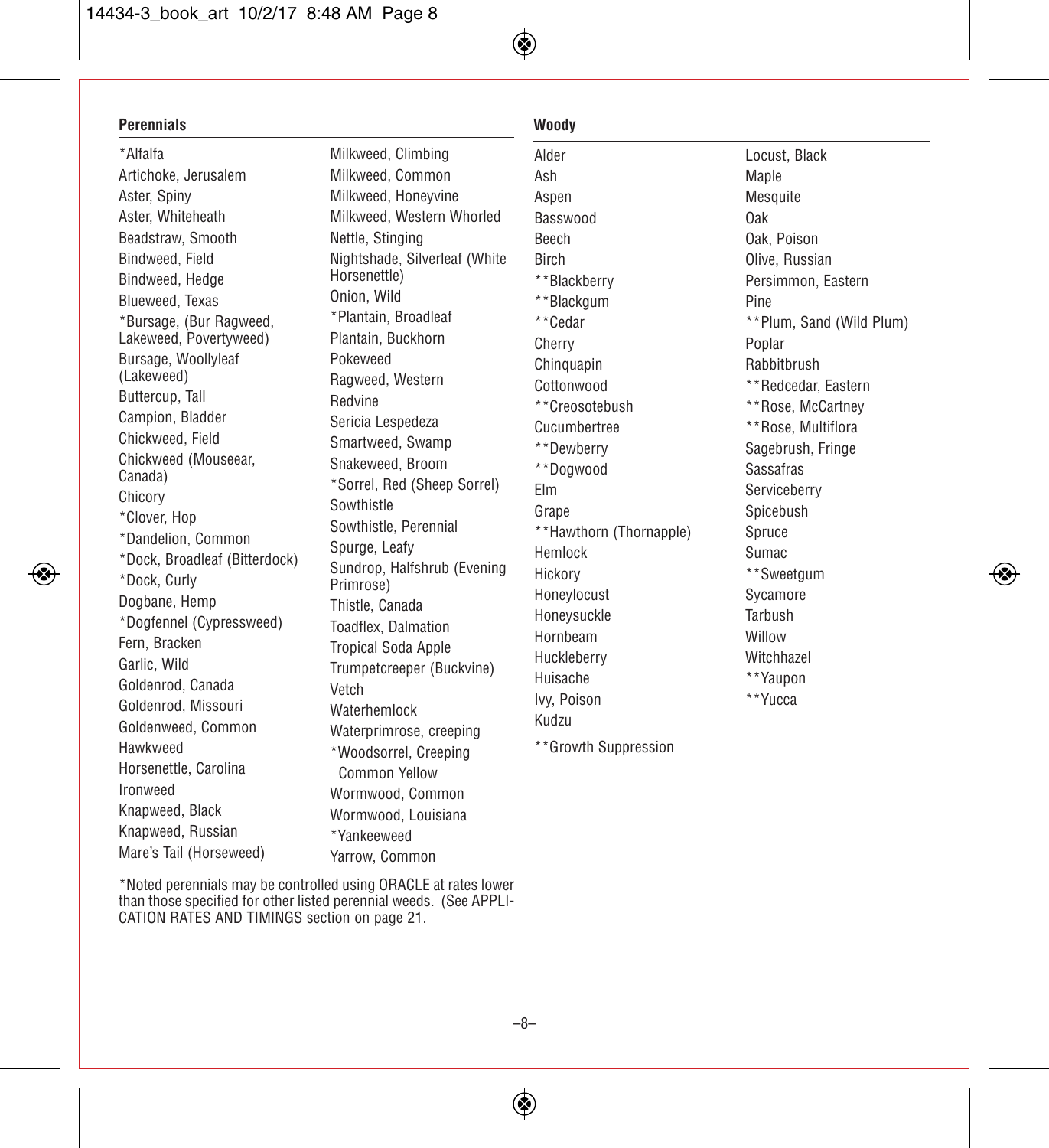# **FIELD, SEED\*, POPCORN\* AND SILAGE CORN**

Observe all PRECAUTIONS on pages 3 to 5. Read and follow MIXING AND APPLICATION instructions on page 4 as well as the following:

\* Do not apply ORACLE to seed corn or popcorn without first verifying with your local seed corn company (supplier) the ORACLE selectivity on your inbred line or variety of popcorn. This precaution will help avoid potential injury of sensitive varieties.

ORACLE is not registered for use on sweet corn.

Direct contact of ORACLE with corn seed must be avoided. If corn seeds are less than 1 1/2 inches below the surface, delay application until corn has emerged.

Up to 2 applications of ORACLE may be made during a growing season. Do not exceed a total 1 1/2 pints of ORACLE per treated acre per crop year. Allow two weeks or more between applications of ORACLE. See appropriate section for rate information. For combination options or sequential treatments, refer to appropriate section.

Applications of ORACLE to corn during periods of rapid growth may result in temporary leaning. Corn will usually become erect within 3 to 7 days. Cultivation should be delayed until after corn is growing normally to avoid breakage.

Agriculturally approved surfactants or sprayable fertilizers (1/2-1 gallon per acre of 28%, 30%, 32% urea ammonium nitrate or 2.5 pounds per acre spray grade ammonium sulfate\*) may be added to the spray mixture to improve postemergence weed control, particularly in dry growing conditions.

Do not use adjuvants containing penetrants such as petroleum based oils after crop emergence or crop injury may result.

Corn may be harvested or grazed for feed once the crop has reached the ensilage (milk) stage or later in maturity.

Several synthetic pyrethroid insecticides are labeled for tank mix applications with ORACLE. Refer to their label for specific recommendations.

\* Not for use in California

### **Weeds Controlled**

ORACLE will control many ANNUAL broadleaf weeds or give growth suppression of many PERENNIAL broadleaf weeds commonly found in corn. (Refer to the GENERAL WEED LIST on pages 7 and 8).

For best performance, make application when weeds have emerged and are actively growing.

Preemergence control of cocklebur, velvetleaf, and jimsonweed may be reduced if conditions such as low temperature or lack of soil moisture cause delayed or deep germination of weeds.

# **Preplant/Preemergence In No-Tillage Corn**

Applications of ORACLE may be made before, during, or after planting to emerged and actively growing broadleaf weeds. Apply ORACLE at 1 pint per treated acre on medium or fine textured

soils containing 2% or greater organic matter. Use 1/2 pint per treated acre on coarse textured soils (sand, sandy loam, and loamy sand) or medium and fine textured soils with less than 2% organic matter.

When planting into a legume sod (e.g., alfalfa or clover), apply ORACLE after 4-6 inches of regrowth has occurred.

# **Preemergence In Conventional or Reduced Tillage Corn**

ORACLE may be applied after planting and prior to corn emergence. Application at 1 pint per treated acre may be made to medium or fine textured soils which contain 2% or greater organic matter. DO NOT apply to coarse textured soils (sand, sandy loam and loamy sand) until after crop emergence (see Early Postemergence uses below).

Preemergence application of ORACLE does not require mechanical incorporation to become active. A shallow mechanical incorporation is recommended if application is not followed by adequate rainfall or sprinkler irrigation. Avoid tillage equipment (e.g., drags, harrows) which concentrate treated soil over seed furrow.

### **Early Postemergence (All Tillage Systems) Spike through 8 inch tall corn**

ORACLE at 1 pint per treated acre may be applied during the period from corn emergence through the five leaf stage or 8 inches tall, which ever comes first. Reduce the rate to 1/2 pint per treated acre if corn is growing on coarse textured soils (sand, sandy loam, loamy sand). See Late Postemergence applications given below if the 6th true leaf is emerging from whorl or corn is greater than 8 inches tall.

# **Late Postemergence (All Tillage Systems)**

# **8 to 36 inches tall corn**

Application of ORACLE at 1/2 pint per treated acre may be made from 8 to 36 inch tall corn or 15 days before tassel emergence, whichever comes first. For best performance, make applications when weeds are less than 3 inches tall.

Make directed spray application when: (1) corn leaves prevent proper spray coverage; (2) sensitive crops are growing nearby; (3) tank mixing with 2,4-D.

DO NOT apply ORACLE when soybeans are growing nearby if any of these conditions exist:

- corn is more than 24 inches tall
- soybeans are more than 10 inches tall
- soybeans have begun to bloom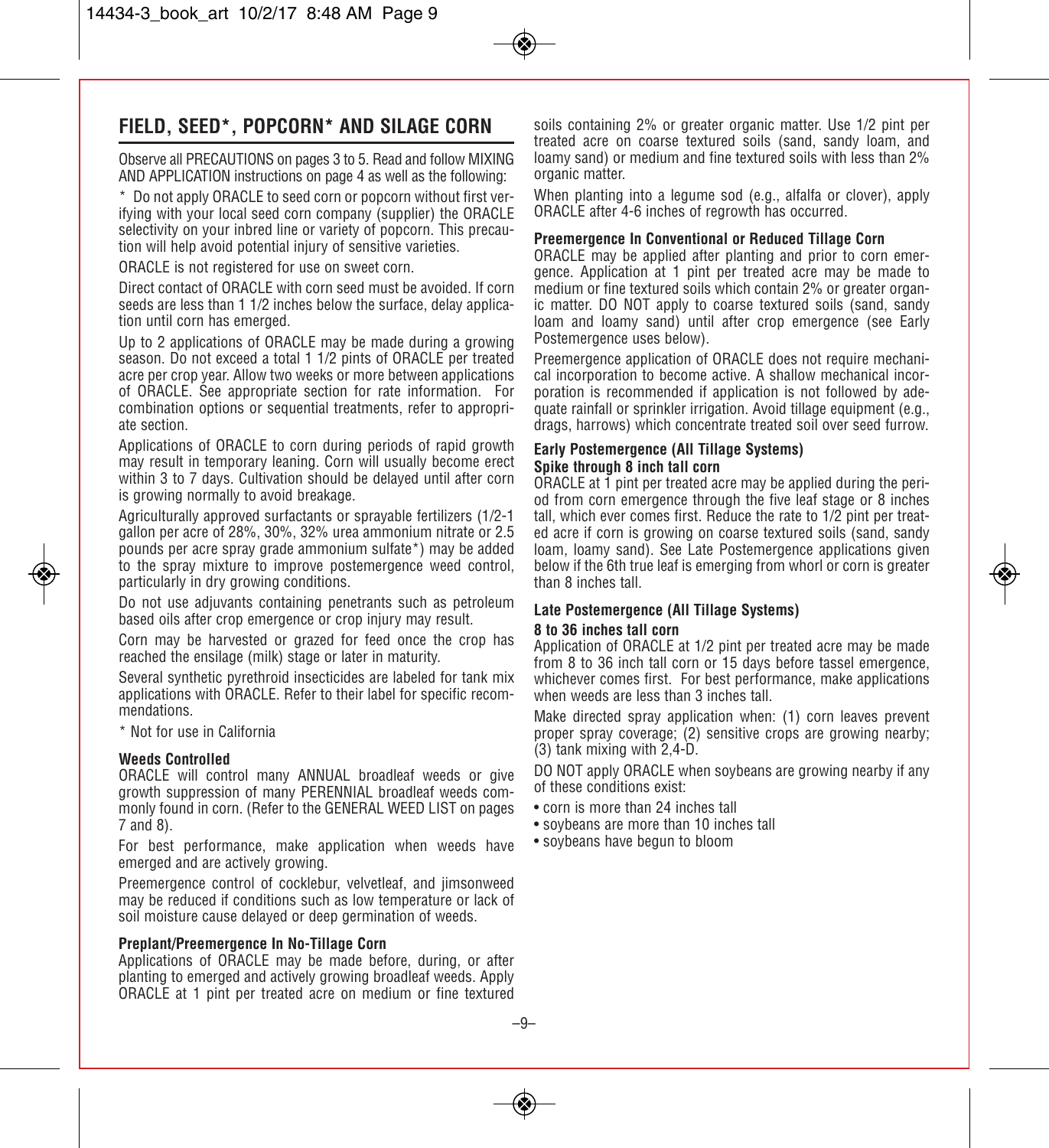# **Overlay (Sequential) Treatments**

ORACLE may be applied to ground previously treated with one or more of the following herbicides:

acetochlor (Surpass®, Harness®) alachlor (Lasso®) atrazine Bicep® II Magnum Bullet ® butylate (Sutan+®) Clarity® dimethenamid (Frontier®) EPTC (Eradicane®) Guardsman® glyphosate (Roundup®) halosulfuron (Permit ®) Lariat ® Marksman® s-metolachlor (Dual ® II Magnum) paraquat (Gramoxone®) pendimethalin (Prowl ®) simazine (Princep®)

Apply ORACLE at 1/2 pint per treated acre to ground previously treated with full rates of Clarity® or Marksman® herbicides. Allow at least 2 weeks between applications. READ AND FOLLOW LABEL DIRECTIONS FOR EACH OF THE ABOVE PRODUCTS.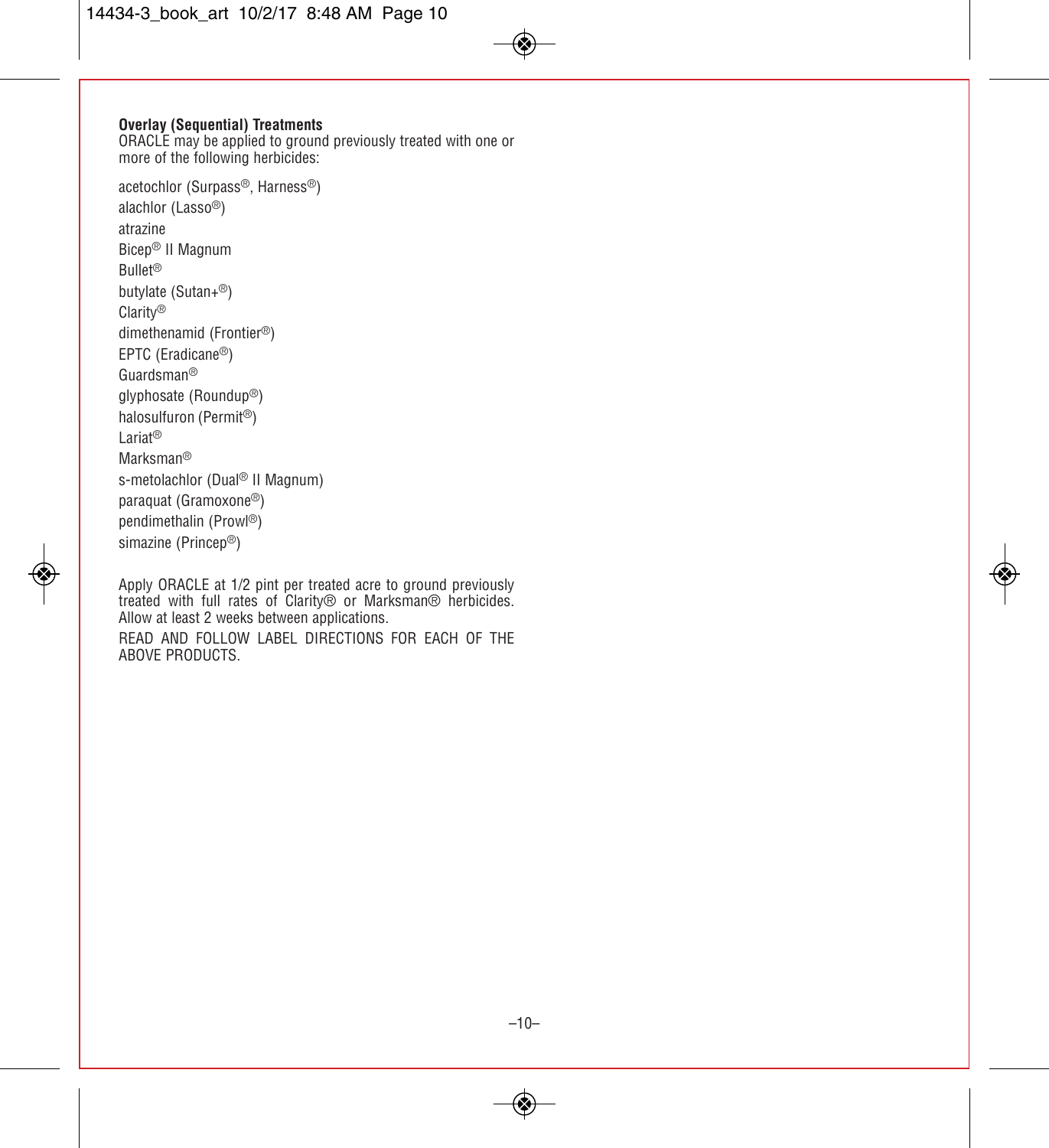# **Tank Mix Treatments**

ORACLE may be tank mixed with one or more of, but not limited to, the following herbicides for control of grasses or additional<br>broadleaf weeds in corn. **Read and follow the label of each tank mix product used for precauti rates and timings, and other restrictions.**

|  | <b>Rates and Timings</b> |
|--|--------------------------|
|  |                          |

| <b>ORACLE</b><br>Plus                                            | Preplant/<br>Preemergent<br>(No Tillage<br>Corn) | Preemergent<br>(Conventional<br>or Reduced<br><b>Tillage Corn)</b>                                        | <b>Early Post-</b><br><b>Emergent</b><br>(All Tillage<br>Systems)                                                               | Late Post-<br>Emeraent<br>(All Tillage<br>Systems)                                                                                                                                                                    | Additional<br><b>Directions</b>                                                                                                                                       |
|------------------------------------------------------------------|--------------------------------------------------|-----------------------------------------------------------------------------------------------------------|---------------------------------------------------------------------------------------------------------------------------------|-----------------------------------------------------------------------------------------------------------------------------------------------------------------------------------------------------------------------|-----------------------------------------------------------------------------------------------------------------------------------------------------------------------|
| <b>ACCENT®</b><br>(nicosulfuron)                                 |                                                  |                                                                                                           | $1/2 - 1$ oz. ai/A                                                                                                              | $1/2 - 1$ oz. ai/A<br>(to improve spray<br>coverage of weeds<br>and reduce risk of<br>corn injury, use<br>drop pipes to direct<br>spray beneath corn<br>leaves when corn<br>is greater than 8<br>inches tall.)        | Application may be<br>made to emerged weeds<br>before corn is greater<br>than 24 inches tall.<br>Use non-ionic surfactant<br>at .25% (V/V) with this<br>tank mixture. |
| atrazine                                                         | 1 $1/4-2$ lbs. ai/A                              | 1 1/4-2 lbs. ai/A                                                                                         | 1 $1/4-2$ lbs. ai/A<br>Crop oil concen-<br>trates may be used<br>with this mixture if<br>corn is 5 inches or<br>less in height. | 1 1/4-2 lbs. ai/A<br>Do not apply if corn<br>is greater than 12<br>inches tall.                                                                                                                                       | Application may be<br>made before grasses<br>are 1 1/2" tall. Follow<br>all state and Federal<br>restrictions pertaining<br>to atrazine applications.                 |
| <b>BEACON®</b><br>(primisulfuron)                                |                                                  |                                                                                                           | $0.31 - 0.62$ oz. ai/A                                                                                                          | $0.31 - 0.62$ oz. ai/A<br>(to improve spray)<br>coverage of weeds<br>and reduce risk of<br>corn injury, use<br>drop pipes to direct<br>spray beneath corn<br>leaves when corn is<br>greater than 8 inch-<br>es tall). | Application may be<br>made to emerged weeds<br>when corn is 4 to 24<br>inches tall. Use non-<br>ionic surfactant at 25%<br>(V/V) with this tank<br>mixture.           |
| DUAL <sup>®</sup><br>II Magnum/<br>II Magnum SI<br>(metolachlor) | $0.8 - 1.6$ lbs. ai/A                            | $0.8 - 1.6$ lbs. ai/A<br>(use only on fine or<br>medium soils with<br>2.5% or greater<br>organic matter.) | $0.8 - 1.6$ lhs $ai/A$                                                                                                          |                                                                                                                                                                                                                       | Application may be<br>made before grasses<br>reach the 2 leaf stage<br>and before corn is<br>greater than 3 inches<br>tall.                                           |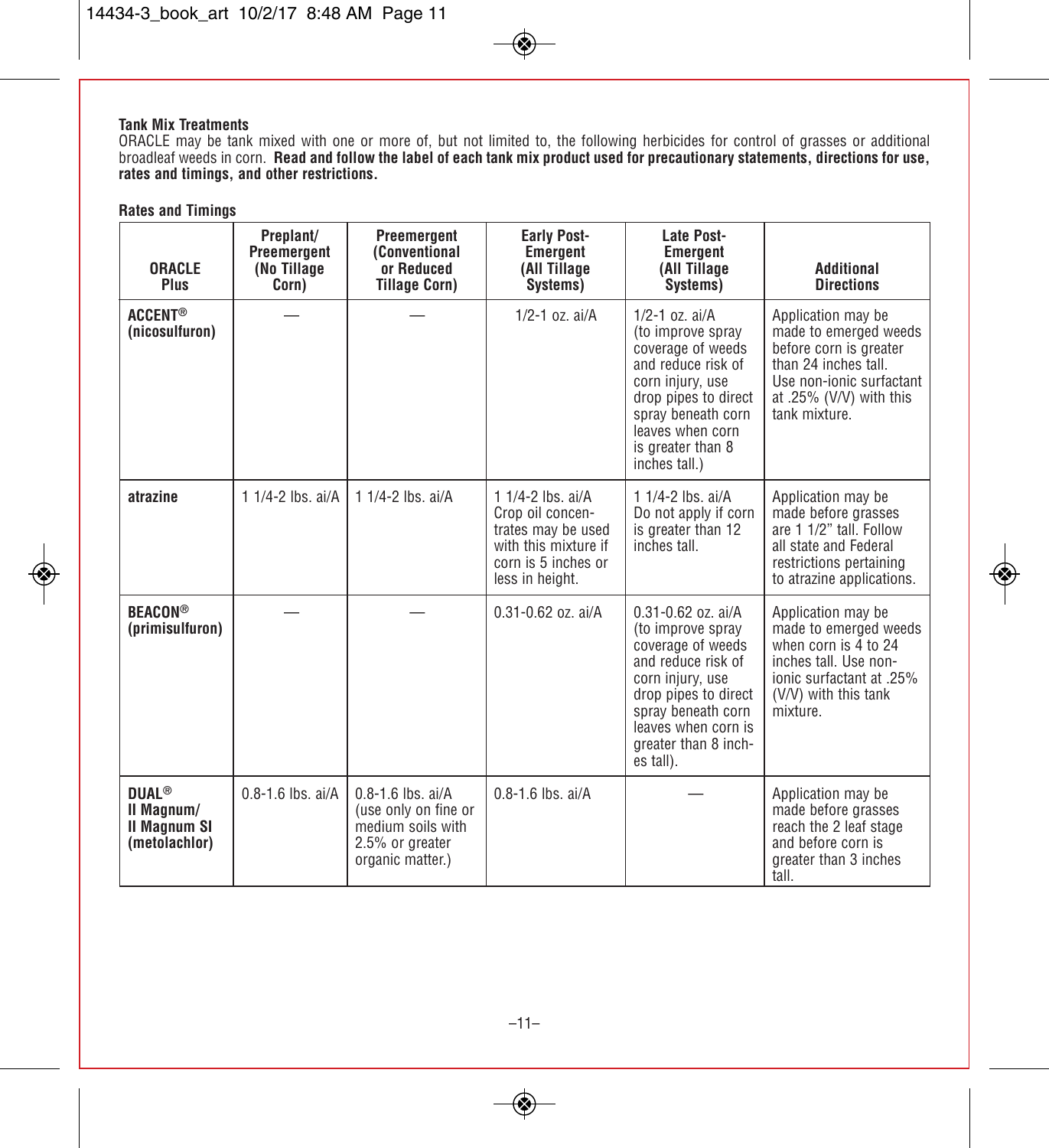**Rates and Timings (continued)**

| <b>ORACLE</b><br>Plus                                      | Preplant/<br>Preemergent<br>(No Tillage<br>Corn) | Preemergent<br>(Conventional<br>or Reduced<br><b>Tillage Corn)</b>                                                | <b>Early Post-</b><br><b>Emergent</b><br>(All Tillage<br>Systems) | Late Post-<br>Emergent<br>(All Tillage<br>Systems) | Additional<br><b>Directions</b>                                                                                                                                                                                                                                       |
|------------------------------------------------------------|--------------------------------------------------|-------------------------------------------------------------------------------------------------------------------|-------------------------------------------------------------------|----------------------------------------------------|-----------------------------------------------------------------------------------------------------------------------------------------------------------------------------------------------------------------------------------------------------------------------|
| <b>FRONTIER®</b><br>(dimethenamid)                         | 13-25 fl. oz/A                                   | 13-25 fl. oz/A (use<br>only on fine or<br>medium textured<br>soils with 2.5% or<br>greater organic<br>matter.)    | 13-25 fl. oz/A                                                    |                                                    | Application may be<br>made up to 8 inch tall<br>corn. This treatment<br>must be combined with<br>a herbicide that provides<br>postemergence control<br>of grass weeds if they<br>are greater than 1 inch<br>tall at the time of<br>application.                       |
| <b>GRAMOXONE®</b><br>(paraquat)                            | $1/4 - 1$ lb. ai/A                               | $1/4 - 1$ lb. ai/A                                                                                                |                                                                   |                                                    | Application may be<br>made to emerged weeds<br>but prior to corn emer-<br>gence.                                                                                                                                                                                      |
| HARNESS <sup>®</sup> or<br><b>SURPASS®</b><br>(acetochlor) | 1 1/2-3 lbs. ai/A                                | 1 1/2-3 lbs. ai/A<br>(use only on fine<br>or medium textured<br>soils with 2.5% or<br>greater organic<br>matter.) |                                                                   |                                                    | Application should be<br>made prior to corn<br>emergence.                                                                                                                                                                                                             |
| LASS <sub>0®</sub><br>(alachlor)                           | 1 1/2-4 lbs. ai/A                                | 1 1/2-4 lbs. ai/A<br>(use only on fine)<br>textured soils with<br>greater than 2.5%<br>organic matter).           | 1 1/2-4 lbs. ai/A                                                 |                                                    | Application may be<br>made before grasses<br>reach the 2 leaf stage<br>and before corn is<br>greater than 3 inches<br>tall. If microencapsulat-<br>ed forms of alachlor are<br>used (Lasso MT,<br>Partner), applications<br>must be made prior to<br>grass emergence. |
| <b>PRINCEP®</b><br>(simazine)                              | $2.0 - 3.0$ lbs. ai/A                            | $2.0 - 3.0$ lbs. ai/A                                                                                             |                                                                   |                                                    | Application may be<br>made prior to corn or<br>weed emergence.                                                                                                                                                                                                        |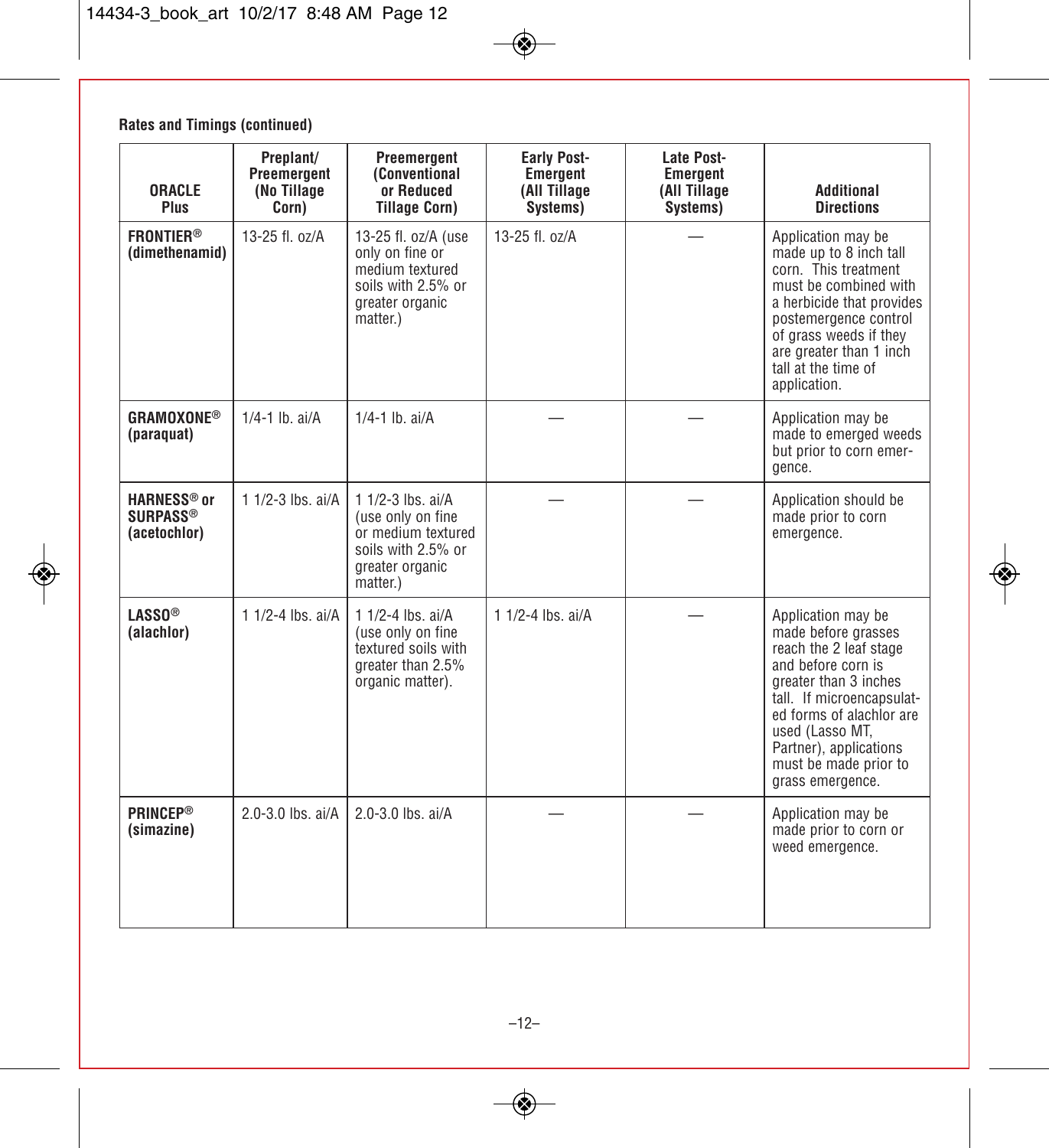**Rates and Timings (continued)**

| <b>ORACLE</b><br><b>Plus</b>                | Preplant/<br>Preemergent<br>(No Tillage<br>Corn) | Preemergent<br>(Conventional<br>or Reduced<br>Tillage Corn)                                                             | <b>Early Post-</b><br>Emergent<br>(All Tillage<br>Systems) | Late Post-<br>Emergent<br>(All Tillage<br>Systems) | Additional<br><b>Directions</b>                                                                                                                                                                                                                    |
|---------------------------------------------|--------------------------------------------------|-------------------------------------------------------------------------------------------------------------------------|------------------------------------------------------------|----------------------------------------------------|----------------------------------------------------------------------------------------------------------------------------------------------------------------------------------------------------------------------------------------------------|
| <b>PROWL<sup>®</sup></b><br>(pendimethalin) |                                                  | $3/4 - 1$ 1/2 lbs. ai/A<br>(use only on fine or<br>medium textured<br>soils with 2.5% or<br>greater organic<br>matter.) | $3/4 - 1$ 1/2 lbs. ai/A                                    |                                                    | Application may be<br>made immediately after<br>planting but prior to<br>weed emergence. Corn<br>should not be beyond<br>the 2 leaf stage of<br>growth.                                                                                            |
| <b>ROUNDUP®</b><br>(glyphosate)             | 1.0-3.0 lbs. $ai/A$                              | 1.0-3.0 lbs. $ai/A$                                                                                                     |                                                            |                                                    | Application may be<br>made to emerged weeds<br>but prior to corn emer-<br>gence.                                                                                                                                                                   |
| $2,4-D$                                     | $1/4 - 1/2$ lbs. ai/A                            | $1/4 - 1/2$ lbs. ai/A                                                                                                   | Do not use at this<br>application timing                   | $1/8$ lbs. ai/A                                    | Drop pipes are to be<br>used when corn height<br>is 8 inches or greater.<br>Keeping the spray off<br>the corn leaves and out<br>of the whorl will reduce<br>the likelihood of crop<br>injury and improve spray<br>coverage of the weed<br>foliage. |

# **COTTON (Except California)**

PREPLANT APPLICATION: Apply up to 8 fluid ounces of ORACLE per acre to control emerged broadleaf weeds prior to planting cotton in conventional or conservation tillage systems.

For best performance, apply ORACLE when weeds are in the 2 – 4 leaf stage and rosettes are less than 2" across.

Following application of ORACLE and a minimum accumulation of 1" of rainfall or overhead irrigation, a waiting interval of 21 days is required per 8 fluid ounces per acre or less. These intervals must be observed prior to planting cotton.

Do not apply preplant to cotton west of the Rockies.

Do not make ORACLE preplant applications to geographic areas with average annual rainfall less than 25".

If applying a spring preplant treatment following application of a fall preplant (postharvest) treatment, then the combination of both treatments may not exceed 2 lbs. acid equivalent per acre.

# **Tank Mix Treatments**

For control of grasses or additional broadleaf weeds, ORACLE may be tank mixed with Bladex®, Caparol®, Gramonone® Extra, and Roundup® herbicides

# **SORGHUM (Milo)**

Observe all PRECAUTIONS on pages 3 to 5, including the reference to crops growing under stress. Read and follow MIXING AND APPLICATION instructions on page 4.

Applications of ORACLE to sorghum during periods of rapid growth may result in temporary leaning of plants or rolling of leaves. These effects are usually outgrown within 10 to 14 days.

Do not graze or feed treated sorghum forage or silage prior to mature grain stage. Preharvest Interval (PHI) restrictions are as follows: grain sorghum – 30 days; fodder – 30 days; and forage – 20 days. If sorghum is grown for pasture or hay, refer to the pasture use section of this label. Do not apply ORACLE to sorghum grown for seed production.

Make no more than one application per growing season.

#### **Weeds Controlled**

ORACLE, when applied at the specified rate for sorghum, will control many actively growing ANNUAL broadleaf weeds and will reduce competition from established PERENNIAL broadleaf weeds as well as control their seedlings. (Refer to GENERAL WEED LIST on pages 7 and 8.)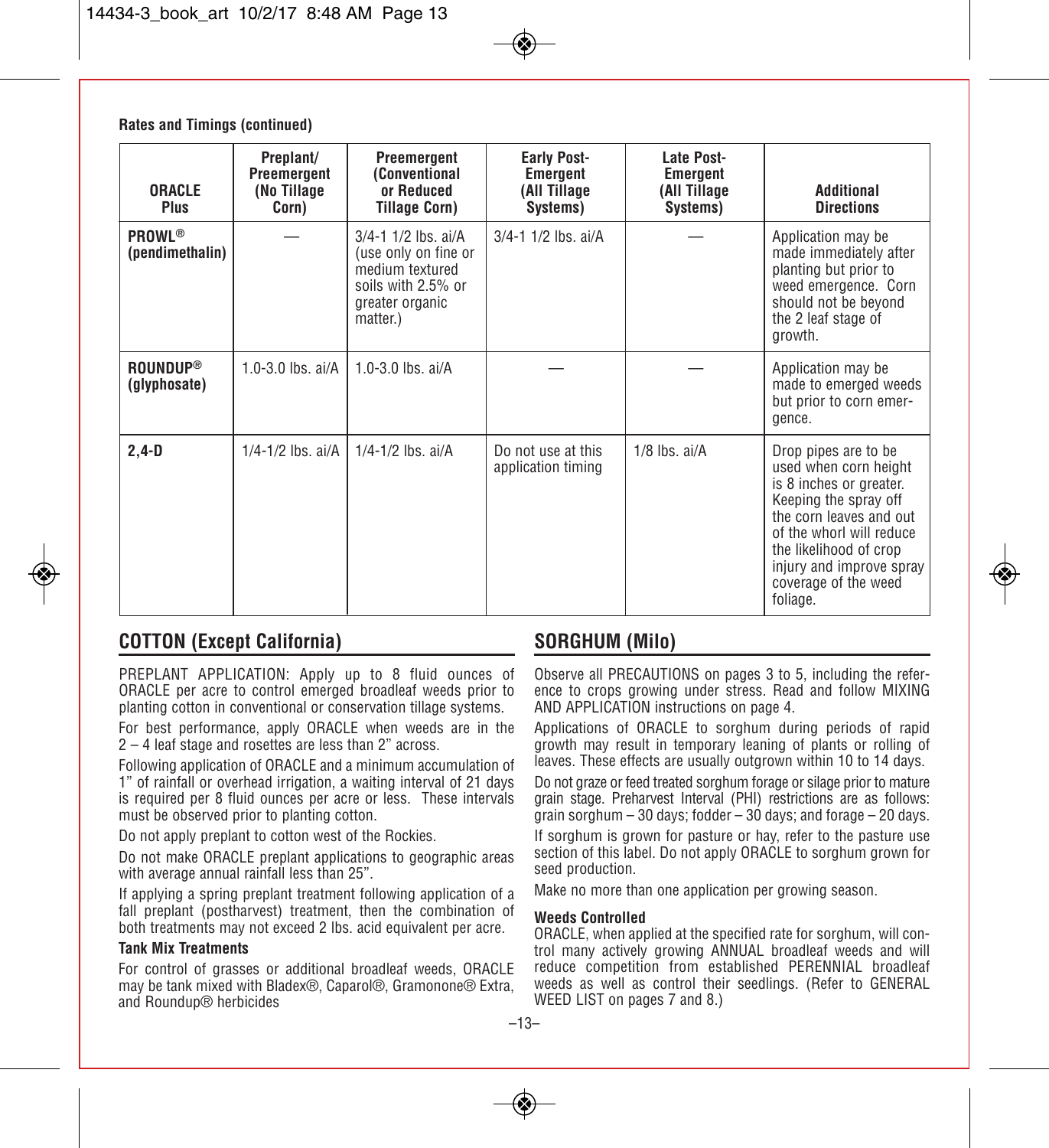

#### **Rates and Timings**

ORACLE may be applied to emerged and actively growing weeds at least 15 days prior to planting. Postemergence application of ORACLE must be made after sorghum is in the spike stage (all sorghum emerged) but before sorghum is 15 inches tall. For best performance, make applications when sorghum is in the 3-5 leaf stage and weeds are small (less than 3 inches tall). Use drop pipes (drop nozzles) if sorghum is taller than 8 inches. Keeping the spray off the sorghum leaves and out of the whorl will reduce the likelihood of crop injury and improve spray coverage of weed foliage.

#### **Broadcast Rate Per Treated Acre:**

1/2 pint (1/4 lb. ai)

#### **Tank Mix Treatment**

#### **ORACLE plus Atrazine**

For improved control of emerged, actively growing broadleaf weeds including triazine resistant species and added suppression of perennial broadleaf weeds, tank mix 1/2 pint ORACLE with 0.5 to 1.25 lbs. a.i. atrazine per treated acre. For control of grasses (less than 1.5 inches tall), tank mix 1/2 pint ORACLE with 2 lbs. a.i. atrazine per treated acre. For best performance and minimal crop injury, make application when sorghum is 3-8 inches tall and when broadleaf weeds are small (less than 6 inches tall). Application of atrazine must be made before sorghum is beyond 12 inches tall. The atrazine rate will depend upon soil texture and length of residual weed control desired. Follow all state and Federal restrictions pertaining to atrazine applications.

### **ORACLE plus Buctril®**

For improved control of broadleaf weeds, tank mix 1/2 pint ORA-CLE with 1-1 1/2 pint Buctril Herbicide per treated acre. Make application at 4 leaf to 15 inch tall sorghum. Use drop nozzles to direct spray beneath sorghum leaves when sorghum is greater than 8 inches tall.

READ AND FOLLOW THE LABEL OF EACH TANK MIX PRODUCT USED FOR PRECAUTIONARY STATEMENTS, DIRECTIONS FOR USE, APPLICATION RATES AND TIMINGS AND OTHER RESTRICTIONS.

# **Overlay (Sequential) Treatments**

ORACLE may be applied to ground previously treated with one or more of the following herbicides:

| Herbicide                                                            | <b>Maximum Rate</b><br>Per Treated Acre (Ibs. ai) |
|----------------------------------------------------------------------|---------------------------------------------------|
| atrazine <sup>1</sup><br>s-metolachlor                               | 25                                                |
| (Dual <sup>®</sup> II Magnum)<br>(Concep <sup>®</sup> -treated seed) | 1.33                                              |

1 Maximum use rate for atrazine is determined by soil type, tillage practices used, surface residue, and state or local restrictions. Follow the more restrictive requirements when determining the maximum use rate for atrazine.

# **Preharvest Uses**

#### **For Use Only in the States of Texas and Oklahoma**

ORACLE may be applied for weed suppression any time after the sorghum has reached the soft dough stage. An agriculturally approved surfactant may be used to improve performance. For aerial applications use at least 2 gallons of water-based carrier per treated acre.

Delay harvest until 30 days after treatment.

### **Broadcast Rate Per Treated Acre:**

1/2 pint (1/4 lbs. ai)

# **SMALL GRAINS (WHEAT, BARLEY AND OATS) NOT UNDERSEEDED TO LEGUMES**

#### **Important**

Observe all PRECAUTIONS on pages 3 to 5. Read and follow MIX-ING AND APPLICATION instructions on page 4.

Preharvest Interval (PHI) restriction for grain is 7 days.

If small grains are used for pasture hay, the following restrictions apply:

- Animals cannot be removed from treated area for slaughter prior to 30 days after last application.
- There is no waiting period between treatment and grazing for non-lactating dairy animals.
- Treated areas may not be grazed by lactating dairy animals before 7 days after treatment.
- Do not harvest hay from treated areas before 37 days after treatment.

**NOTE:** Observe all precautions and restrictions on the labels of products used in tank mix treatments.

#### **Weeds Controlled**

ORACLE, or combinations with listed tank mix partners, will provide control or suppression of annual broadleaf weeds listed below. For improved control of listed weeds, it is recommended that ORACLE be applied in a tank mix with other herbicides. Refer to specific crop tank mix options.

| Alkanet <sup>1</sup>             | Chervil. Bur <sup>1</sup>                |
|----------------------------------|------------------------------------------|
| Bedstraw, Catchweed <sup>1</sup> | Chickweed, Common <sup>1</sup>           |
| Bindweed, Field <sup>2</sup>     | Cockle, Corn                             |
| Buckwheat, Tartary               | Cockle, Cow                              |
| Buckwheat, Wild                  | Cocklebur, Common                        |
| Carpetweed <sup>1</sup>          | Cornflower (Bachelorbutton) <sup>1</sup> |
| Chamomile, Corn                  | Dandelion, Common <sup>2</sup>           |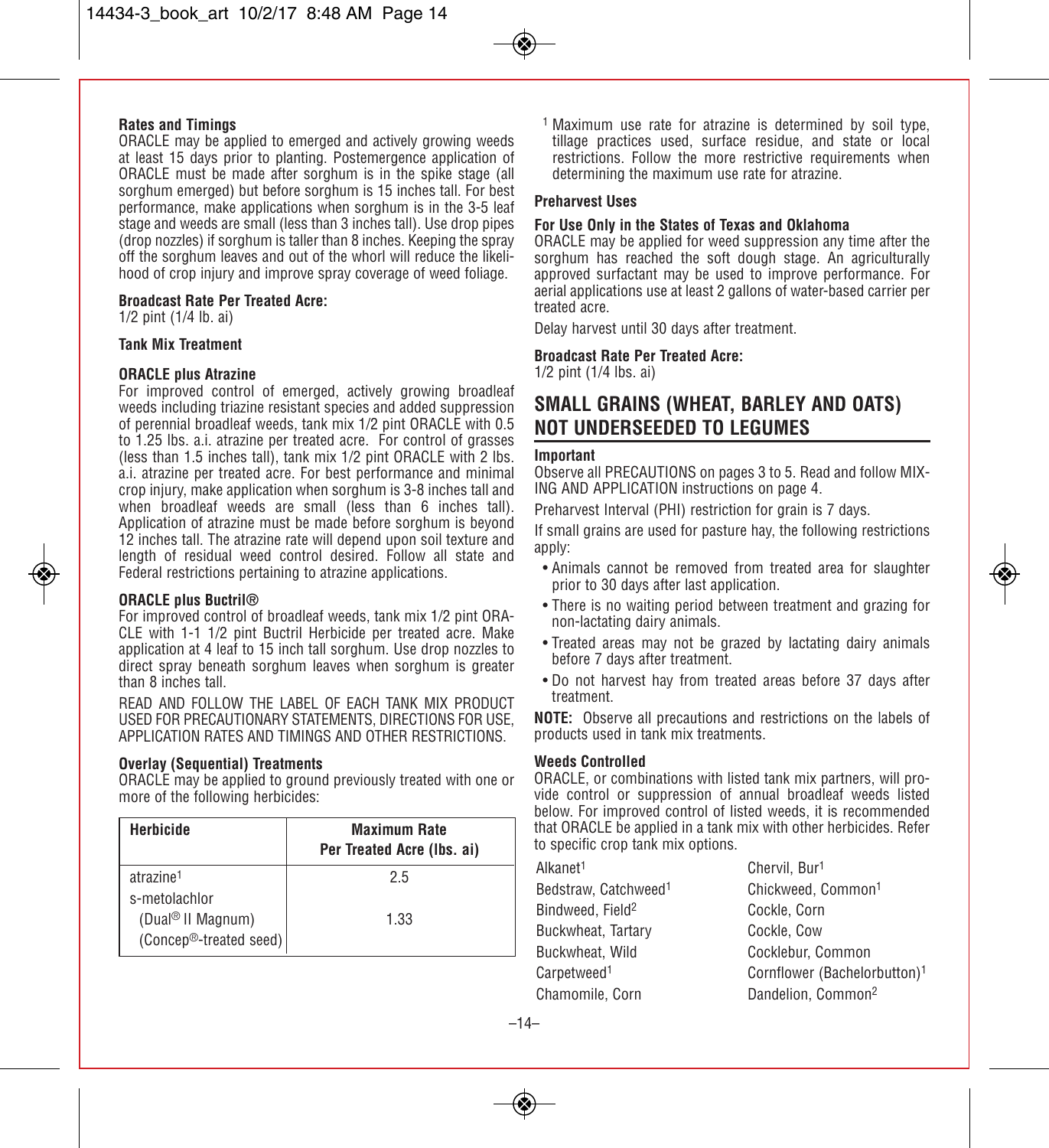Dock, Curly2 Dragonhead, American1 Evening Primrose, Cutleaf 1 Falseflax, Smallseeded1 Fiddleneck (Tarweed)1 Flixweed1 Fumitory1 Gromwell, Corn1 Groundsel, Common1 Hempnettle1 Henbit Jacobs Ladder1 Knawel (German Moss) Knotweed, Prostrate Kochia Ladysthumb Lambsquarters, Common Lettuce, Miners<sup>1</sup> Lettuce, Prickly Mallow, Common Mayweed, Chamomile (Dogfennel)1 Mustard, Blue (Purple)1 Mustard, Tansy Mustard, Treacle<sup>1</sup> Mustard, Tumble (Jim Hill)1 Mustard, Wild<sup>1</sup> Nightshade, Black Nightshade, Cutleaf<sup>1</sup> Nightshade, Silverleaf<sup>2</sup> (White Horsenettle)

Pennycress, Field (Fanweed, Frenchweed, Stinkweed) Pepperweed, Peppergrass<sup>1</sup> Pigweed, Redroot (Carelessweed) Pigweed, Rough Pigweed, Tumble Pineappleweed<sup>1</sup> Plantain, Broadleaf 2 Poppy, Red Horned1 Puncturevine1 Purslane, Common1 Radish, Wild1 Ragweed, Common1 Ragweed, Giant (Buffaloweed)1 Rocket, London1 Rocket, Yellow1 Salsify (Goatsbeard)1 Sheperdspurse<sup>1</sup> Smartweed, Green Smartweed, Pennsylvania Sorrel, Red (Sheep Sorrel)1 Sowthistle, Annual Starthistle, Yellow1 Sunflower, Common (Wild) Thistle, Canada2 Thistle, Russian Yarrow, Common2 Velvetleaf Vetch1

# **Rates and Timings**

Application of ORACLE may be made before, during or after planting small grains. For best performance, make applications when weeds are in the 2-3 leaf stage and rosettes are less then 2 inches across. Application of ORACLE to small grains during periods of rapid growth may result in crop leaning. This condition is temporary and will not reduce crop yields.

Use ORACLE at 2 to 4 fluid ounces per treated acre in wheat, fall seeded barley, and oats, and at 2 to 3 fluid ounces per treated acre in spring seeded barley. Use the higher level of listed rate ranges when treating difficult to control weeds such as kochia, Russian thistle and prickly lettuce or dense vegetative growth.

ORACLE used in a tank mix with other herbicides offers the best spectrum of weed control and herbicide tolerant or resistant weed management. Refer to specific crop for ORACLE rate and application timing.

For applications prior to the emergence of weeds or when sulfonylurea resistant weeds are present or suspected, use a minimum of 3 fluid ounces per treated acre of ORACLE with a tank mix herbicide. Non-sulfonylurea herbicides such as 2,4-D or MCPA tank mixed with ORACLE will offer more consistent control of sulfonylurea resistant weeds.

When tank mixing with sulfonylurea herbicides, such as Ally®, Amber®, Express®, Finesse®, Glean® and Harmony® Extra, use an agriculturally approved surfactant of at least 80% active ingredient at the rate of 1-4 pints/100 gallons of spray or not more than 0.25-0.5% by volume. Use the highest rate of surfactant when using the lower rate ranges of the tank mix and/or when treating more mature and difficult to control weeds or dense vegetative growth.

- 1 These weeds will be controlled with ORACLE tank mixtures. Refer to tank mix label for specific weeds controlled.
- 2 ORACLE tank mixes will provide suppression of established broadleaf weeds and control of their seedlings.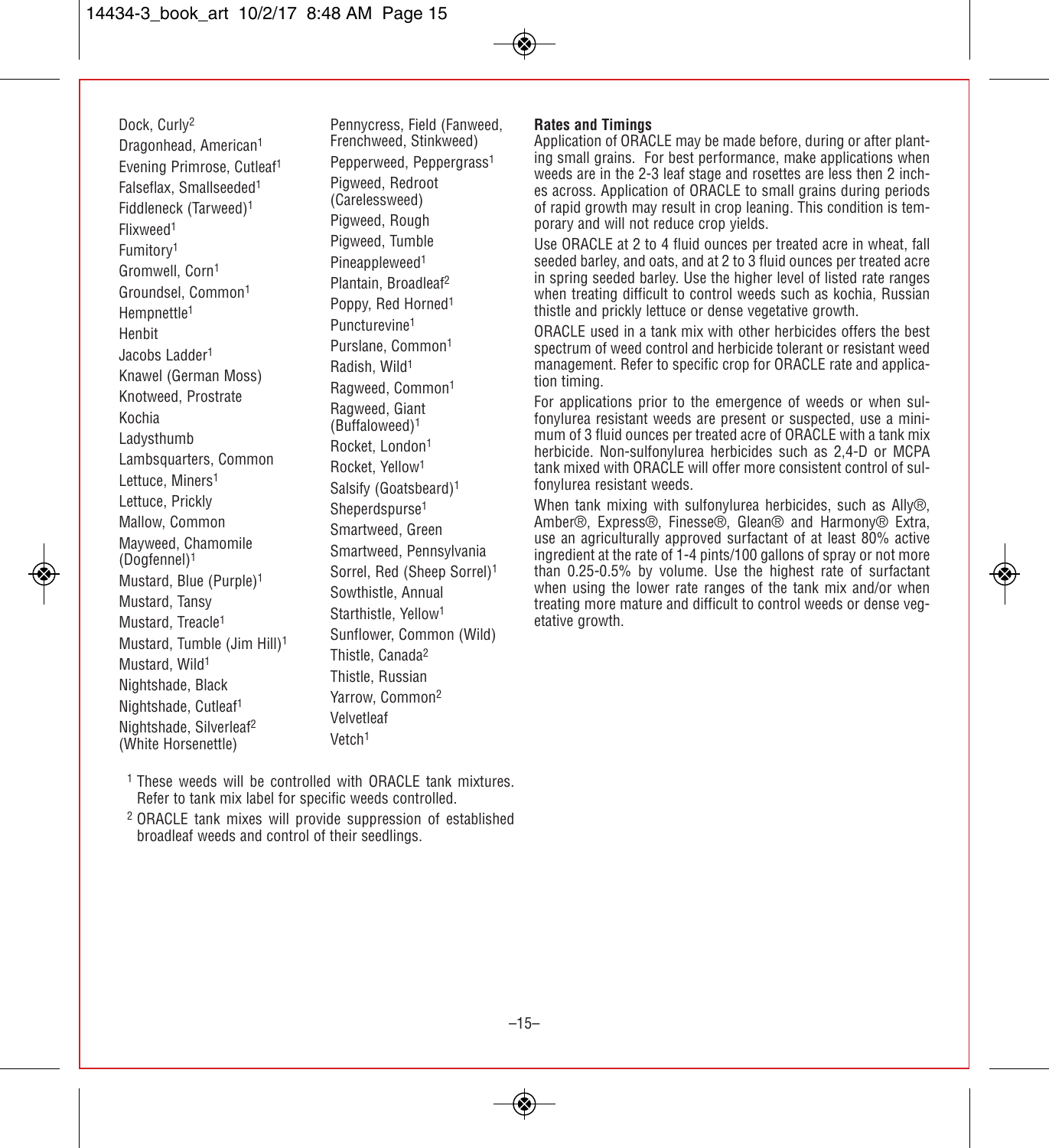14434-3\_book\_art 10/2/17 8:48 AM Page 16

# **FALL AND SPRING SEEDED WHEAT**

ORACLE MUST BE APPLIED TO FALL SEEDED WHEAT PRIOR TO THE JOINTING STAGE. APPLICATIONS TO SPRING SEEDED WHEAT MUST BE MADE BEFORE WHEAT EXCEEDS THE 5 LEAF STAGE. Early developing wheat varieties such as TAM 107, MADISON, or WAKEFIELD must receive application between early tillering and the jointing stage. Care should be taken in staging these varieties to be certain that the application occurs prior to the jointing stage.

## **Tank Mix Treatments**

ORACLE may be tank mixed with one or more, but not limited to, the following herbicides. Read and follow the label of each tank mix product used for precautionary statements, directions for use, weeds controlled and geographic and other restrictions.

## **Broadcast Rate Per Treated Acre:**

Apply 2-4 fluid ounces of ORACLE with:

| Product                    | <b>Active Ingredient</b>           | <b>Formulation</b> | <b>Amount of Product</b><br>Per Acre                  |
|----------------------------|------------------------------------|--------------------|-------------------------------------------------------|
| 2.4-D Amine or Ester       | $2.4-D$                            | 4 lb/gal           | $8-12$ fl $0z$ .<br>$(.25-.375$ lb ai/A) <sup>1</sup> |
| <b>MCPA Amine or Ester</b> | <b>MCPA</b>                        | 4 lb/gal           | $8-12$ fl $0z$ .<br>(.25-.375 lb ai/A) <sup>1</sup>   |
| Allv <sup>®</sup>          | metsulfuron-methyl                 | $60\%$ DF          | $1/10$ oz.                                            |
| Amber <sup>®</sup>         | triasulfuron                       | 75% DF             | $0.28$ oz.                                            |
| Express <sup>®</sup>       | thifensulfuron + tribenuron-methyl | 75% DF             | $1/6$ oz.                                             |
| Harmony <sup>®</sup> Extra | thifensulfuron + tribenuron-methyl | 75% DF             | $1/3$ oz.                                             |
| <b>Buctril®</b>            | bromoxynil <sup>2</sup>            | 2 lb/gal           | $1-1$ $1/2$ pts.                                      |
| Bronate®                   | bromoxynil + MCPA                  | 4 lb/gal           | $1-2$ pts.                                            |
| Curtail <sup>®</sup>       | clopyralid $+ 2,4-D$               | $2.38$ lb/gal      | 2-2 2/3 pts.                                          |
| Stinger <sup>®</sup>       | clopyralid                         | 3 lb/gal           | $1/4 - 1/3$ pt.                                       |
| Karmex <sup>®3</sup>       | diuron <sup>2</sup>                | 80% DF             | $1/2 - 1$ $1/2$ lbs.                                  |
| Sencor®3                   | metribuzin <sup>2</sup>            | 75% DF             | $1-10$ oz.                                            |

1 When using formulations other then 4 lb/gal use pounds active/acre listed.

2 Herbicides with the same active ingredient and/or different formulation may be used.

3 Tank mixtures for fall seeded wheat only.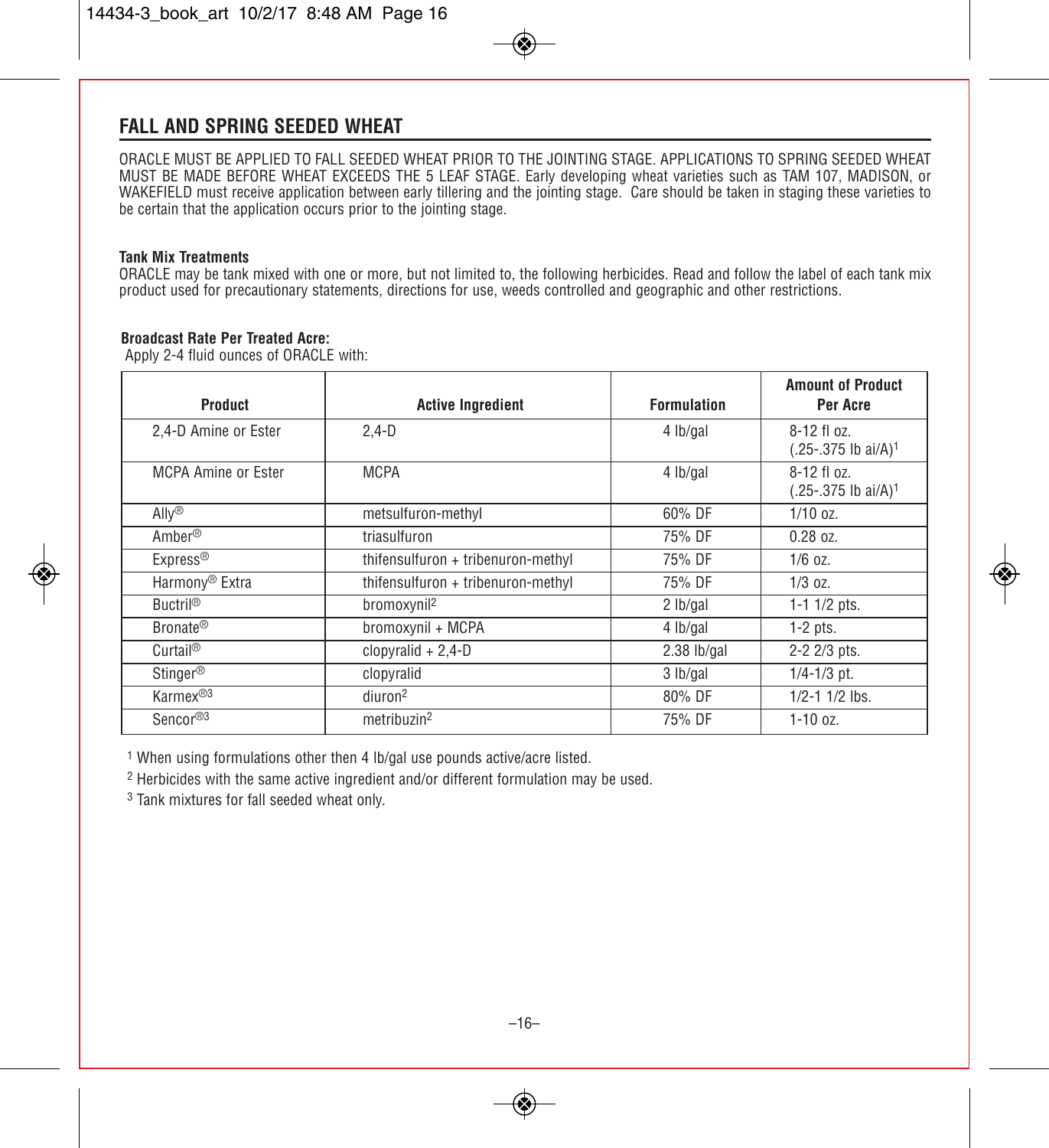# **Special Use Tank Mixes For Spring and Fall Seeded Wheat (See Footnotes for Applicable Uses)**

Apply 3-41 fluid ounces of ORACLE with:

| Product <sup>2</sup>                                              | <b>Active Ingredient</b>                           | <b>Formulation</b>   | <b>Amount of Product</b><br>Per Acre                   |
|-------------------------------------------------------------------|----------------------------------------------------|----------------------|--------------------------------------------------------|
| 2,4-D or MCPA Amine                                               | 2.4-D or MCPA                                      | 4 lb/gal             | $1-2$ pts. $3$<br>$(0.5-1.0$ lb ai/A) <sup>4</sup>     |
| 2,4-D or MCPA Ester                                               | 2,4-D or MCPA                                      | 4 lb/gal             | 1-1.5 pts. $3$<br>$(0.5 - 0.75)$ lb ai/A) <sup>4</sup> |
| Allv <sup>®</sup>                                                 | metsulfuron-methyl                                 | 60% DF               | 1/20-1/10 oz.                                          |
| Amber <sup>®</sup>                                                | triasulfuron                                       | 75% DF               | $0.14 - 0.28$ oz.                                      |
| Express <sup>®</sup>                                              | thifensulfuron + tribenuron-methyl                 | 75% DF               | $1/12 - 1/6$ oz.                                       |
| Harmony <sup>®</sup> Extra                                        | thifensulfuron + tribenuron-methyl                 | 75% DF               | $1/6 - 1/3$ oz.                                        |
| Ally <sup>®</sup> + 2,4-D<br>Amine or Ester <sup>5</sup>          | metsulfuron-methyl + 2,4-D                         | $60\%$ DF+ 4 lb/gal  | $1/20 - 1/10$ oz. $+ 8$ fl oz.                         |
| Amber <sup>®</sup> + 2.4-D<br>Amine or Ester <sup>5</sup>         | triasulfuron $+ 2.4 - D$                           | 75% DF $+$ 4 lb/gal  | $0.14 - 0.28$ $0z + 8$ fl $0z$ .                       |
| Express <sup>®</sup> + 2,4-D<br>Amine or Ester <sup>5</sup>       | (thifensulfuron + tribenuron-methyl)<br>$+2.4 - D$ | 75% DF + 4 lb/gal    | $1/12 - 1/6$ oz + 8 fl oz.                             |
| Harmony <sup>®</sup> Extra + 2,4-D<br>Amine or Ester <sup>5</sup> | (thifensulfuron + tribenuron-methyl)<br>$+2.4-D$   | 75% DF + 4 $lb$ /gal | $1/6 - 1/3$ oz + 8 fl oz.                              |
| Roundup <sup>®6</sup>                                             | glyphosate                                         | 3 lb/gal             | 12-16 fl oz.                                           |

<sup>1</sup> ORACLE may be used at 6 fluid ounces on fall seeded wheat in Western Oregon as a spring application only. In CO, KS, NM, OK and TX up to 8 fluid ounces of ORACLE may be applied on fall seeded wheat after it exceeds the 3 leaf stage for suppression of perennial weeds, such as field bindweed. Applications may be made in the fall following a frost but before a killing freeze. ORACLE may be tank mixed with 2,4-D amine at 8 fluid ounces after wheat begins to tiller. Periods of extended stress such as cold and wet weather may enhance the possibility of crop injury. For Fall applications only, do not use if the potential for crop injury is not acceptable.

2 Do not use low rates of sulfonylurea herbicides (such as Ally®, Amber®, Express®, Finesse®, Glean®, and Harmony® Extra) on more mature weeds and/or on dense vegetative growth.

3 NOTE: For use on Fall Seeded Wheat Only. Do Not Use unless potential crop injury will be acceptable.

4 When using formulations other than 4 lb/gal use pounds active/acre listed.

5 Use for improved control of Russian thistle, flixweed, gromwell, mayweed and fiddleneck.

6 ORACLE may be applied at 2 fluid ounces with Roundup® as a preplant application to small grains with no waiting period prior to planting. Add 0.5% by volume of an agriculturally approved non-ionic surfactant.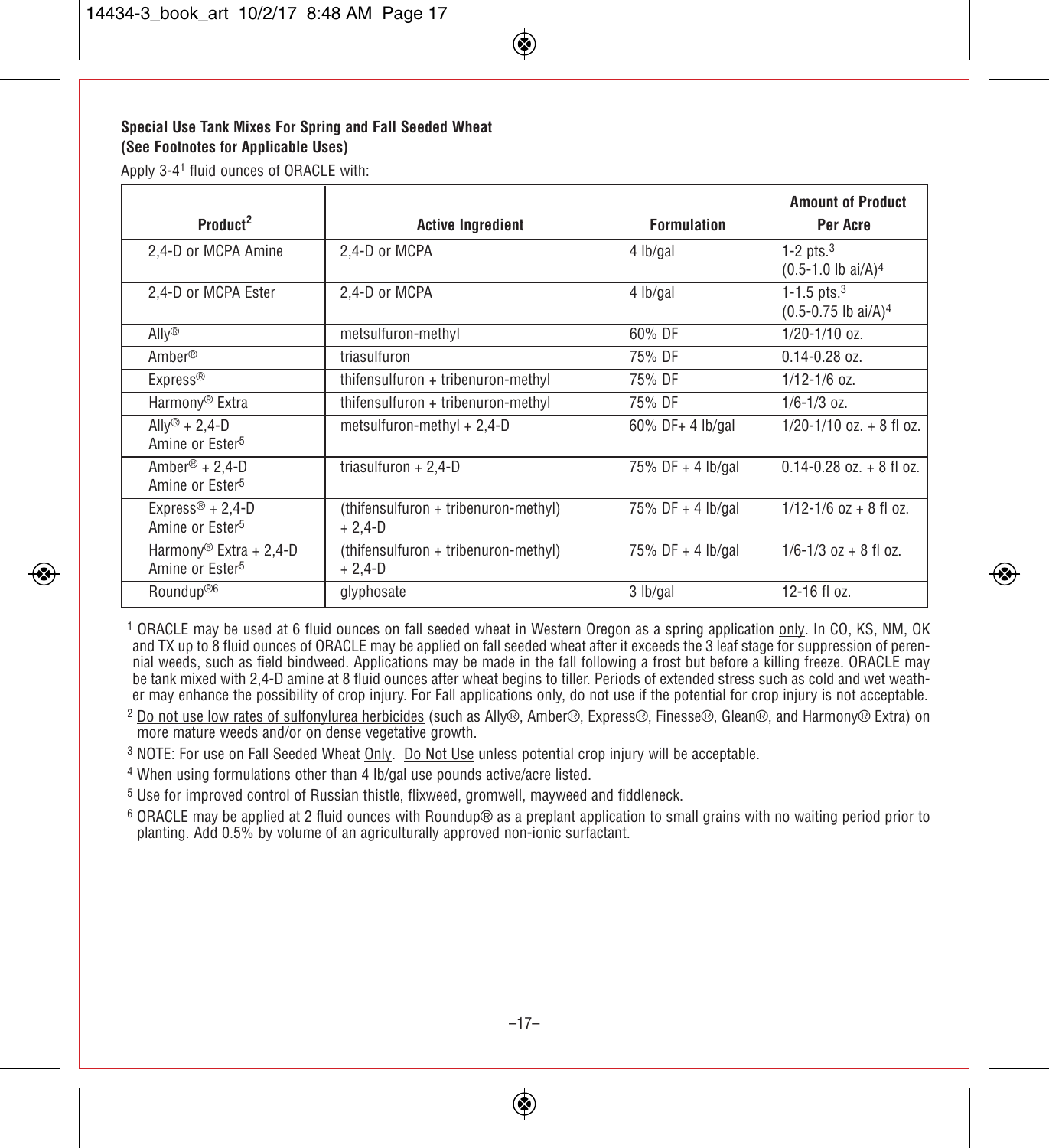# **FALL SEEDED BARLEY**

ORACLE MUST BE APPLIED TO FALL SEEDED BARLEY PRIOR TO THE JOINTING STAGE.

**NOTE:** For spring barley varieties that are seeded during the winter months or later, follow the rates and timings given for spring seeded barley.

# **Tank Mix Treatments**

ORACLE may be tank mixed with one or more, but not limited to, the following herbicides. Read and follow the label of each tank mix product used for precautionary statements, directions for use, weeds controlled and geographic and other restrictions.

# **Broadcast Rate Per Treated Acre:**

Apply 2-4 fluid ounces of ORACLE with:

|                            |                                    |                    | <b>Amount of Product</b>                     |
|----------------------------|------------------------------------|--------------------|----------------------------------------------|
| Product <sup>1</sup>       | <b>Active Ingredient</b>           | <b>Formulation</b> | Per Acre                                     |
| 2,4-D Amine or Ester       | $2.4-D$                            | 4 lb/gal           | 8 fl oz. (0.25 lb ai/A) <sup>2</sup>         |
| <b>MCPA Amine or Ester</b> | <b>MCPA</b>                        | 4 lb/gal           | $8-12$ fl $0z$ .<br>$(0.25 - 0.375$ lb ai/A) |
| $Allv^{\circledR}$         | metsulfuron-methyl                 | 60% DF             | $1/20 - 1/10$ oz.                            |
| Amber <sup>®</sup>         | triasulfuron                       | 75% DF             | $0.14 - 0.28$ oz.                            |
| Express <sup>®</sup>       | thifensulfuron + tribenuron-methyl | 75% DF             | $1/12 - 1/6$ oz.                             |
| Harmony <sup>®</sup> Extra | thifensulfuron + tribenuron-methyl | 75% DF             | $1/6 - 1/3$ oz.                              |
| Sencor <sup>®</sup>        | metribuzin <sup>3</sup>            | 75% DF             | $1 - 10$ oz.                                 |
| <b>Buctril®</b>            | bromoxynil                         | 2 lb/gal           | $1-1$ $1/2$ pts.                             |
| <b>Bronate®</b>            | bromoxynil + MCPA                  | 4 lb/gal           | $3/4 - 1$ 1/2 pts.                           |

1 Do not use low rates of sulfonylureas (Ally®, Amber®, Express®, and Harmony® Extra) on more mature weeds and/or on dense vegetative growth.

2 When using formulations other than 4 lb/gal use pounds active/acre listed.

<sup>3</sup> Herbicides with the same active ingredient and/or different formulations may be used.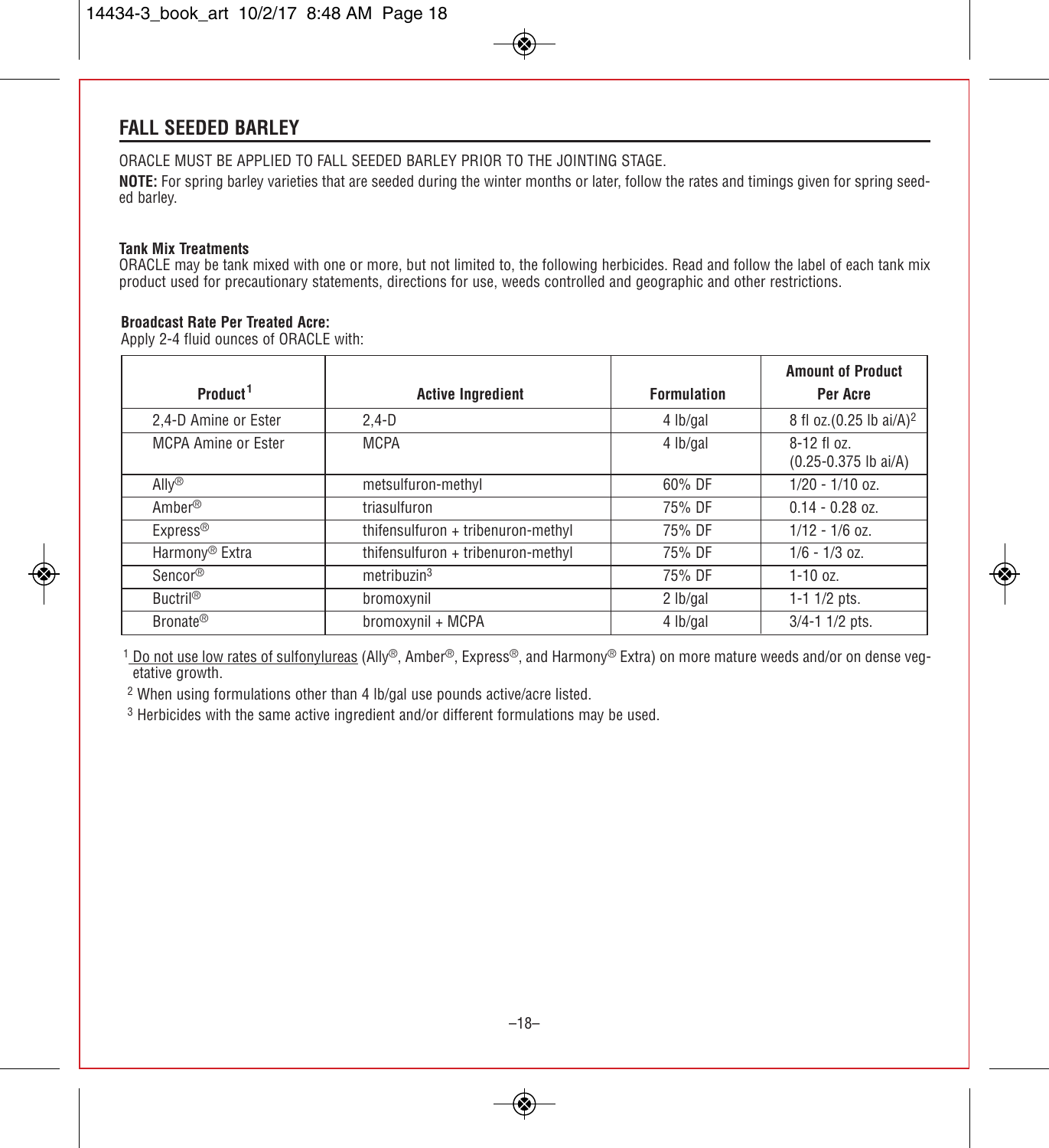# **SPRING SEEDED BARLEY**

ORACLE MUST BE APPLIED BEFORE SPRING SEEDED BARLEY EXCEEDS THE 4 LEAF STAGE.

### **Tank Mix Treatments**

ORACLE may be tank mixed with one or more of, but not limited to, the following herbicides. Read and follow the label of each tank mix product used for precautionary statements, directions for use, weeds controlled and geographic and other restrictions.

# **Broadcast Rate Per Treated Acre:**

Apply 2-3 fluid ounces of ORACLE with:

| Product <sup>1</sup>        | <b>Active Ingredient</b>           | <b>Formulation</b> | <b>Amount of Product</b><br>Per Acre                  |
|-----------------------------|------------------------------------|--------------------|-------------------------------------------------------|
| <b>MCPA Amine or Ester</b>  | MCPA                               | 4 lb/gal           | $8-12$ fl $0z$ .<br>(0.25-0.375 lb ai/A) <sup>2</sup> |
| $\mathsf{Allv}^{\circledR}$ | metsulfuron-methyl                 | 60% DF             | $1/20 - 1/10$ oz.                                     |
| Amber®                      | triasulfuron                       | 75% DF             | $0.14 - 0.28$ oz.                                     |
| Express <sup>®</sup>        | thifensulfuron + tribenuron-methyl | 75% DF             | $1/12 - 1/6$ oz.                                      |
| Harmony <sup>®</sup> Extra  | thifensulfuron + tribenuron-methyl | 75% DF             | $1/6 - 1/3$ oz.                                       |
| Sencor <sup>®</sup>         | metribuzin <sup>3</sup>            | 75% DF             | $1-10$ oz.                                            |
| <b>Buctril®</b>             | bromoxynil                         | 2 lb/gal           | $1-1$ $1/2$ pts.                                      |
| <b>Bronate®</b>             | bromoxynil + MCPA                  | 4 lb/gal           | $3/4 - 1$ 1/2 pts.                                    |

<sup>1</sup> Do not use low rates of sulfonylureas (Ally®, Amber®, Express®, and Harmony® Extra) on more mature weeds and/or on dense vegetative growth.

2 When using formulations other than 4 lb/gal use pounds active/acre listed.

3 Herbicides with the same active ingredient and/or different formulations may be used.

# **FALL AND SPRING SEEDED OATS**

ORACLE MUST BE APPLIED BEFORE SPRING SEEDED OATS EXCEED THE 5 LEAF STAGE. APPLICATIONS TO FALL SEEDED OATS MUST BE MADE PRIOR TO THE JOINTING STAGE.

# **Tank Mix Treatments**

ORACLE may be tank mixed with one or more of, but not limited to, the following herbicides. Read and follow the label of each tank mix product used for precautionary statements, directions for use, weeds controlled and geographic and other restrictions.

# **Broadcast Rate Per Treated Acre:**

Apply 2-4 fluid ounces of ORACLE with:

| <b>Product</b>             | <b>Active Ingredient</b> | <b>Formulation</b> | <b>Amount of Product</b><br>Per Acre                      |
|----------------------------|--------------------------|--------------------|-----------------------------------------------------------|
| <b>MCPA Amine or Ester</b> | <b>MCPA</b>              | 4 lb/gal           | $8-12$ fl $0z$ .<br>$(0.25 - 0.375$ lb ai/A) <sup>1</sup> |

1 When using formulations other than 4 lb/gal use pounds active/acre listed.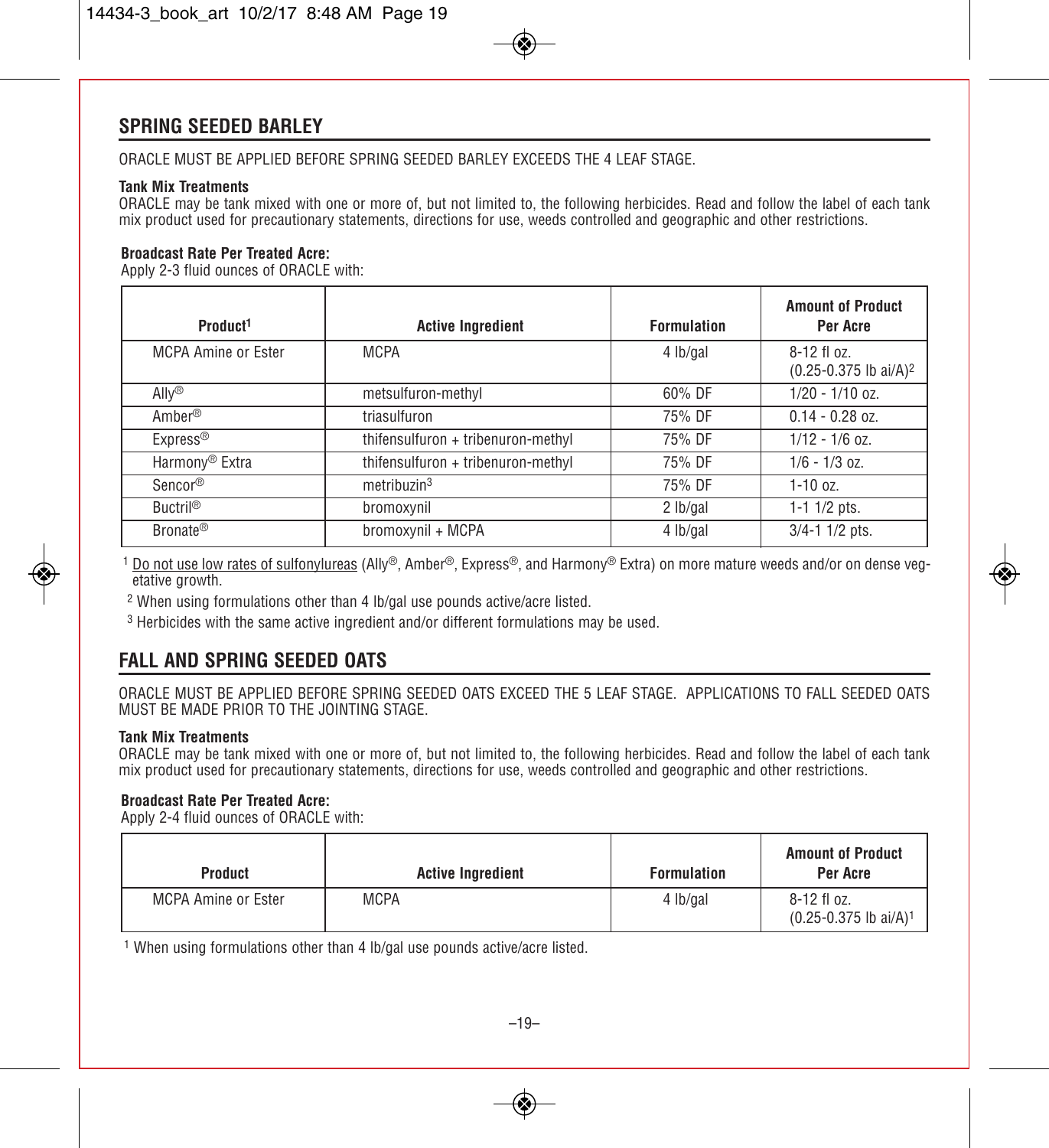# **SUGARCANE**

Observe all PRECAUTIONS on pages 3 to 5. Read and follow MIX-ING AND APPLICATION instructions on page 4.

Consult your local or state authorities for possible application restrictions, especially concerning aerial applications and advice concerning special local use situations.

Preharvest Interval (PHI) restriction for sugarcane is 87 days.

## **Weeds Controlled**

ORACLE, when applied at specified rates, will control many ANNUAL, BIENNIAL and PERENNIAL broadleaf weeds commonly found in sugarcane. (Refer to GENERAL WEED LIST on pages 7 and 8.)

#### **Rates and Timings**

Application of ORACLE may be made any time after weeds have emerged and are actively growing but before the close-in stage of sugarcane. Application rates and timings of ORACLE are given below. Use the higher level of listed rate ranges when treating dense vegetative growth.

| <b>Weed Stage</b><br>and Type | Amount<br>Product | <b>Broadcast Rate</b><br><b>Per Treated Acre</b><br>lbs. ai |
|-------------------------------|-------------------|-------------------------------------------------------------|
| Annual                        |                   |                                                             |
| Small, actively growing       | $1/2-1$ pt        | $1/4 - 1/2$                                                 |
| Established weed growth       | $1-1$ $1/2$ pts   | $1/2 - 3/4$                                                 |
| Biennial                      | $1-2$ pts         | $1/2 - 1$                                                   |
| Perennial                     | 2 pts             |                                                             |

<sup>1</sup> Application made over the top of actively growing sugarcane may result in crop injury.

When possible, direct the spray beneath the sugarcane canopy in order to minimize the likelihood of crop injury. The use of directed sprays will also aid in maximizing spray coverage of weed foliage.

Retreatment may be made as needed, however, do not exceed a total of 2 applications of ORACLE per year.

# **Tank Mix Treatments**

ORACLE may be tank mixed with one or more of, but not limited to, the following herbicides for control of grasses or additional broadleaf weeds. Read and follow the label of each tank mix product used for precautionary statements, directions for use, rates and timings, weeds controlled, geographic and other restrictions.

| Herbicide                    | Rates per treated<br>acre (Ibs. ai) |  |
|------------------------------|-------------------------------------|--|
| Ametryn (Evik <sup>®</sup> ) | $2/5 - 8$                           |  |
| asulam (Asulox <sup>®)</sup> | $2 - 31/3$                          |  |
| atrazine                     | $2/5 - 4$                           |  |
| $2.4-D$                      | $1/2 - 31$                          |  |

<sup>1</sup> Application of ORACLE plus 2,4-D tank mix at the higher listed rate range may result in crop injury.

# **PASTURE, HAY, RANGELAND AND GENERAL FARMSTEAD (Non-Cropland)**

ORACLE is recommended for use on pasture, hay, rangeland, general farmstead (non-cropland, including fence rows and non-irrigation ditchbanks) for broadleaf weed and brush control. ORACLE may also be applied to non-cropland areas for the control of broadleaf weeds in Noxious Weed Control Programs, Districts or Areas including broadcast or spot treatment of roadsides and highways, utilities, railroad and pipeline rights-of-way. Noxious weeds must be recognized at the State level but programs may be administered at State, County or other levels.

Observe all PRECAUTIONS on pages 3 to 5. Read and follow MIX-ING AND APPLICATION instructions on page 4.

ORACLE uses described in this section also pertain to small grains (such as barley, forage, sorghum, oats, rye, sudangrass or wheat) grown for pasture use only.

NEWLY SEEDED AREAS, including small grains grown for pasture may be severely injured if rates of ORACLE greater than 1 pint/acre are applied.

ESTABLISHED GRASS CROPS growing under stress can exhibit various injury symptoms that may be more pronounced if herbicides are applied.

Bentgrass, carpetgrass, buffalograss and St. Augustine grass may be injured at rates exceeding 1 pint ORACLE (1/2 lb. ai) per treated acre. Usually colonial bentgrasses are more tolerant than creeping types. Velvetgrasses are most easily injured. Treatments will kill alfalfa, clovers, lespedeza, wild winter peas, vetch and other legumes.

ANIMALS CANNOT BE REMOVED FROM TREATED AREA FOR SLAUGHTER PRIOR TO 30 DAYS AFTER LAST APPLICATION. THERE IS NO WAITING PERIOD BETWEEN TREATMENT AND GRAZING FOR NON-LACTATING ANIMALS.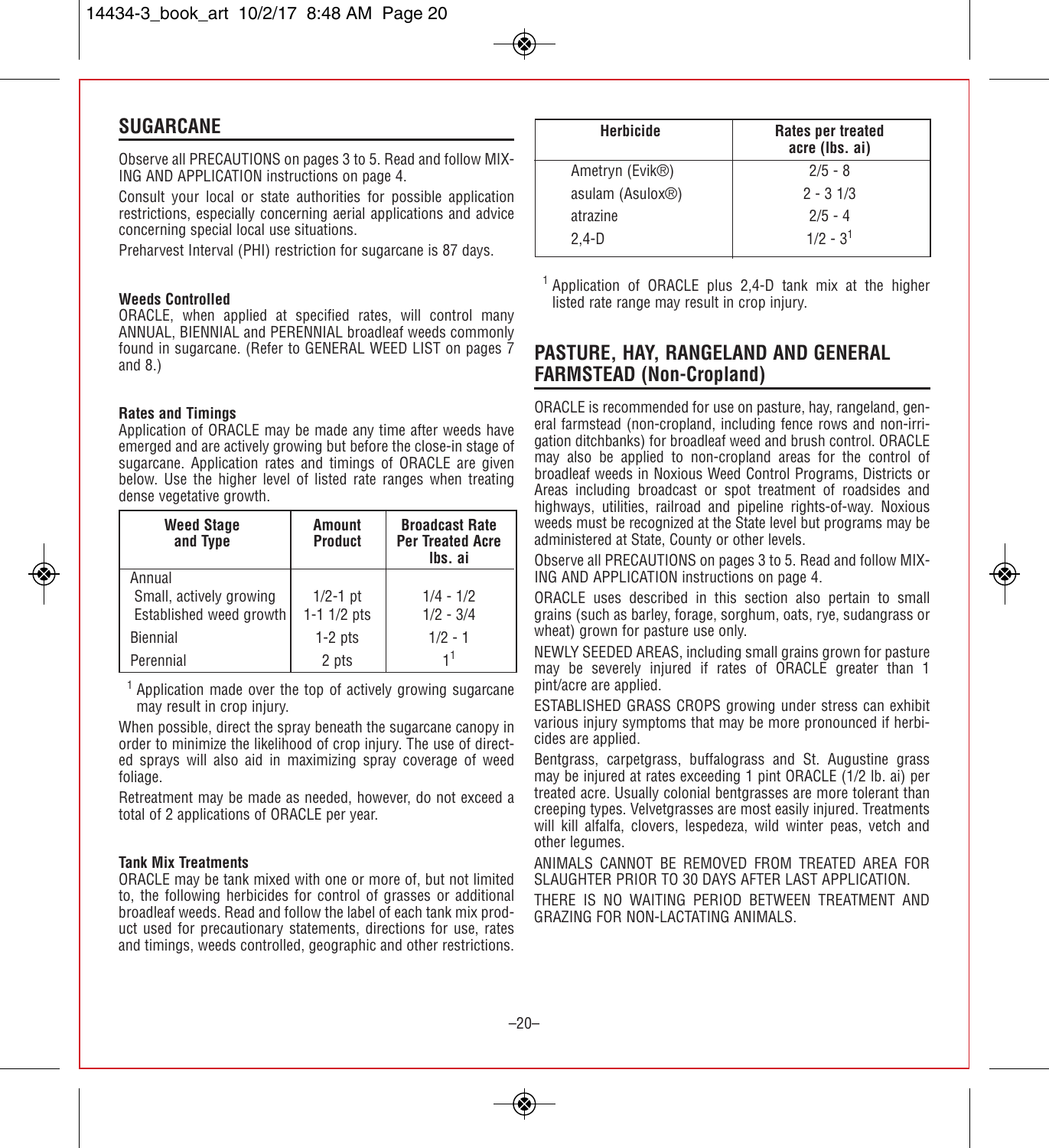# **Timing Restrictions for Lactating Dairy Animals Following Treatment**

| <b>ORACLE</b><br><b>Rate per Treated Acre</b> | <b>Days Before</b><br>Grazing | <b>Days Before</b><br><b>Hay Harvest</b> |
|-----------------------------------------------|-------------------------------|------------------------------------------|
| Up to 1 pint $(1/2$ lb. ai)                   | 7 days                        | 37 days                                  |
| Up to 1 quart $(1$ lb. ai)                    | 21 days                       | 51 days                                  |

**NOTE:** Observe all precautions and restrictions on labels of products used in tank mixtures.

### **Mixing and Application**

ORACLE can be applied using water, oil in water emulsions (including invert systems), or sprayable fluid fertilizer as a carrier. A COMPATABILITY TEST (page 6 of this booklet) should be made prior to tank mixing.

To prepare oil in water emulsions, half-fill spray tank with water, then add the appropriate amount of emulsifier. With continuous agitation, slowly add the herbicide and then the oil (such as diesel oil or fuel oil) or a premix of oil plus additional emulsifier to spray tank. Complete filling of spray tank with water. Maintain vigorous agitation during spray operation to prevent oil and water from forming separate layers.

ORACLE may be applied broadcast using either ground or aerial application equipment. When using ground equipment, apply 3 to 600 gallons of diluted spray per treated acre. Volume of spray applied will depend on the height, density, and type of weeds or brush being treated and on the type of equipment being used. When using aerial equipment apply 1 to 40 gallons of diluted spray per treated acre in a water-based carrier.

ORACLE may be applied to individual clumps or small areas (SPOT TREATMENT) of undesirable vegetation using handgun or similar types of application equipment. Apply diluted sprays to allow complete wetting (up to run-off) of foliage and stems.

Herbicide adjuvants or other spray additives (emulsifiers, surfactants, wetting agents, drift control agents, or penetrants) may be used for wetting, penetration, or drift control. Spray additives must be agriculturally approved when used in pasture applications. If spray additives are used, read and follow all use recommendations and precautions on product label.

#### **Weeds and Brush Controlled**

ORACLE, when applied at specified rates, will give control of many ANNUAL, BIENNIAL, and PERENNIAL broadleaf weeds, and many WOODY brush and vine species commonly found in pasture, hay, rangeland, and general farmstead (non-cropland) areas. (Refer to GENERAL WEED LIST on pages 7 and 8.)

Noted (\*) PERENNIAL weeds may be controlled with lower rates of either ORACLE or ORACLE plus 2,4-D. See RATES AND TIM-INGS below.

#### **Rates and Timings**

Application rates and timing of ORACLE are given below. Use the higher level of listed rate ranges when treating dense or tall vegetative growth.

| Weed Stage<br>and Type                                                                         | Amount<br>Product                       | <b>Broadcast Rate</b><br><b>Per Treated Acre</b><br>lbs. ai |
|------------------------------------------------------------------------------------------------|-----------------------------------------|-------------------------------------------------------------|
| Annual<br>Small, actively growing<br>Established weed growth                                   | $1/2 - 1$ pt.<br>$1 - 11/2$ pts.        | $1/4 - 1/2$<br>$1/2 - 3/4$                                  |
| Biennial <sup>1</sup><br>Rosette diameter<br>Less than 3 inches<br>3 inches or more<br>Bolting | $1/2 - 1$ pt.<br>$1 - 2$ pts.<br>2 pts. | $1/4 - 1/2$<br>$1/2 - 1$                                    |
| Perennial<br>Suppression or top<br>growth control<br>Control of noted (*)<br>Perennials        | $1/2 - 1$ gt.<br>1 qt.                  | $1/2 - 1$                                                   |
| Woody Brush & Vines<br>Top growth suppression<br>Top growth control <sup>2</sup>               | $1/2 - 1$ gt.<br>1 qt.                  | $1/2 - 1$                                                   |

<sup>1</sup> For best performance, make application when BIENNIAL weeds are in the rosette stage.

<sup>2</sup> Species noted in GENERAL WEED LIST, pages 7 and 8, will require tank mixtures for adequate control.

Retreatment may be made as needed, however, do not exceed a total of 2 applications of ORACLE per year.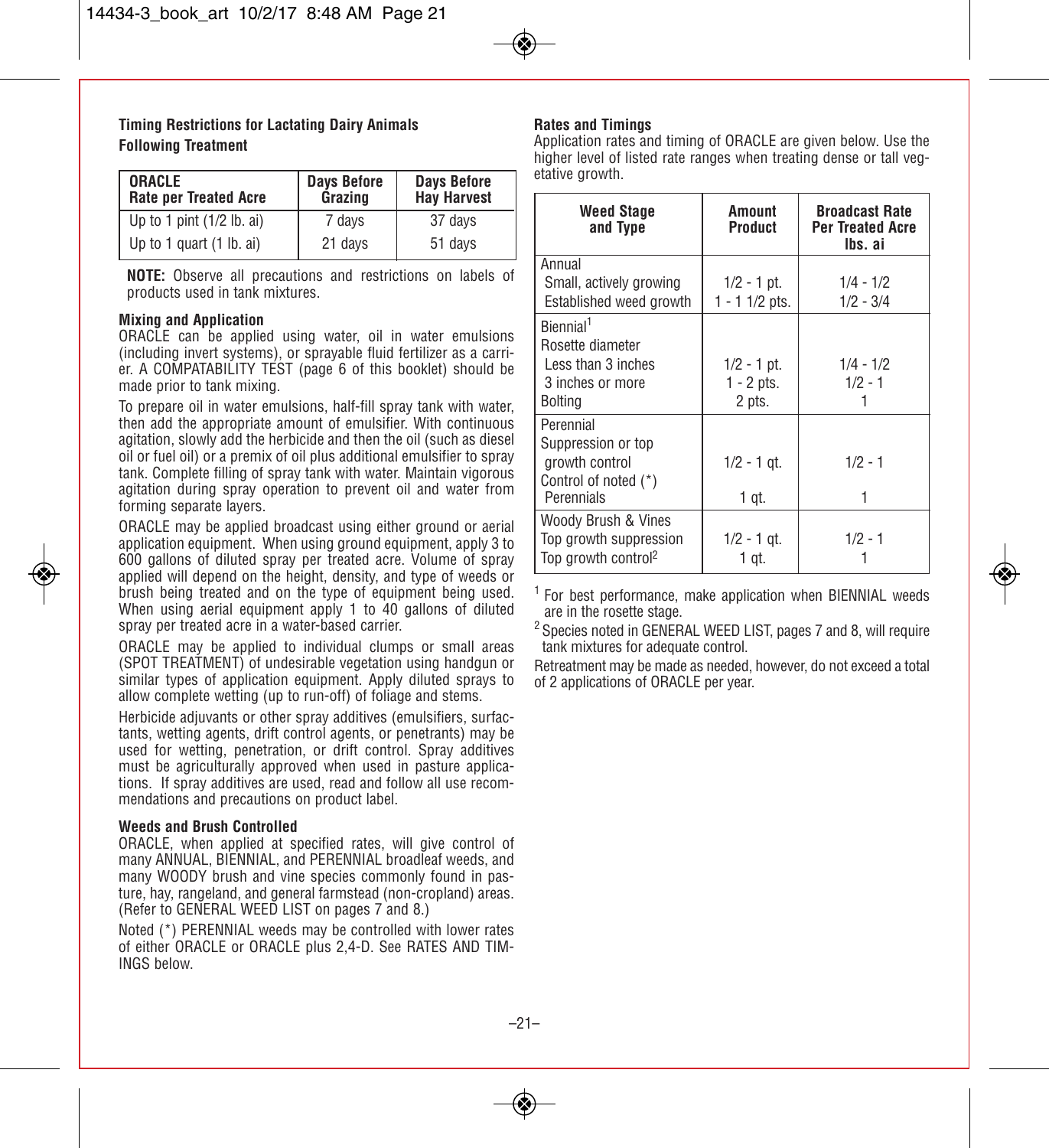# **Tank Mix Treatments**

READ AND FOLLOW THE LABEL OF EACH TANK MIX PRODUCT USED FOR PRECAUTIONARY STATEMENTS, DIRECTIONS FOR USE, APPLICATION RATES AND OTHER RESTRICTIONS.

ORACLE may be tank mixed with one or more, but not limited to, the following herbicides for control of grasses, additional broadleaf weeds, and woody brush and vines.

| Herbicide                                                                                                                                                      | <b>Rates Per Treated Acre</b><br>(Ibs. ai)                                                         |
|----------------------------------------------------------------------------------------------------------------------------------------------------------------|----------------------------------------------------------------------------------------------------|
| Pasture, hay, rangeland and<br>general farmstead (non-<br>cropland) use:                                                                                       |                                                                                                    |
| glyphosate (Roundup <sup>®</sup> )<br>metsulfuron methyl (Ally®)<br>paraquat (Gramoxone®)<br>picloram (Tordon®)<br>triclopyr (Garlon <sup>®</sup> )<br>$2.4-D$ | $3/4$ to $3\frac{3}{4}$<br>0.0038 to 0.011<br>$1/2$ to 1<br>$1/8$ to 3<br>$3/4$ to 9<br>$1/4$ to 6 |

Due to the variations that may occur on formulated products and specific use ingredients (e.g. water supplies), a COMPATIBILITY TEST as described on page 6 is recommended prior to actual tank mixing.

# **CUT SURFACE TREE TREATMENTS**

ORACLE may be applied as a cut surface treatment for control of unwanted trees and prevention of sprouts of cut trees. A mix of 1 part ORACLE with 1 to 3 parts water should be used in application. Use the lower dilution when treating difficult-to-control species.

**Frill or Girdle Treatments:** Make a continuous cut or a series of overlapping cuts using an ax to girdle tree trunk. Spray or paint cut surface with the ORACLE/water mix.

**Stump Treatments:** Spray or paint freshly cut surface with the water mix. The area adjacent to the bark should be thoroughly wet.

**NOTE:** For more rapid foliar effects, 2,4-D may be added to the ORACLE/water mix.

# **DORMANT APPLICATIONS FOR CONTROL OF MULTIFLORA ROSE**

ORACLE can be applied when plants are dormant as an undiluted SPOT-CONCENTRATE directly to the soil or as a LO-OIL BASAL BARK treatment using an oil-water emulsion solution.

SPOT-CONCENTRATE applications of ORACLE should be applied directly to the soil as close as possible to the root crown but within 6-8 inches of the crown. On sloping terrain, application should be made to the uphill side of the crown. Do not make application when snow or water prevents applying ORACLE directly to the soil. The use rate of ORACLE is dependent on the canopy diameter of the multiflora rose. Examples: Use ORACLE at 1/4, 1 or 2 1/4 fluid ounces of product respectively, for 5, 10, or 15 feet canopy diameters. Do not exceed a total of 2 qts. ORACLE per acre per year.

LO-OIL BASAL BARK applications of ORACLE should be applied to the basal stem region from the ground up to a height of 12-18 inches. Spray until runoff, with special emphasis on covering the root crown. For best results, make application when plants are dormant. Do not make application after bud break or when plants are showing signs of active growth. Do not make application when snow or water prevents applying ORACLE to the ground line. Refer to Mixing and Applications above in this section for method of preparing oil-in-water emulsion. Example for making approximately 2 gallons of a Lo-Oil spray solution mixture: combine 1 1/2 gallons water plus 1 ounce emulsifier plus 1 pint ORA-CLE plus 2 1/2 pints of No. 2 diesel fuel. Adjust amounts of materials used proportionately to the amount of final spray solution desired. Do not exceed 8 gallons of spray solution mix applied per acre per year.

# **CONSERVATION RESERVE PROGRAM (CRP)**

ORACLE is recommended for use on both newly seeded and established grasses grown in Conservation Reserve or Federal Set-Aside Programs.

Observe all PRECAUTIONS on pages 3 to 5. Read and follow MIX-ING AND APPLICATION directions on page 4.

ORACLE treatment will cause injury or may kill alfalfa, clovers, lespedeza, wild winter peas, vetch, and other legumes.

Agriculturally approved surfactants may be added to the spray mixture to improve postemergence weed control, particularly in dry growing conditions.

Do not use adjuvants containing penetrants such as petroleum based oils after grass emergence on newly seeded grasses.

#### **Newly Seeded Areas**

ORACLE may be applied either preplant or postemergence to newly seeded grasses or small grains such as barley, oats, rye, sudangrass, wheat, or other grain species grown as a cover crop. Postemergence applications may be made after seedling grasses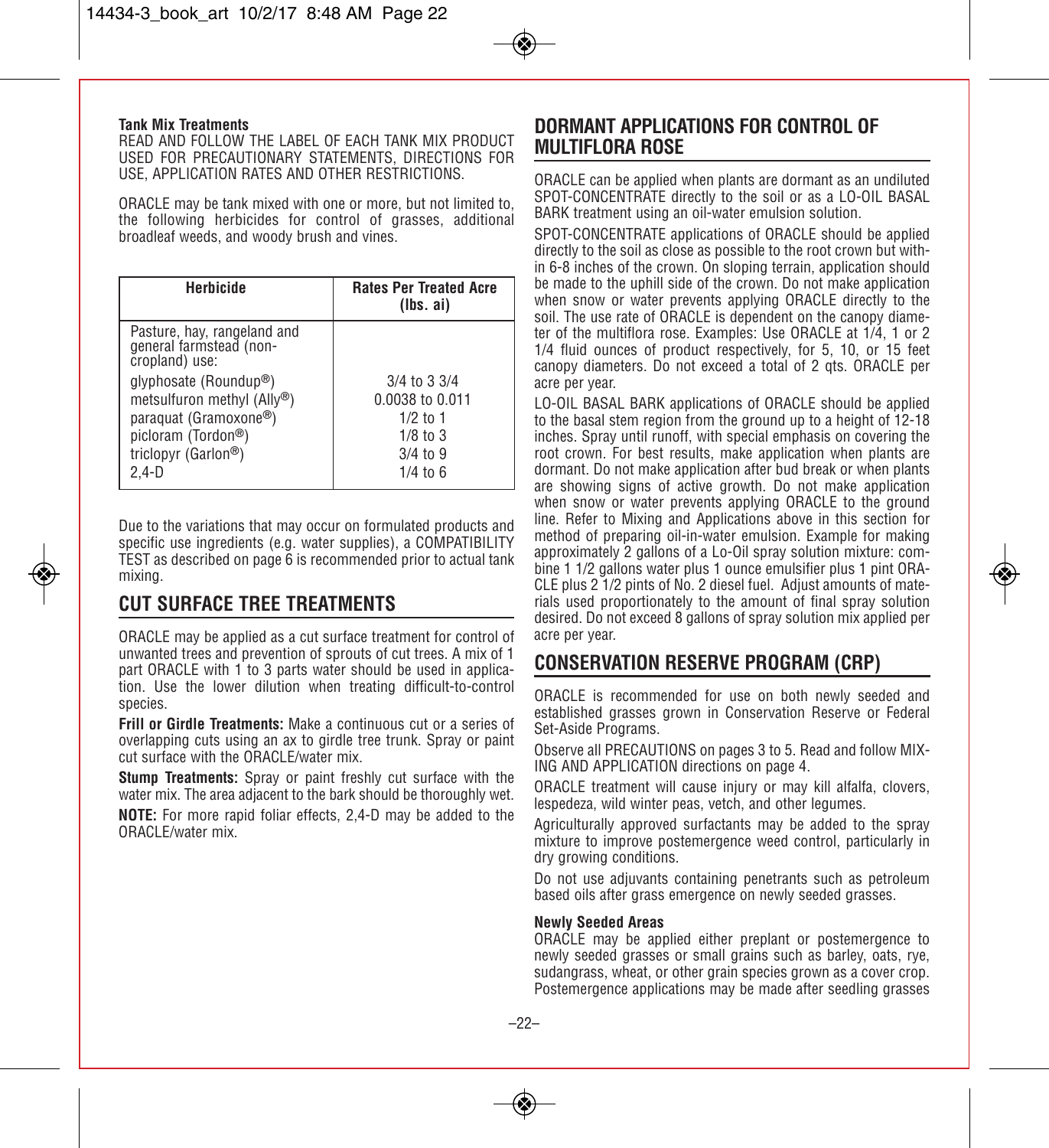

# **Established Grass Stands**

Established grass stands are perennial grasses planted one or more seasons prior to treatment. Certain species: bentgrass, carpetgrass, smooth brome, buffalograss or St. Augustine grass may be injured when treated with ORACLE at rates exceeding 1 pint per treated acre.

# **Weeds Controlled**

ORACLE, when applied at specified rates, will control many annual and biennial weeds and provide control and suppression of many perennial weeds. (Refer to GENERAL WEED LIST on pages 7 and 8.)

# **Rates and Timings**

Application rates and timing of ORACLE treatment are given below. Use the higher rate of the rate range when vegetation is either dense or tall, or when weeds are growing under stressed conditions such as drought or cool temperature.

| Weed Type <sup>1</sup> & Stage                                                                                       | <b>Broadcast Rate Per Treated Acre</b>     |                              |
|----------------------------------------------------------------------------------------------------------------------|--------------------------------------------|------------------------------|
|                                                                                                                      | Amount of<br>Formulated<br>ORACLE<br>pints | <b>Equivalent</b><br>lbs. ai |
| Annuals<br>Small actively growing<br>Established weed growth                                                         | $1/4$ to 1                                 | $1/8$ to $1/2$<br>1/2        |
| Biennials <sup>2</sup><br>Rosette diameter<br>a) less than 3 inches<br>b) 3 inches or greater<br>c) bolting biennial | $1/2$ to 1<br>1 to 2<br>2                  | 1/4 to 1/2<br>$1/2$ to 1     |
| Perennials <sup>2</sup><br>Suppression/Control                                                                       | 2                                          |                              |

<sup>1</sup> For best results, treat Biennial weeds with ORACLE when they are in the rosette stage of growth. Retreatments may be made as needed; however, do not exceed a total of 2 applications of ORACLE® per year.

<sup>2</sup> Biennial and Perennial weeds will require follow-up (sequential) treatments for seedling control and escapes.

#### **Tank Mix Treatments**

To control grasses and additional broadleaf weeds, ORACLE may be tank mixed with other herbicides registered for use in Conservation Reserve Programs such as 2,4-D, glyphosate (Roundup®), paraquat (Gramoxone®), metsulfuron (Ally®) and others.

READ AND FOLLOW THE LABEL OF EACH TANK MIX PRODUCT USED FOR PRECAUTIONARY STATEMENTS, DIRECTIONS FOR USE, APPLICATION RATES, AND OTHER RESTRICTIONS.

# **ASPARAGUS**

### **IMPORTANT**

Observe all PRECAUTIONS on pages 3 to 5. Read and follow MIX-ING AND APPLICATION instructions on page 4.

If spray contacts emerged spears, crooking (twisting) of some spears may result. If such crooking occurs, discard affected spears.

Do not harvest prior to 24 hours after treatment.

Do not use in the Coachella Valley of California.

Multiple applications may be made per growing season. Do not exceed a total of 1 pint of ORACLE per treated acre per crop year.

#### **Rates and Timings**

Apply ORACLE to emerged and actively growing weeds in 40 to 60 gallons of diluted spray per treated acre immediately after cutting the field, but at least 24 hours before the next cutting.

| Weeds                           | <b>Rate per Treated Acre</b> |
|---------------------------------|------------------------------|
| Mustard, Black                  |                              |
| Pigweed, Redroot (Carelessweed) |                              |
| Sowthistle, Annual              | $1/2$ to 1 pt.               |
| <sup>1</sup> Thistle, Canada    | $(1/4-1/2$ lb. ai)           |
| Thistle, Russian                |                              |
| <sup>1</sup> Bindweed, Field    |                              |
| Chickweed, Common               | 1 pt.                        |
| Goosefoot, Nettleleaf           | $(1/2$ lb. ai)               |
| Radish, Wild                    |                              |
| Thistle, Milk                   |                              |

<sup>1</sup> ORACLE may be applied in a tank mixture with either 2,4-D or Roundup Herbicide for improved control of Canadian thistle and field bindweed. READ AND FOLLOW 2,4-D AND ROUNDUP HERBICIDE PRODUCT LABELING FOR PRECAUTIONARY STATEMENTS, DIRECTIONS FOR USE, APPLICATION RATES AND TIMINGS, AND OTHER RESTRICTIONS.

# **TURF AND LAWNS For Use in General Farmstead (Non-Cropland) and Sod Farms**

#### **IMPORTANT**

Observe all PRECAUTIONS on pages 3 to 5. Read and follow MIX-ING AND APPLICATION instructions on page 4.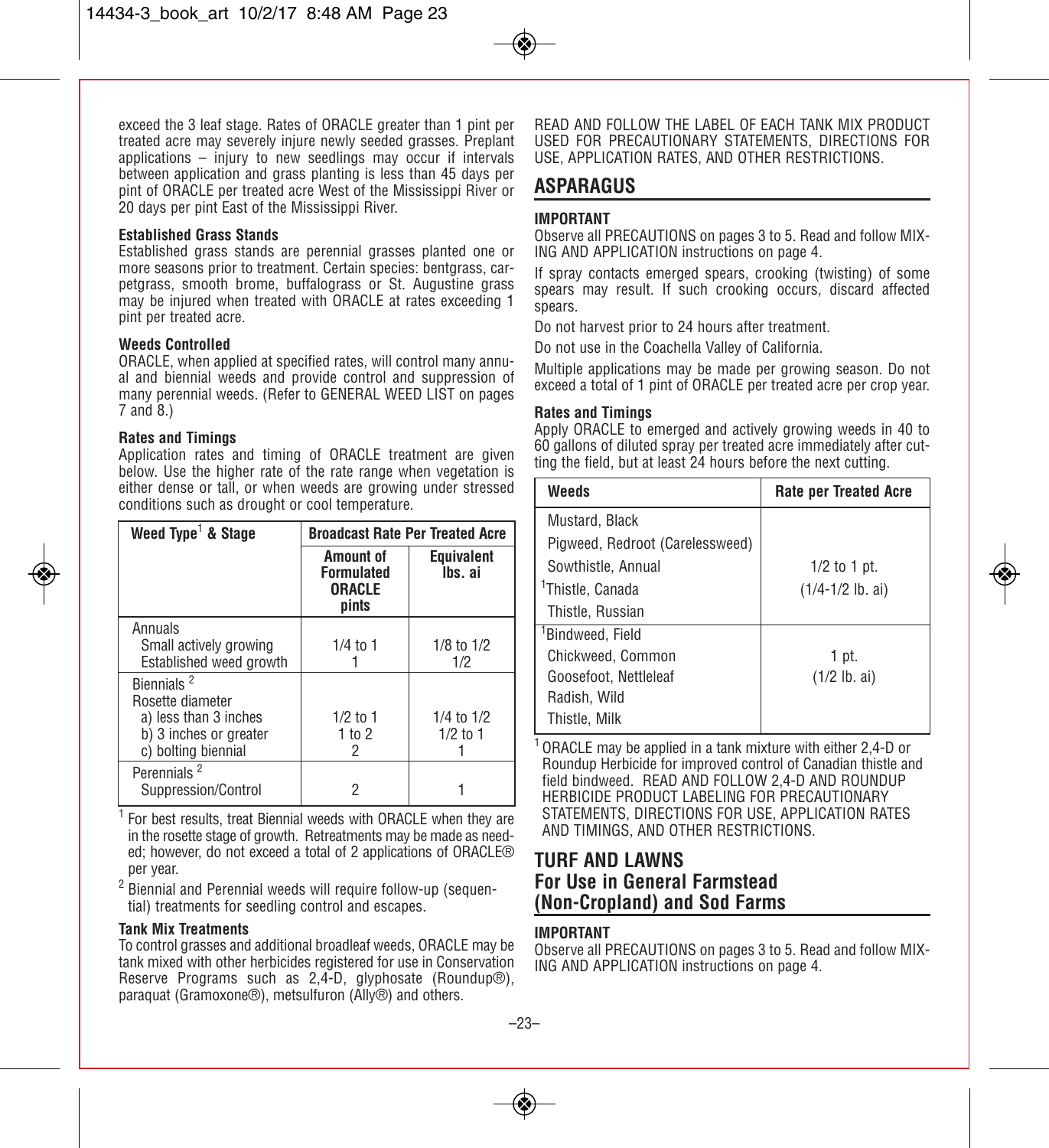

To avoid injury to newly seeded grasses, application of ORACLE should be delayed until after the second mowing. Furthermore, application rates in excess of 1 pint (1/2 lb. ai) per treated acre may cause noticeable stunting or discoloration of sensitive grass species such as bentgrass, carpetgrass, buffalograss, and St. Augustine grass.

In areas where roots of sensitive plants extend, do not apply in excess of 1/4 pint (1/8 lb. ai) of ORACLE per treated acre on coarse textured (sandy-type) soils, or in excess of 1/2 pint (1/4 lb. ai) per treated acre on fine textured (clay-type) soils. Do not make repeat applications in these areas for 30 days and until previous applications of ORACLE have been activated in the soil by rain or irrigation.

# **Weeds Controlled**

ORACLE, when applied at specified rates, will give control of many ANNUAL, BIENNIAL, and noted (\*) PERENNIAL broadleaf weeds commonly found in turf. ORACLE will also give growth suppression of many other listed PERENNIAL broadleaf weeds and WOODY brush and vine species. (Refer to GENERAL WEED LIST on pages 7 and 8.)

# **Mixing and Application**

Apply 30 to 200 gallons of diluted spray per treated acre (3 qts. to 4 1/4 gals. per 1,000 sq. ft.) depending on density or height of weeds treated and on the type of equipment used.

# **Rates and Timings**

Use the higher level of listed rate ranges when treating dense vegetative growth.

|                                  | ORACLE              |                     |                      |
|----------------------------------|---------------------|---------------------|----------------------|
| <b>Weed Stage</b>                | <b>Pints Per</b>    | Ibs. ai Per         | <b>Teaspoons Per</b> |
| <b>And Type</b>                  | <b>Treated Acre</b> | <b>Treated Acre</b> | $1,000$ sq. ft.      |
| Annual                           |                     |                     |                      |
| Small, actively growing          | $1/2$ to 1          | $1/4$ to $1/2$      | 1 to $21/4$          |
| Established weed growth          | 1 to 1 $1/2$        | $1/2$ to $3/4$      | 2 1/4 to 3 1/4       |
| <b>Biennial Rosette diameter</b> |                     |                     |                      |
| less than 3 inches               | $1/2$ to 1          | $1/4$ to $1/2$      | 1 to $21/4$          |
| 3 inches or more                 | 1 to 2              | $1/2$ to 1          | 2 1/4 to 4 1/2       |
| Perennials and Woody             |                     |                     |                      |
| <b>Brush and Vines</b>           | 1 to 2              | $1/2$ to 1          | 2 1/4 to 4 1/2       |

For best performance, apply when weeds are emerged and actively growing.

Retreatment may be made as needed, however, do not exceed a total of 2 applications of ORACLE per year. Do not excede a total of 2 pints (1 lb. a.i.) ORACLE per treated acre during the growing season.

# **Tank Mix Treatments**

READ AND FOLLOW THE LABEL OF EACH TANK MIX PRODUCT USED FOR PRECAUTIONARY STATEMENTS, DIRECTIONS FOR USE, APPLICATION RATES AND TIMINGS, AND OTHER RESTRICTIONS.

Tank mix treatments of ORACLE may be made with 2,4-D, MCPA, MCPP, or bromoxynil for control of additional weeds listed on the tank mix product.

Apply 1/5 to 1/2 pint (1/10-1/4 lb. ai) of ORACLE per treated acre with 1/2 to 1 1/2 lbs. acid equivalent of 2,4-D, MCPA, or MCPP, or with 3/8 to 1/2 lb. ai of bromoxynil. Use the higher level of the listed rate ranges when treating established weeds. Repeat treatments may be made as needed; however, do not exceed 2 pints (1 lb. ai) of ORACLE per treated acre during the growing season.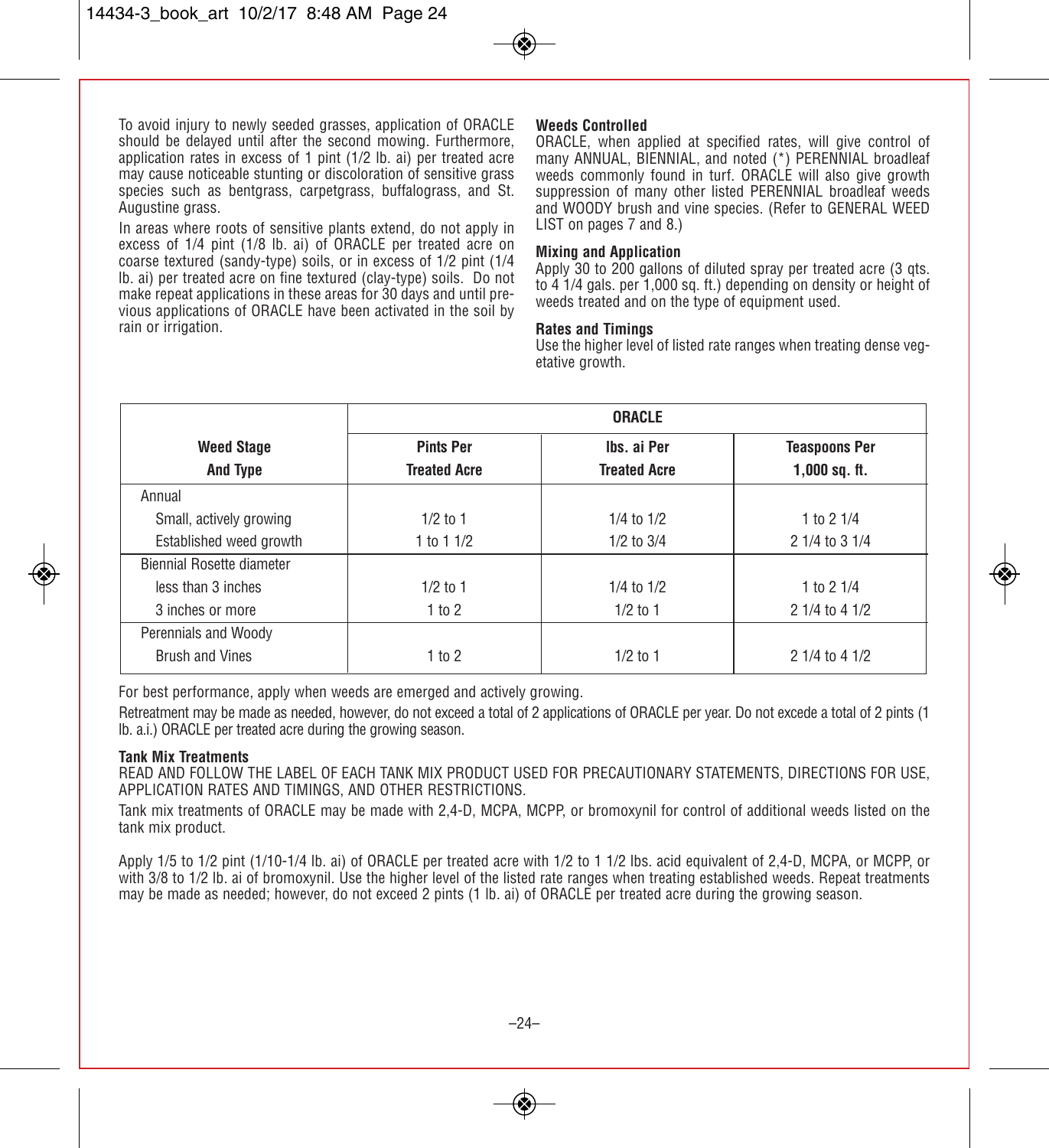# **GRASS SEED CROPS: Grasses Grown for Seed such as Bermuda Grass, Bluegrass, Fescue and Ryegrass**

## **IMPORTANT**

Observe all PRECAUTIONS on pages 3 to 5. Read and follow MIXING AND APPLICATION instructions on page 4.

Refer to PASTURE, HAY, RANGELAND, AND GENERAL FARMSTEAD (Non-Cropland) section (pages 20-22) for possible grazing and feeding restrictions.

Do not use on bentgrass unless possible crop injury can be tolerated.

#### **Weeds Controlled**

ORACLE will provide control or suppression of annual broadleaf weeds listed below. For improved control of listed weeds plus additional weeds, it is recommended that ORACLE be applied in a tank mix with other herbicides.

| Alfalfa <sup>1</sup>     | Chamomile, Corn     | Hemlock, Poison                | Lettuce, Prickly             |
|--------------------------|---------------------|--------------------------------|------------------------------|
| Bedstraw, Catchweed      | Chickweed, Common   | Knapweed, Russian <sup>1</sup> | Mayweed (Dogfennel)          |
| Bindweed, Field          | Chickweed, Mouseear | Knawel                         | Ragwort, Tansy               |
| Buttercup, Corn          | Clover              | Knotweed, Prostrate            | Sorrel, Red (Sheep Sorrel)   |
| Buttercup, Creeping      | Cockle, White       | Kochia                         | Sowthistle, Annual           |
| Buttercup, Western Field | Dock. Broadleaf     | Ladvsthumb                     | Starwort, Little             |
| Catchfly, Nightflowering | Dock, Curly         | Lambsquarters, Common          | Thistle, Canada <sup>1</sup> |

1 Top growth only.

# **Rates and Timings**

Apply 1/2 to 1 pint of ORACLE per treated acre on SEEDLING GRASS after the crop reaches the 3-5 leaf stage. Apply up to 2 pints of ORACLE on well-established Perennial grass. DO NOT APPLY AFTER THE GRASS SEED CROP BEGINS TO JOINT. For best performance, make applications when weeds are in the 2-4 leaf stage and rosettes are less than 2 inches across. Use the higher level of listed rate ranges when treating more mature weeds or dense vegetative growth.

#### **Tank Mix Treatments**

For control of grasses or additional broadleaf weeds, ORACLE may be tank mixed with all broadleaf herbicides registered for use in Grass Seed Production. Read and follow the label of each tank mix product used for precautionary statements, directions for use, weeds controlled, and geographic and other restrictions.

# **Broadcast Rate Per Treated Acre:**

Apply 1/2 to 2 pints of ORACLE with:

| Product               | <b>Active Ingredient</b> | <b>Formulation</b> | <b>Amount of Product Per Acre</b>             |
|-----------------------|--------------------------|--------------------|-----------------------------------------------|
| 2.4-D Amine or Ester  | $2.4-D$                  | 4 lb/gal           | 1 - 4 pts. $(0.5 - 2.0$ lb ai/A) <sup>1</sup> |
| <b>MCPA Amine</b>     | <b>MCPA</b>              | 4 lb/gal           | 1 - 2 pts. $(0.5-1.0$ lb ai/A) <sup>1</sup>   |
| <b>Buctril®</b>       | bromoxynil <sup>2</sup>  | $2$ lb/gal         | $1 - 2$ pts.                                  |
| $Curtail^{\circledR}$ | $clopvralid + 2,4-D$     | $2.38$ lb/gal      | $13/4 - 4$ pts.                               |
| Karmex®               | diuron <sup>2</sup>      | 80% DF             | $2 - 4$ lbs.                                  |
| Stinger®              | clopyralid               | 3 lb/gal           | $1/4 - 1$ pt.                                 |

1 When using formulations other than 4 lb/gal, use pounds active/acre listed.

<sup>2</sup> Herbicides with the same common name and/or different formulations may be used.

### **Annual Grass Control**

For suppression of ANNUAL GRASS WEEDS such as: Brome, Downy (Cheatgrass) Fescue, Rattail

Brome, Ripgut, **Windgrass** 

Apply 2 pints of ORACLE per treated acre in the fall or late summer after harvest and burning of established grass seed crops. Applications should be made immediately following the first irrigation when the soil is moist and before weeds have more than 2 leaves.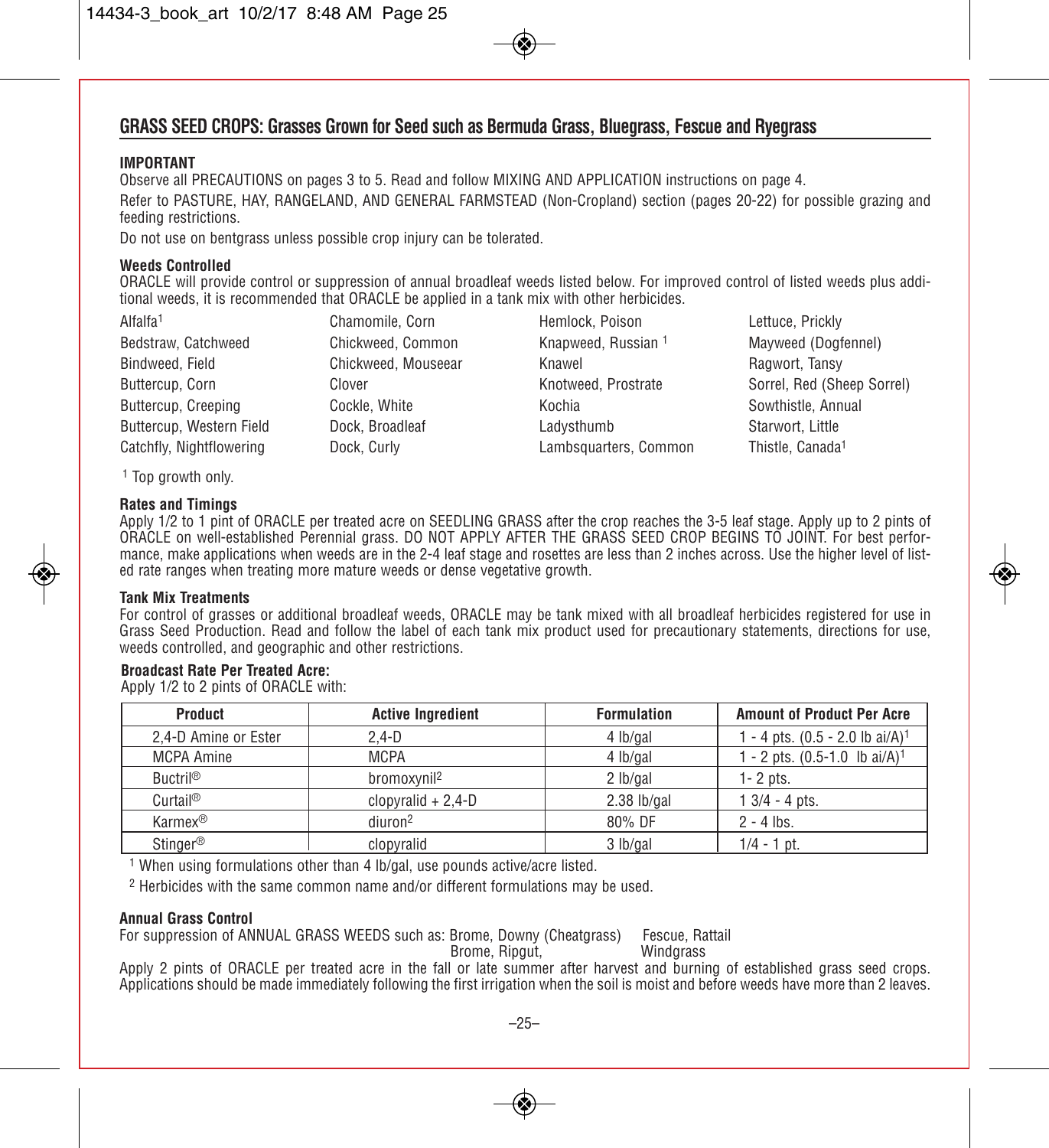# **PREPLANT DIRECTIONS (POST HARVEST/FALLOW/CROP STUBBLE/SET-A-SIDE) FOR BROADLEAF WEED CONTROL BEFORE WHEAT, CORN, SORGHUM, SOYBEANS**

# **IMPORTANT**

Observe all precautions. Read and follow mixing and application instructions.

# **Weeds Controlled**

ORACLE may be applied alone or in tank mix combinations with other herbicides registered for this use.

ORACLE can be applied either POST HARVEST in the fall, spring or summer during the FALLOW period or to CROP STUBBLE\SET-A-SIDE acres. ORACLE, when applied at the specified rates, will control many ANNUAL broadleaf weeds, see the WEEDS CONTROLLED section under small grains. In addition, ORACLE will control or suppress the following BIENNIAL and PERENNIAL broadleaf weeds:

| Alfalfa <sup>1</sup>   | Dandelion, Common <sup>1</sup> | Nightshade, Silver                 | Thistle, Milk             |
|------------------------|--------------------------------|------------------------------------|---------------------------|
| Artichoke, Jerusalem   | Dock, Curly <sup>1</sup>       | Redvine                            | Thistle, Musk             |
| Bindweed, Field        | Dogbane, Hemp                  | Smartweed, Swamp                   | Thistle, Plumeless        |
| Bindweed, Hedge        | Garlic. Wild <sup>2</sup>      | Sowthistle, Perennial <sup>1</sup> | Thistle, Scotch           |
| Blueweed, Texas        | Horsenettle, Carolina          | Spurge, Leafy                      | Trumpetcreeper (Buckvine) |
| Bursage (Bur Ragweed,  | Knapweed, Diffuse              | Thistle, Bull                      |                           |
| Povertyweed, Lakeweed) | Knapweed, Spotted              | Thistle, Canada <sup>2</sup>       |                           |

1 These perennials may be controlled using ORACLE at rates lower then those recommended for other listed perennial weeds. (See RATES AND TIMINGS under this heading).

<sup>2</sup> See the SPECIAL TANK MIX TREATMENTS section under this heading for specific control program for these weeds.

### **Rates and Timings**

Apply ORACLE as a broadcast or spot treatment to emerged and actively growing weeds after crop harvest (post harvest) and before a killing frost or in the fallow cropland or cropland or crop stubble the following spring or summer. Agriculturally approved spray additives, such as surfactants or oils, may be used to enhance spray coverage and the herbicides penetration of weed foliage. See CROP-PING RESTRICTIONS for specified interval between application and planting to prevent crop injury.

For best performance, make application when ANNUAL weeds are less than 6 inches tall, when BIENNIAL weeds are in the rosette stage and to PERENNIAL weed regrowth in late summer or fall following a mowing or tillage treatment. Most effective control of upright PERENNIAL broadleaf weeds, such as Canada thistle and Jerusalem artichoke, occurs if application is made when the majority of weeds, such as field bindweed and hedge bindweed, are in or beyond the full bloom stage.

Avoid disturbing treated areas following application. Treatments may not kill weeds which develop from seed or underground plant parts, such as rhizomes or bulblets, after the effective period for ORACLE. For seedling control, a follow-up program or other cultural practices could be instituted. For small grain in-crop uses of ORACLE see the RATES AND TIMINGS section under the SMALL GRAINS heading for details.

# **Oracle Rates Per Treated Acre**

| <b>Weed Type</b>                                           | <b>Amount of Product Per Treated Acre</b> |
|------------------------------------------------------------|-------------------------------------------|
| Annual                                                     | $1/2 - 1$ pt.                             |
| Biennial                                                   | $1 - 2$ pts.                              |
| Perennial<br>Suppression<br>Control - noted (1) perennials | $1 - 2$ pts.<br>2 pts.                    |

Retreatment may be made as needed, however, do not exceed a total of 2 applications of ORACLE per year.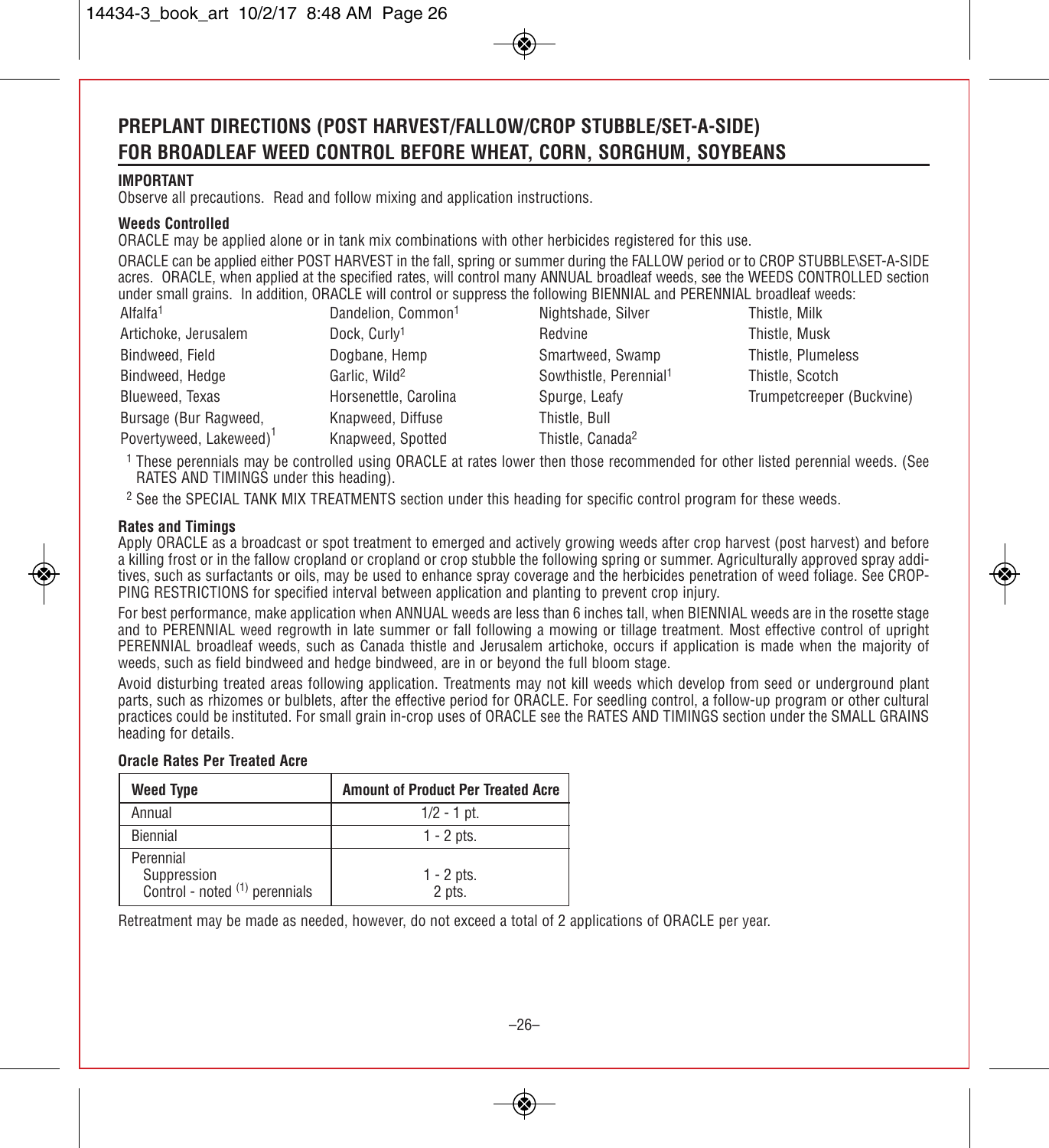ORACLE may be tank mixed with one or more of , but not limited to, the following herbicides for control of grasses or additional broadleaf weeds. Read and follow the label of each tank mix product used for precautionary statements, directions for use, rates and timings, weeds controlled and geographic or other restrictions.

# **ORACLE Broadcast Rate Per Treated Acre for Annual Weed Control:**

# **Annual Weed Control**

Apply 1/4 to 1 pint of ORACLE with:

| Product                                 | <b>Active Ingredient</b> | <b>Formulation</b> | <b>Amount of Product Per Acre</b>           |
|-----------------------------------------|--------------------------|--------------------|---------------------------------------------|
| Aatrex <sup>®</sup> 4L <sup>1</sup>     | atrazine                 | 4 lb/gal           | $0.5 - 6$ pts.                              |
| Aatrex <sup>®</sup> Nine-0 <sup>1</sup> | atrazine                 | 90% DF             | $0.5 - 3.3$ lbs.                            |
| Amber <sup>®2</sup>                     | trisulfuron              | 75% DF             | $0.28 - 0.35$ oz.                           |
| All $v^{\otimes 2}$                     | metsulfuron-methyl       | 75% DF             | 0.1 oz.                                     |
| Fallowmaster <sup>®</sup>               | glyphosate + dicamba     | $2.0$ lb/gal       | $22 - 44$ fl. oz.                           |
| Gramoxone <sup>®</sup> Extra            | paraquat                 | $2.5$ lb/gal       | $1.5$ pts.                                  |
| Kerb <sup>®1</sup>                      | pronamide                | $50-W$             | $0.5 - 1.0$ lb.                             |
| Landmaster <sup>®BW</sup>               | $q$ lyphosate + 2,4-D    | $2.4$ lb/gal       | $27 - 54$ fl oz.                            |
| Roundup®                                | glyphosate               | 3 lb/gal           | $8 - 48$ fl $0z$ .                          |
| Sencor <sup>®</sup> DF <sup>1</sup>     | metribuzin               | 75% DF             | $0.5 - 1$ lb.                               |
| Sencor <sup>®</sup> 41                  | metribuzin               | 4 lb/gal           | $0.75 - 11/2$ pts.                          |
| $2.4-D$                                 | $2.4-D$                  | $4$ lb/gal         | 1 -2 pts. $(0.5 - 1)$ lb ai/A) <sup>3</sup> |

1 Tank mixes of ORACLE with these products may be subject to special restrictions. See the Product Label of the tank mix partner for intended use rates, restrictions and other precautions.

2 When tank mixing with sulfonylurea herbicides refer to the product label for rates and restrictions. Use a surfactant of at least 80% active ingredient at the rate of 1 - 2 quarts/100 gallons of spray or not more than 0.25 - 0.5% by volume. Use the highest rate of surfactant when using the lower rate ranges of the tank mix and/or when treating more mature weeds or dense vegetative growth. Sulfonylurea resistant weeds may not be controlled by tank mixes of ORACLE and a sulfonylurea. Refer to the ORACLE tank mix section for alternative tank mixes.

3 When using formulations other than 4 lb/gal, use pounds active/acre listed.

# **ORACLE Broadcast Rate Per Treated Acre for Biennial and Perennial Weed Control:**

Apply 1 to 2 pints of ORACLE with:

| <b>Product</b>          | <b>Active Ingredient</b> | <b>Formulation</b> | <b>Amount of Product Per Acre</b>        |
|-------------------------|--------------------------|--------------------|------------------------------------------|
| $Curtail^{\circledR}$   | clopyralid $+ 2,4$ -D    | $2.38$ lb/gal      | $2 - 4$ pts.                             |
| $2.4-D$                 | $2.4-D$                  | 4 Ib/gal           | 2 - 6 pts.(1.0 - 3 lb ai/A) <sup>1</sup> |
| Landmaster ®BW          | $q$ lyphosate + 2,4-D    | $2.4$ lb/gal       | 54 fl oz.                                |
| Roundup <sup>®</sup>    | glyphosate               | 3 lb/gal           | $1 - 5$ ats.                             |
| Tordon <sup>®</sup> 22K | picloram                 | 2 lb/gal           | $1/2 - 1$ pt.                            |

1 When using formulations other than 4 lb/gal use pounds active/acre listed.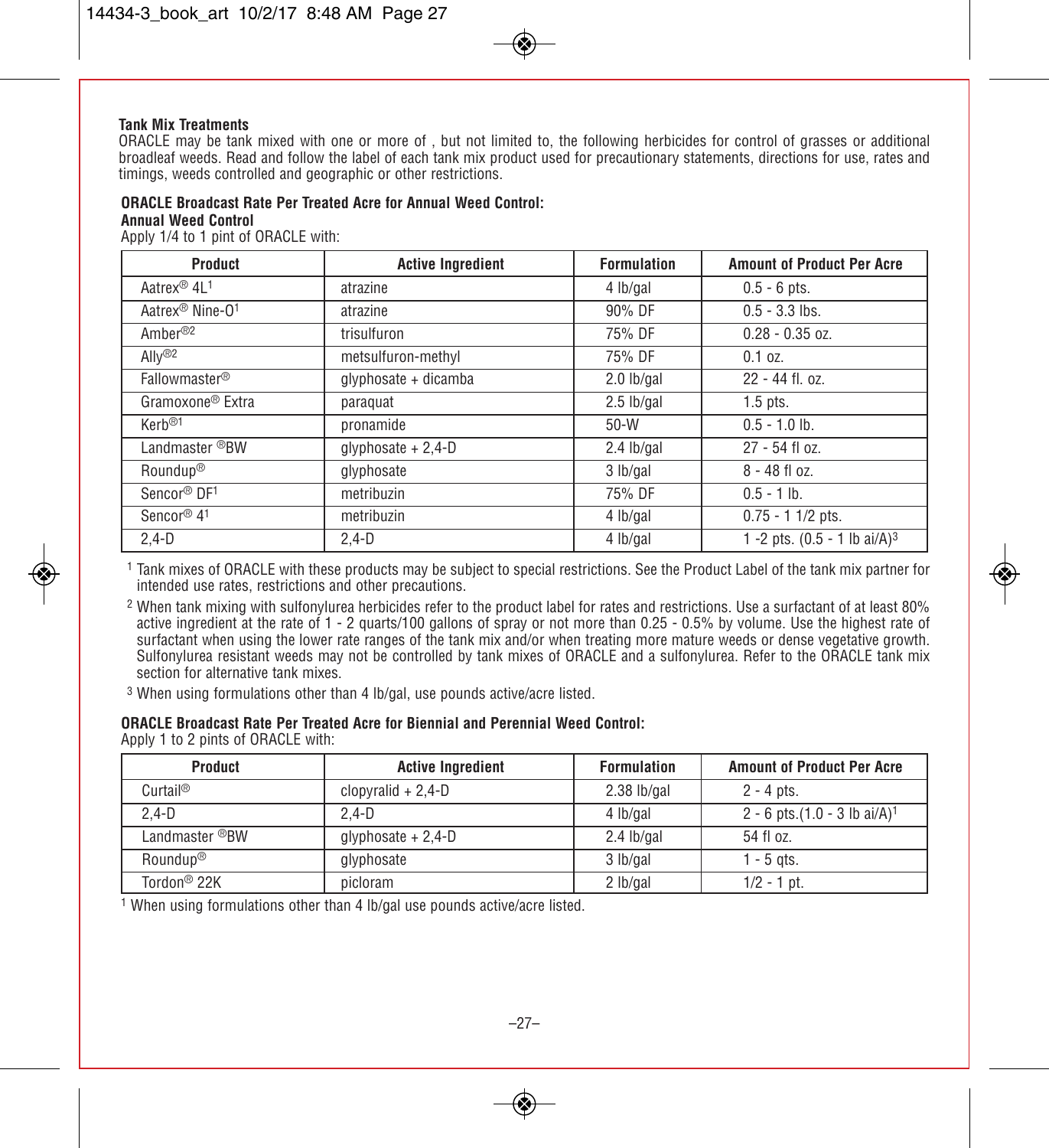### **Special Tank Mix Treatments**

For suppression of perennial weeds, apply 1/2 - 1 pint of ORACLE with 8 to 16 fluid ounces of Roundup Herbicide or Roundup RT per treated acre.

For wild garlic control, apply 1 pint ORACLE with 3 pints of 2,4-D LV Ester (4 lb/gal) per treated acre. Apply when wild garlic is 4 to 8 inches tall.

For Canada thistle control, use ORACLE, ORACLE plus Curtail®, or ORACLE plus Roundup® Herbicide tank mix treatments.

Application may be made during fallow periods for control of volunteer barley, bulbous bluegrass, downy brome, jointed goatgrass, common rye and volunteer wheat when they are actively growing. Use 1 pint ORACLE with 1/2 to 1 lb Kerb® 50W. Fall seeded wheat may be planted 9 months or more after application. For best performance, make application between mid-October and mid-December, prior to soil freeze up.

During fallow periods, apply ORACLE plus Landmaster® BW or Fallowmaster® Herbicide to give improved control of kochia, wild buckwheat, prickly lettuce, field bindweed and Canada thistle. Use 1/8 - 1/4 pint ORACLE plus 22 - 54 fluid ounces of Landmaster® BW or Fallowmaster® Herbicide for annual weed control or 1/4 - 1/2 pint ORACLE plus 22 - 54 fluid ounces of Landmaster® BW or Fallowmaster® Herbicide for perennial weed suppression.

#### **Cropping Restrictions**

The following recommendations are based on Oracle use rates up to 2 pints per treated acre.

CORN, SORGHUM and SOYBEANS may be planted in the spring following applications made during the previous year. If less than 1 inch of rainfall occurs between application and first killing frost, treated areas should be cultivated to allow herbicide to come in contact with moist soil. Cultivation may take place before or immediately after ground thaw.

Soybean injury may occur if the interval between application and planting is less than specified. In areas with greater than 30 inches of rainfall, delay planting for 30 days per pint of ORACLE per treated acre. In areas with less than 30 inches of rainfall, delay planting for 45 days per pint of ORACLE per treated acre. Exclude days when ground is frozen.

WHEAT may be planted in the fall or spring following applications. Also, spot applications may be made any time prior to crop emergence if crop injury can be tolerated in treated areas. Wheat injury may occur if the interval between application and planting is less than specified.

East of the Mississippi River, the interval is 20 days per pint of ORACLE per treated acre or 1.25 days per 1 ounce. Moisture is essential for ORACLE degradation. Exclude days when ground is frozen.

West of the Mississippi River, the interval is 45 days per pint of ORACLE per treated acre or 3 days per ounce. Moisture is essential for ORACLE degradation. Exclude days when ground is frozen.

Following a normal harvest of barley, oats, or wheat, any rotational crop may be planted. If the interval before harvest is shortened, such as when cover crops will be plowed under, do not follow up with the planting of a sensitive crop.

# **CONTROL OF PERENNIAL BROADLEAF WEEDS IN CROPLAND (SPOT APPLICATION ONLY) FOR USE ONLY IN THE STATES OF IDAHO, MONTANA, NEVADA, OREGON, UTAH, AND WASHINGTON**

# **IMPORTANT**

Observe all PRECAUTIONS on pages 3 to 5. Read and follow MIX-ING AND APPLICATION instructions on page 4.

Do not treat subirrigated cropland or areas where the soil remains saturated with water throughout the year.

Make only one application of ORACLE per year.

Spot Application is defined as an area no greater than 1000 ft. sq. per acre.

#### **Weeds Controlled**

ORACLE, when applied at specified rates, will control or suppress many broadleaf weeds including:

Bindweed, Field

- Dock, Broadleaf (Bitterdock)
- Dock, Curly

Knapweed, Black

Knapweed, Russian

Ragwort, Tansy

Spurge, Leafy

Thistle, Canada

#### **Rates and Timings**

ORACLE may be applied at any time following a crop harvest to stubble fallow or other cropland. Application should be made when weeds are actively growing and prior to a killing frost.

Apply 1 qt. (1 lb. ai) of ORACLE per treated acre. Application may be made up to one month prior to the planting of wheat.

**NOTE:** Do not use unless injury to wheat or rotated barley will be acceptable.

Barley, oats, corn, sorghum (milo), annual or perennial grass crops may be planted into treated areas one year after application. Crops grown for seed (other than perennial grass seed) should not be planted into treated areas until three years after application. Do not plant broadleaf crops such as alfalfa, beans, peas, potatoes, or sugarbeets into treated areas until two years after application.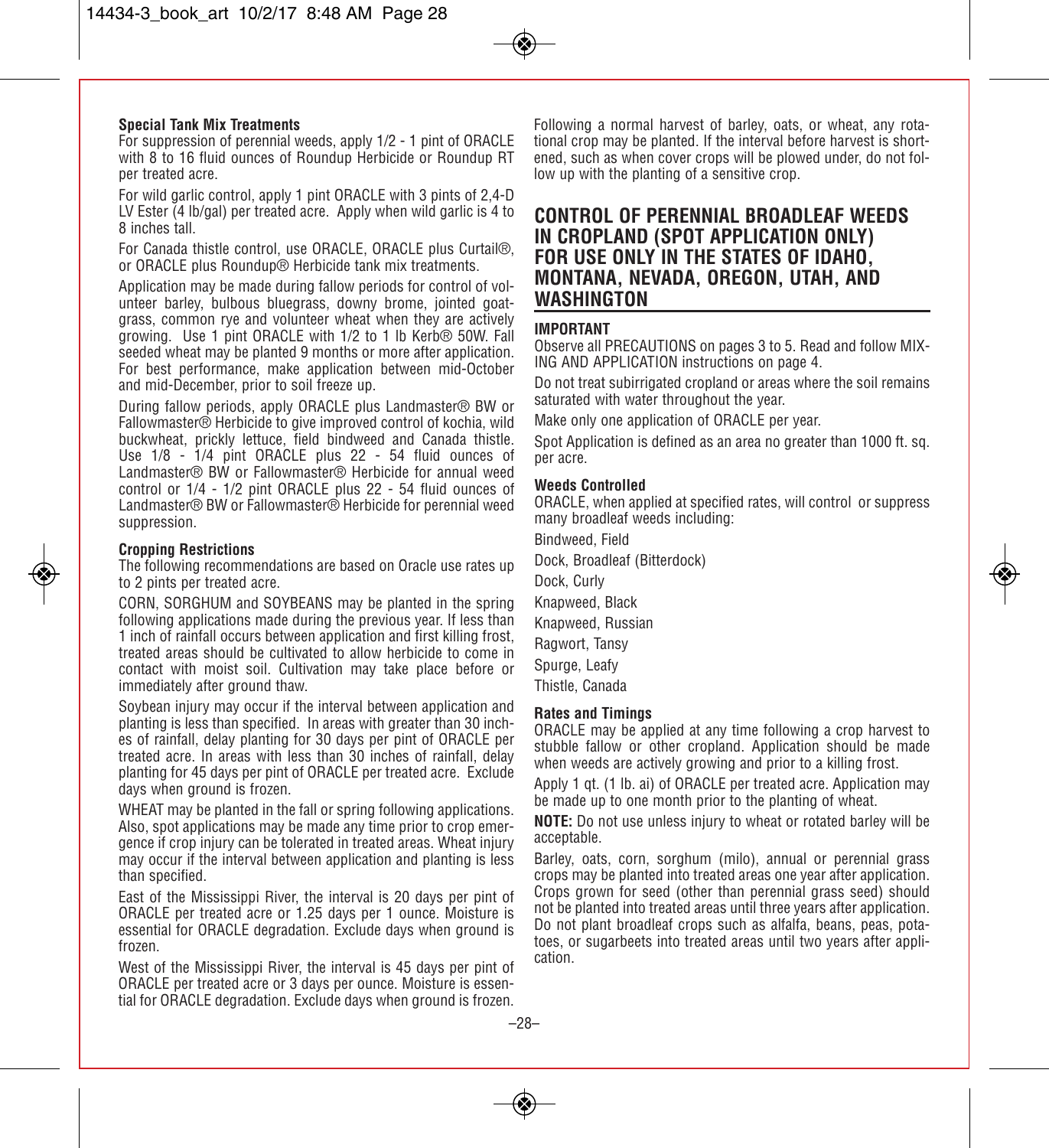In most cases, treatments will not kill perennial weed seedlings which germinate from seed one or two years after treatment. Once the effect of the chemical has been lost, a follow-up program for seedling control or other cultural practices should be instituted.

# **WIPER APPLICATION USES**

**IMPORTANT:** Observe all PRECAUTIONS on pages 3 to 5. Read and follow MIXING AND APPLICATION instructions on page 4.

ORACLE may be applied through wiper application equipment to control or suppress actively growing broadleaf weeds, brush and vines. Use a solution containing 1 part ORACLE to 1 part water. Do not contact desirable vegetation with herbicide solution. Wiper application should only be made to crops (including pastures) and non-cropland areas described in this label with the exception of Grain Sorghum (Milo).

# **STORAGE AND DISPOSAL**

Do not contaminate water, food, or feed by storage or disposal. Open dumping is prohibited.

**PESTICIDE STORAGE:** Store product in original container only. Do not contaminate water, other pesticides, fertilizer, food or feed in storage. Store in a well-ventilated area.

**PESTICIDE DISPOSAL:** Pesticide spray mixture or rinsate that cannot be used or chemically reprocessed should be disposed of in a landfill approved for pesticides. Improper disposal of excess pesticide spray mixture or rinsate is a violation of Federal law. If these wastes cannot be disposed of by the use according to label instructions, contact your State Pesticide or Environmental Control Agency or the Hazardous Waste representative at the nearest EPA Regional Office for guidance.

# **CONTAINER DISPOSAL:**

**(Nonrefillable container 5 gallons or less):** Do not reuse this container to hold materials other than pesticides or dilute pesticides (rinsate). After emptying and cleaning, it may be allowable to temporarily hold rinsate or other pesticide-related materials in the container. If not, triple rinse emptied container and offer for recycling, if available, or puncture and dispose of in a sanitary landfill, or by other procedures approved by state and local authorities, such as burning of plastic containers. If burned, stay out of smoke.

Triple rinse or pressure rinse container (or equivalent) promptly after emptying. Triple rinse as follows: Empty the remaining contents into application equipment or a mix tank and drain for 10 seconds after the flow begins to drip. Fill the container  $\frac{1}{4}$  full with water and recap. Shake for 10 seconds. Pour rinsate into application equipment or a mix

# **STORAGE AND DISPOSAL** *(continued))*

tank or store rinsate for later use or disposal. Drain for 10 seconds after the flow begins to drip. Repeat this procedure two more times. Pressure rinse as follows: Empty the remaining contents into application equipment or a mix tank and continue to drain for 10 seconds after the flow begins to drip. Hold container upside down over application equipment or mix tank or collect rinsate for later use or disposal. Insert pressure rinsing nozzle in the side of the container, and rinse at about 40 PSI for at least 30 seconds. Drain for 10 seconds after the flow begins to drip.

**(Refillable containers up to 250 gallons):** Refill this container with pesticide only. Do not reuse this container for any other purpose. Cleaning the container before final disposal is the responsibility of the person disposing of the container. Cleaning the container before refilling is the responsibility of the refiller. To clean the container before final disposal, empty the remaining contents from this container into application equipment or mix tank. Fill the container about 10 percent full with water. Agitate vigorously or recirculate water with pump for 2 minutes. Pour or pump rinsate into application equipment or rinsate collection system. Repeat this rinsing procedure two more times. Offer for recycling, if available, or puncture and dispose of in a sanitary landfill, or by other procedures approved by state and local authorities, such as burning of plastic containers. If burned, stay out of smoke.

**FOR CHEMICAL EMERGENCY: Spill, leak, fire, exposure, or accident, call CHEMTREC: 1-800-424-9300**

# **NOTICE OF WARRANTY AND DISCLAIMER**

Seller warrants that at the time of delivery the product in this container conforms to its chemical description contained hereon and is reasonably fit for its intended purpose under normal conditions of use. This is the only warranty made on this product. To the extent consistent with applicable law, seller expressly disclaims any implied warranties of merchantability or fitness for any particular purpose and, except as set forth above, any other express or implied warranties. Any damages arising from breach of warranty or negligence shall be limited to direct damages not exceeding the purchase price paid for this product by Buyer, and shall not include incidental or consequential damages such as, but not limited to, loss of profits or values. It is impossible to eliminate all risks inherently associated with the use of this product. Crop injury, ineffectiveness, or other unintended consequences may result because of such factors as weather conditions, presence of other materials, or the manner of use or application, all of which are beyond the control of the Seller. To the extent consistent with applicable law, in no case shall Seller be liable for the consequential, special or indirect damages resulting from the use or han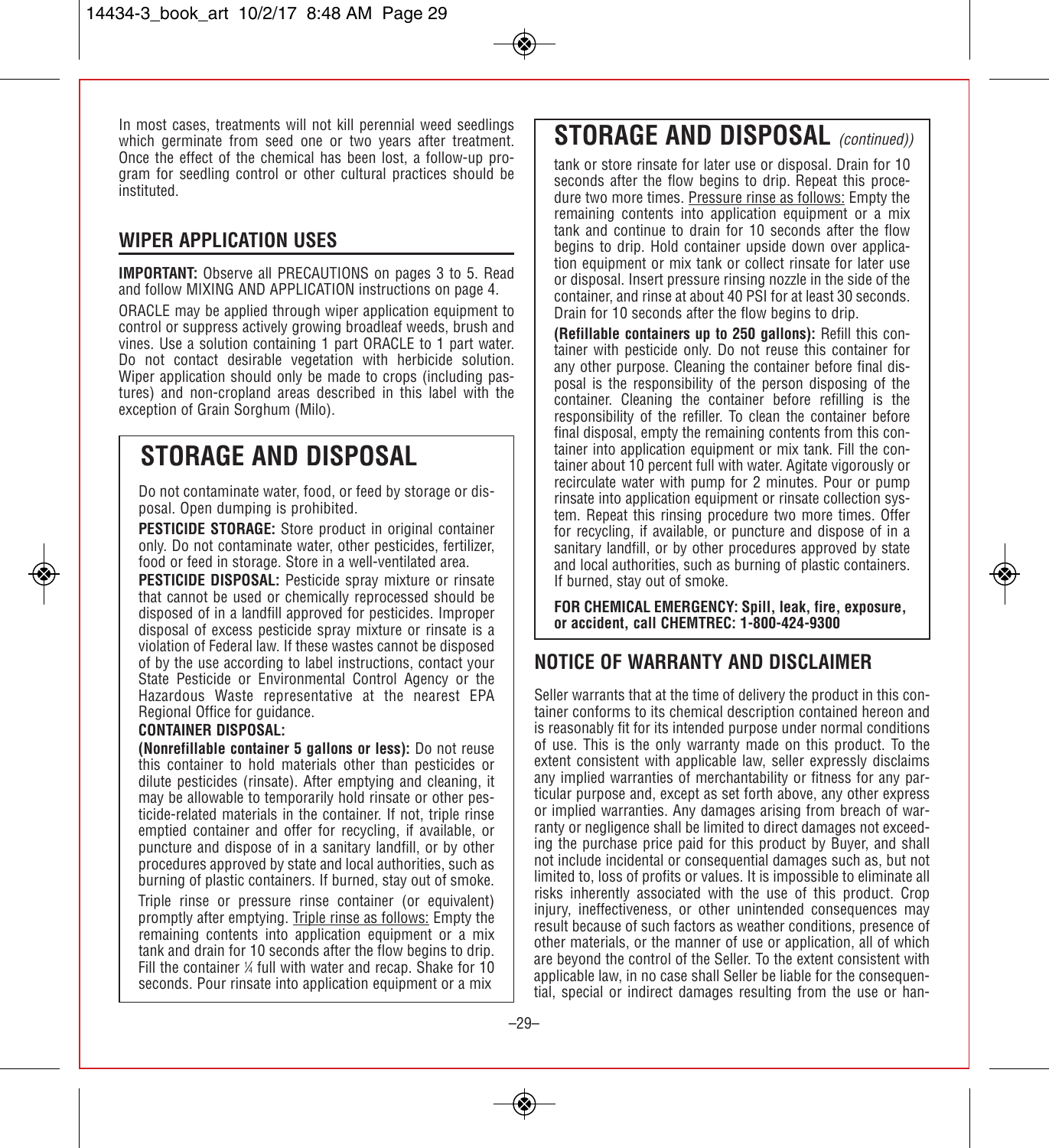dling of this product. All such risks shall be assumed by the Buyer. Buyer acknowledges the use of its own independent skill and expertise in the selection and use of the product and does not rely on any oral or written statements or representations.

# **REGISTERED TRADEMARKS**

Aatrex®, Amber®, Beacon®, Bicep® II Magnum, Concep®, Dual® II Magnum, Evik®, Gramoxone®, and Princep® are trademarks of Syngenta Group Company.

Karmex®, Accent®, Ally®, Express®, and Harmony® are trademarks of E.I. duPont de Nemours & Company, Inc.

Bronate<sup>®</sup>, Buctril<sup>®</sup>, and Sencor<sup>®</sup> are trademarks of Bayer CropScience.

Curtail<sup>®</sup>, Garlon<sup>®</sup>, Stinger<sup>®</sup>, Surpass<sup>®</sup> and Tordon<sup>®</sup> are trademarks of Dow AgroScience.

Claritv®, Frontier®, Guardsman®, Marksman® and Prowl® are trademarks of BASF Corporation.

Bullet®, Fallow Master®, Harness®, Landmaster®, Lariat®, Lasso®, Permit®, Roundup®, and Roundup RT® are trademarks of Monsanto Company.

Eradicane® is a Trademark of Gowan Co.

Sutan® is a Trademark of TRI-AG Inc.

Asulox® is a Trademark of United Phosphorus.

Registered: January 13, 2006

Amended: August 25, 2009 Revised by Notification: Storage and Disposal Statements/Add-back Use Directions Preplant to Cotton: April 5, 2010 Updated: (Address Change) May 24, 2017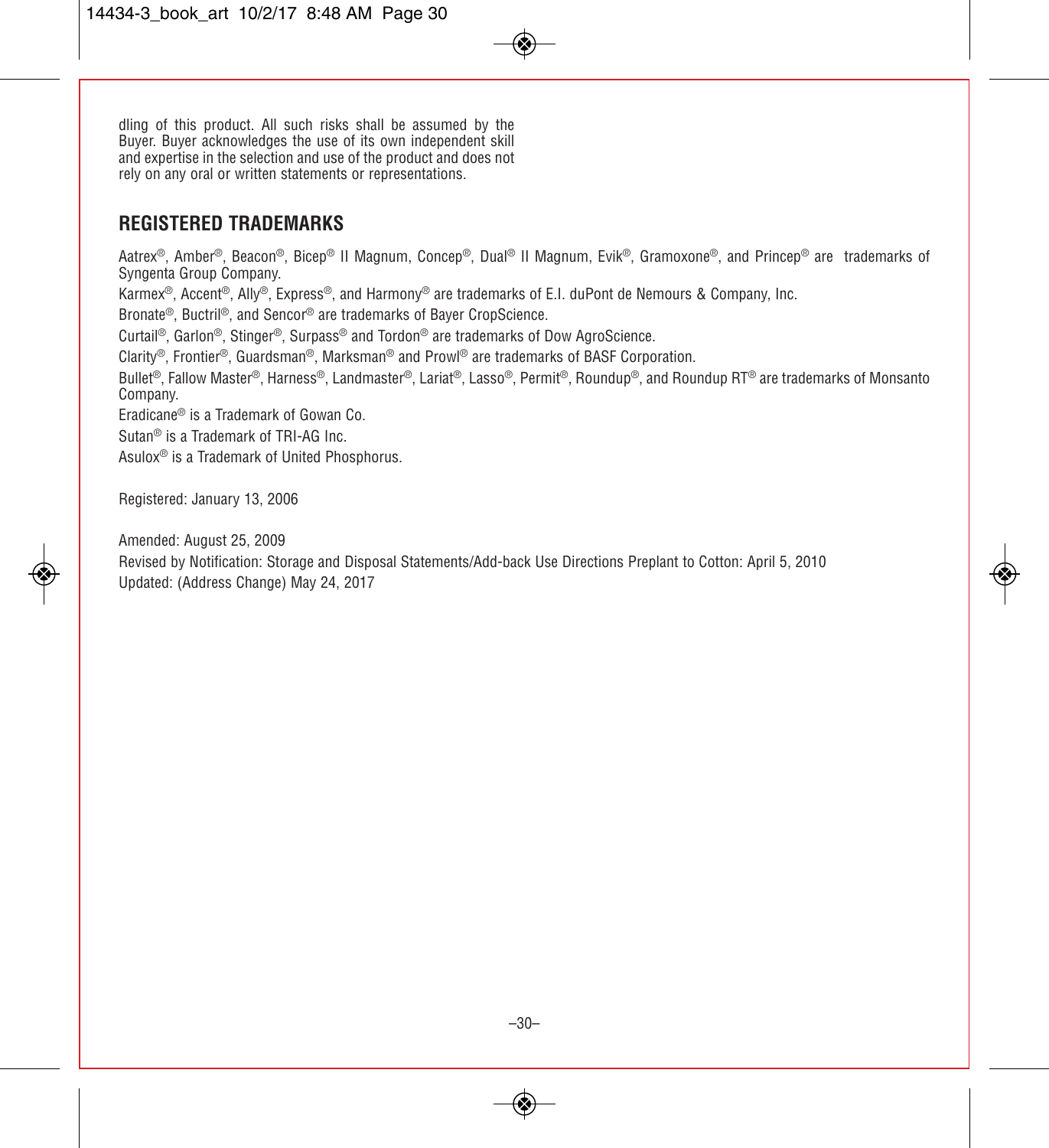14434-3\_book\_art 10/2/17 8:48 AM Page 31

❤

**NOTES**

◈

◈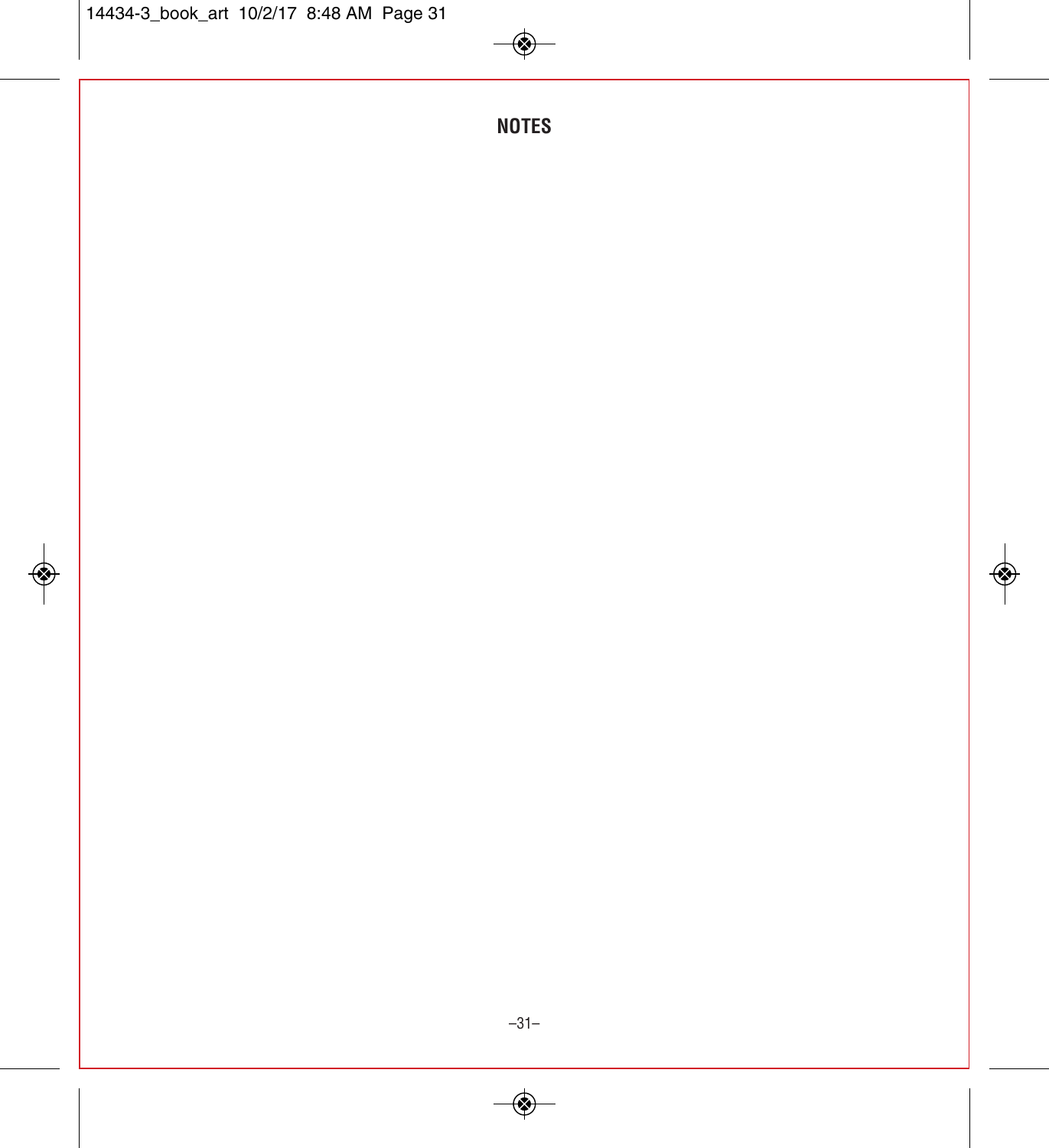$\bigcirc$ 



 $\bigcirc$ 

 $\rightarrow$